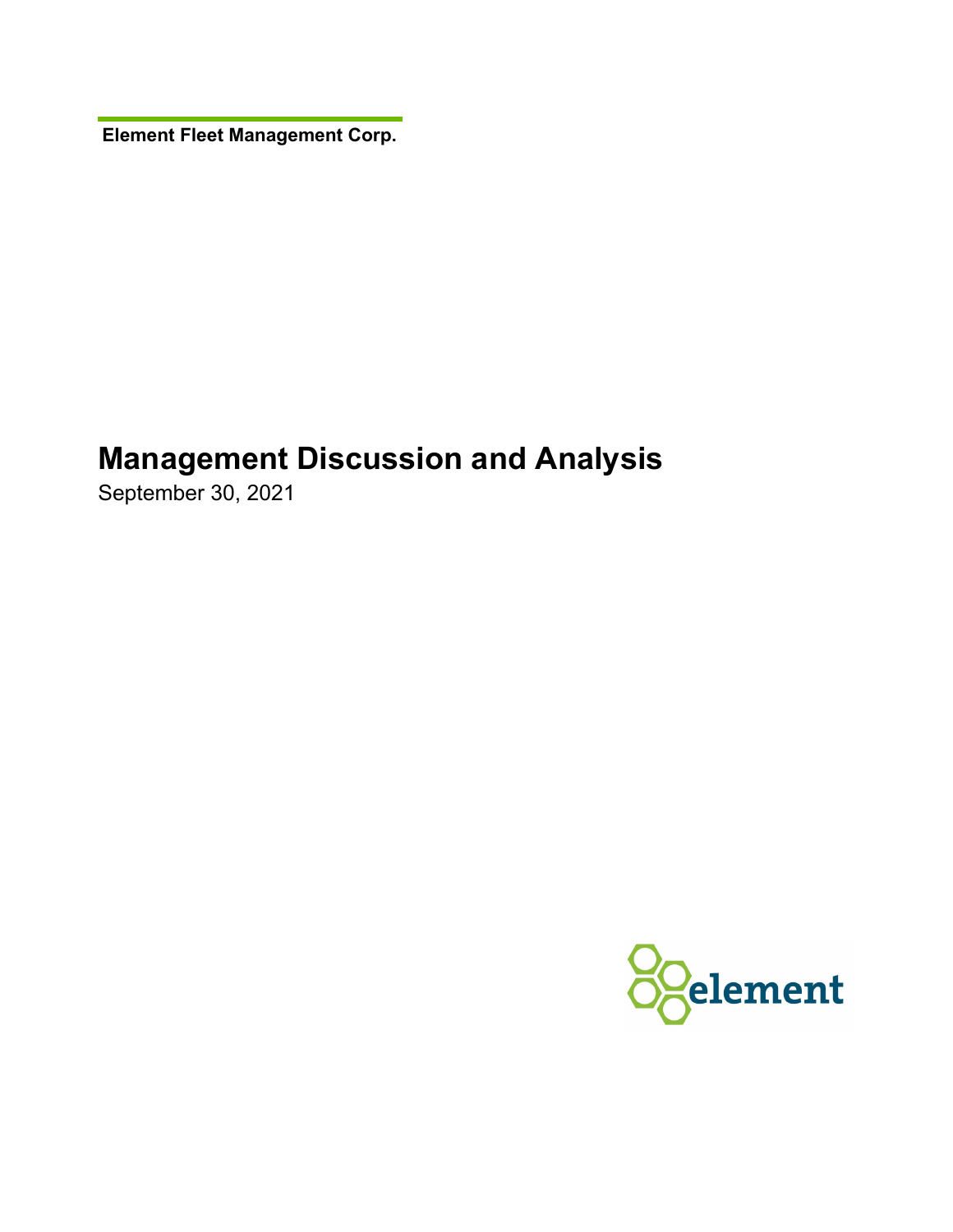The following management discussion and analysis ("MD&A") provides information management believes is relevant to an assessment and understanding of the consolidated financial condition and consolidated results of operations of Element Fleet Management Corp. (the "Company", "we" or "Element") as at and for the threeand nine-month periods ended September 30, 2021 and should be read in conjunction with the Company's unaudited interim condensed consolidated financial statements as at and for the three- and nine-month periods ended September 30, 2021 and the audited consolidated financial statements and accompanying notes for the year ended December 31, 2020 filed on the System for Electronic Document Analysis and Retrieval ("SEDAR") at [www.sedar.com.](http://www.sedar.com) All dollar amounts in this MD&A are expressed in Canadian dollars unless otherwise specified and all numbers are in thousands, unless otherwise specified or for per share amounts or ratios. References to "Q3 2021", "this quarter", or "the quarter" are to the quarter ended September 30, 2021 and references to "Q2 2021" and "Q3 2020" are to the quarters ended June 30, 2021 and September 30, 2020, respectively. Additional information relating to the Company is available on SEDAR at [www.sedar.com](http://www.sedar.com) and on the Company's website at [www.elementfleet.com.](http://www.elementfleet.com)

#### **CAUTIONARY STATEMENT**

**THIS ANALYSIS HAS BEEN PREPARED TAKING INTO CONSIDERATION INFORMATION AVAILABLE TO NOVEMBER 10, 2021. CERTAIN STATEMENTS IN THIS MD&A, OTHER THAN STATEMENTS OF HISTORICAL FACT, ARE FORWARD-LOOKING STATEMENTS WITHIN THE MEANING OF APPLICABLE SECURITIES LAWS AND MAY CONTAIN FORWARD-LOOKING INFORMATION. SUCH STATEMENTS ARE BASED UPON ELEMENT'S AND ITS MANAGEMENT'S CURRENT INTERNAL EXPECTATIONS, ESTIMATES, PROJECTIONS, ASSUMPTIONS AND BELIEFS. THESE STATEMENTS MAY INCLUDE, WITHOUT LIMITATION, STATEMENTS REGARDING THE OPERATIONS, BUSINESS, FINANCIAL CONDITION, EXPECTED FINANCIAL RESULTS, PERFORMANCE, PROSPECTS, OPPORTUNITIES, PRIORITIES, TARGETS, GOALS, ONGOING OBJECTIVES, STRATEGIES AND OUTLOOK OF ELEMENT. FORWARD-LOOKING STATEMENTS INCLUDE STATEMENTS THAT ARE PREDICTIVE IN NATURE, DEPEND UPON OR REFER TO FUTURE EVENTS OR CONDITIONS. IN SOME CASES, WORDS SUCH AS "PLAN", "EXPECT", "INTEND", "BELIEVE", "ANTICIPATE", "ESTIMATE", "TARGET", "PROJECT", "FORECAST", "MAY", "IMPROVE", "WILL", "POTENTIAL", "PROPOSED" AND OTHER SIMILAR WORDS, OR STATEMENTS THAT CERTAIN EVENTS OR CONDITIONS "MAY" OR "WILL" OCCUR ARE INTENDED TO IDENTIFY FORWARD-LOOKING STATEMENTS AND FORWARD-LOOKING INFORMATION. FORWARD-LOOKING STATEMENTS (INCLUDING THOSE REGARDING FINANCIAL OUTLOOK) ARE PROVIDED FOR THE PURPOSES OF ASSISTING THE READER IN UNDERSTANDING ELEMENT AND ITS BUSINESS, OPERATIONS, RISKS, FINANCIAL PERFORMANCE, FINANCIAL POSITION AND CASH FLOWS AS AT AND FOR THE PERIODS ENDED ON CERTAIN DATES AND TO PRESENT INFORMATION ABOUT MANAGEMENT'S CURRENT EXPECTATIONS AND PLANS RELATING TO THE FUTURE AND THE READER IS CAUTIONED THAT SUCH STATEMENTS MAY NOT BE APPROPRIATE FOR OTHER PURPOSES. THESE STATEMENTS ARE NOT GUARANTEES OF FUTURE PERFORMANCE AND INVOLVE KNOWN AND UNKNOWN RISKS, UNCERTAINTIES AND OTHER FACTORS THAT MAY CAUSE ACTUAL RESULTS OR EVENTS TO DIFFER MATERIALLY FROM THOSE ANTICIPATED IN THE FORWARD-LOOKING STATEMENTS OR INFORMATION. UNDUE RELIANCE SHOULD NOT BE PLACED ON THESE FORWARD-LOOKING STATEMENTS, AS THERE CAN BE NO ASSURANCE THAT THE PLANS, INTENTIONS OR EXPECTATIONS UPON WHICH THEY ARE BASED WILL OCCUR. BY ITS NATURE, FORWARD-LOOKING INFORMATION INVOLVES NUMEROUS ASSUMPTIONS, KNOWN AND UNKNOWN RISKS AND UNCERTAINTIES, BOTH GENERAL AND SPECIFIC, THAT CONTRIBUTE TO THE POSSIBILITY THAT THE EXPECTATIONS, PREDICTIONS, FORECASTS, PROJECTIONS, CONCLUSIONS OR OTHER FORWARD-LOOKING STATEMENTS WILL NOT OCCUR OR PROVE ACCURATE, THAT ASSUMPTIONS MAY NOT BE CORRECT AND THAT OBJECTIVES, STRATEGIC GOALS AND PRIORITIES WILL NOT BE ACHIEVED. SUCH FORWARD-LOOKING STATEMENTS AND INFORMATION IN THIS MD&A SPEAK ONLY AS OF THE DATE OF THIS MD&A. THE FORWARD-LOOKING INFORMATION AND STATEMENTS CONTAINED IN THIS MD&A REFLECT SEVERAL MATERIAL FACTORS, EXPECTATIONS AND ASSUMPTIONS OF ELEMENT INCLUDING, WITHOUT LIMITATION: THE IMPACT OF THE COVID-19 PANDEMIC ON INDUSTRY AND MARKET CONDITIONS; THAT ELEMENT WILL CONDUCT ITS OPERATIONS IN A MANNER CONSISTENT WITH ITS EXPECTATIONS AND, WHERE APPLICABLE, CONSISTENT WITH PAST PRACTICE; ACCEPTABLE NEGOTIATIONS WITH THIRD PARTIES; THE CONTINUANCE OF EXISTING (AND IN CERTAIN CIRCUMSTANCES, THE IMPLEMENTATION OF PROPOSED) TAX AND REGULATORY REGIMES; CERTAIN COST ASSUMPTIONS; THE CONTINUED AVAILABILITY OF ADEQUATE DEBT AND/OR EQUITY FINANCING AND CASH FLOW TO FUND ITS CAPITAL AND OPERATING REQUIREMENTS AS NEEDED; THE EXTENT OF ITS ASSETS AND LIABILITIES; THE COMPANY'S NET FINANCING REVENUE YIELD ON AVERAGE NET EARNING ASSETS; GROWTH IN LEASE RECEIVABLES AND SERVICE INCOME; EXPECTATIONS REGARDING SYNDICATION; RATE OF COST INFLATION; APPLICABLE FOREIGN EXCHANGE RATES AND APPLICABLE INCOME TAX RATES; THE COMPANY'S FUNDING MIX; THE IMPACT OF VEHICLE MANUFACTURERS' ABILITY TO DELIVER VEHICLES; AND THE RESET RATES FOR THE COMPANY'S OUTSTANDING PREFERRED SHARES. ELEMENT BELIEVES THE MATERIAL FACTORS, EXPECTATIONS AND ASSUMPTIONS REFLECTED IN THE FORWARD-LOOKING INFORMATION AND STATEMENTS ARE REASONABLE BUT NO ASSURANCE CAN BE GIVEN THAT THESE FACTORS, EXPECTATIONS AND ASSUMPTIONS WILL PROVE TO BE CORRECT.**

**THE COVID-19 PANDEMIC HAS CAST ADDITIONAL UNCERTAINTY ON ELEMENT'S INTERNAL EXPECTATIONS, ESTIMATES, PROJECTIONS, ASSUMPTIONS AND BELIEFS. THERE CAN BE NO ASSURANCE THAT THEY WILL**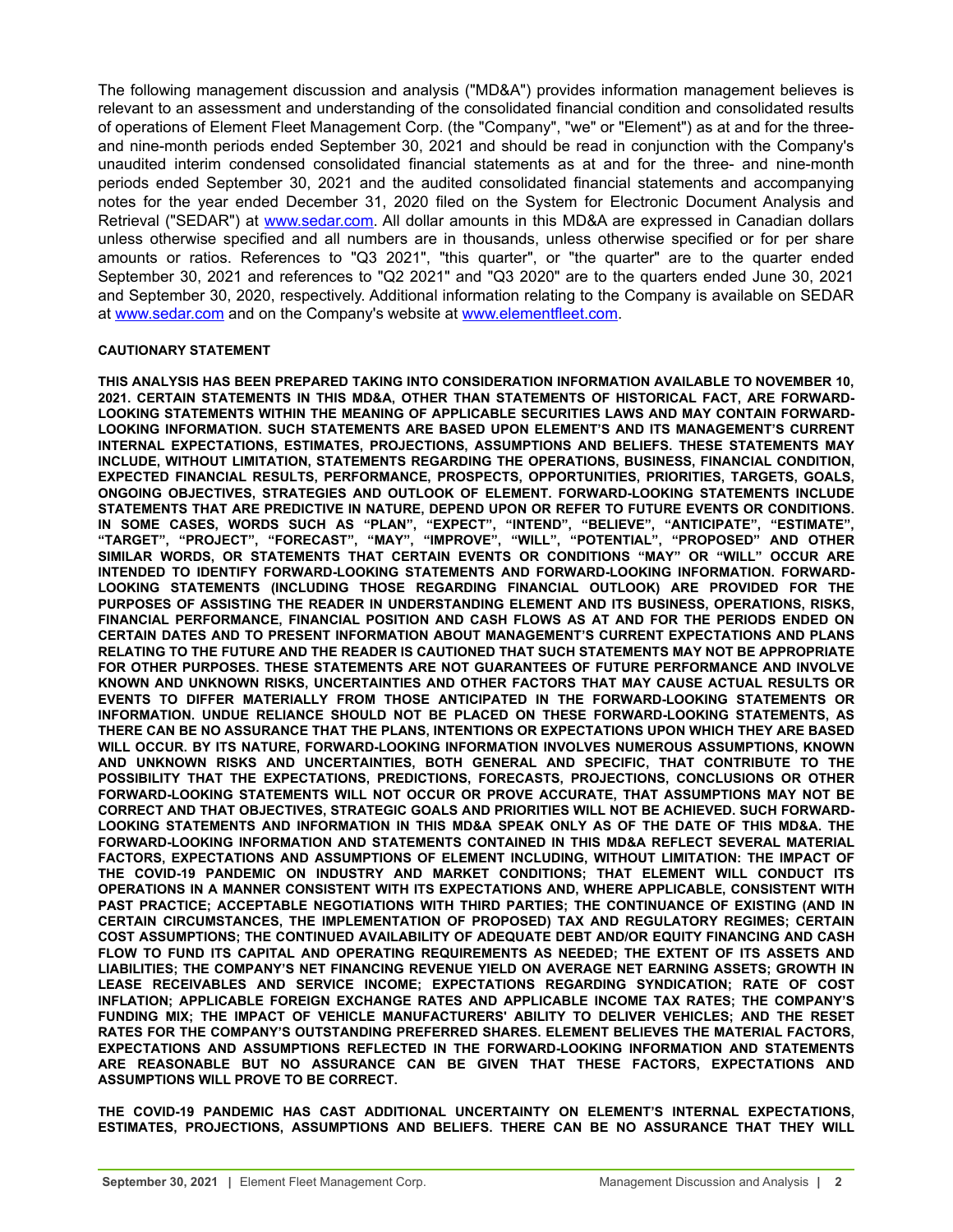**CONTINUE TO BE VALID. GIVEN THE RAPID PACE OF CHANGE WITH RESPECT TO THE IMPACT OF THE COVID-19 PANDEMIC, IT IS PREMATURE TO MAKE FURTHER ASSUMPTIONS ABOUT THESE MATTERS. THE DURATION, EXTENT AND SEVERITY OF THE IMPACT THE COVID-19 PANDEMIC, INCLUDING MEASURES TO PREVENT ITS SPREAD, WILL HAVE ON ELEMENT'S BUSINESS IS HIGHLY UNCERTAIN AND DIFFICULT TO PREDICT AT THIS TIME.**

**FORWARD-LOOKING STATEMENTS AND INFORMATION IN THIS MD&A INCLUDE, BUT ARE NOT LIMITED TO, STATEMENTS WITH RESPECT TO: THE IMPACT THAT THE COVID-19 PANDEMIC MAY HAVE ON ELEMENT'S FINANCIAL CONDITION, OPERATING RESULTS AND CASH FLOWS; ELEMENT'S REVENUES, EXPENSES, RUN-RATE AND OPERATIONS, FUTURE CASH FLOWS, FINANCIAL CONDITION, OPERATING PERFORMANCE, FINANCIAL RATIOS, PROJECTED ASSET BASE AND CAPITAL STRUCTURE; ELEMENT'S ABILITY TO RENEW OR REFINANCE CREDIT AND SECURITIZATION FACILITIES; ELEMENT'S STRATEGY TO IMPROVE AND OPTIMIZE THE CLIENT EXPERIENCE AND CLIENT ACQUISITION AND RETENTION; ELEMENT'S EXPECTATIONS REGARDING SYNDICATION; ELEMENT'S ANTICIPATED CASH NEEDS, CAPITAL REQUIREMENTS AND ITS NEEDS FOR ADDITIONAL FINANCING; ELEMENT'S FUTURE GROWTH PLANS; ELEMENT'S EXPECTATIONS REGARDING ITS ORIGINATION VOLUMES; ELEMENT'S ANTICIPATED DELINQUENCY RATES AND CREDIT LOSSES; ELEMENT'S ABILITY TO ATTRACT AND RETAIN PERSONNEL; ELEMENT'S PRESENT INTENTION TO PAY REGULAR DIVIDENDS ON ITS COMMON SHARES AND PREFERRED SHARES; ELEMENT'S TECHNOLOGY AND DATA, AND EXPECTED USES AND BENEFITS; ELEMENT'S COMPETITIVE POSITION AND ITS EXPECTATIONS REGARDING COMPETITION; ANTICIPATED TRENDS AND CHALLENGES IN ELEMENT'S BUSINESS AND THE MARKETS IN WHICH IT OPERATES; THE EVOLUTION OF ELEMENT'S BUSINESS AND THE FLEET MANAGEMENT INDUSTRY; ELEMENT'S GROWTH PROSPECTS AND THE OBJECTIVES, VISION AND STRATEGIES OF ELEMENT; ELEMENT'S OPERATIONS AND ABILITY TO DRIVE OPERATIONAL EFFICIENCIES; ELEMENT'S EXPECTATIONS REGARDING ITS ASSETS; ELEMENT'S BUSINESS STRATEGY; ELEMENT'S EXPECTATION REGARDING THE AVAILABILITY OF FUNDS FROM OPERATIONS, CASH FLOW GENERATION AND CAPITAL ALLOCATION; ELEMENT'S STRATEGIC ASSESSMENT OF CURRENT AND FUTURE ASSETS; ELEMENT'S BUSINESS OUTLOOK AND OTHER EXPECTATIONS REGARDING FINANCING OR OPERATING PERFORMANCE METRICS; THE EVOLUTION OF OPERATIONS AND THE DEVELOPMENT OF PERFORMANCE INDICATORS, AND OTHER FINANCIAL PERFORMANCE METRICS; THE FUTURE FINANCIAL REPORTING OF ELEMENT; ELEMENT'S FUTURE ASSETS AND THE DEMAND FOR ELEMENT'S SERVICES; ELEMENT'S BORROWING BASE; THE EXTENT, NATURE AND IMPACT OF ANY VALUE DRIVER TO CREATE, AND THE ABILITY TO GENERATE, PRE-TAX RUN-RATE OPERATING INCOME; ELEMENT'S ABILITY TO INCREASE TOTAL SHAREHOLDER RETURN; ELEMENT'S DIVIDEND POLICY AND THE PAYMENT OF FUTURE DIVIDENDS; ELEMENT'S PROPOSED SHARE PURCHASES, INCLUDING THE NUMBER OF COMMON SHARES TO BE REPURCHASED, THE TIMING THEREOF AND TSX ACCEPTANCE OF ANY RENEWAL OF THE NORMAL COURSE ISSUER BID; AND ELEMENT'S ABILITY TO PRE-FUND REDEMPTION OF ITS OUTSTANDING CONVERTIBLE DEBENTURES UPON THEIR MATURITY. THE READER IS CAUTIONED TO CONSIDER THESE AND OTHER FACTORS, UNCERTAINTIES AND POTENTIAL EVENTS CAREFULLY AND NOT TO PUT UNDUE RELIANCE ON FORWARD-LOOKING STATEMENTS. INFORMATION CONTAINED IN FORWARD-LOOKING STATEMENTS IS BASED UPON CERTAIN MATERIAL ASSUMPTIONS THAT WERE APPLIED IN DRAWING A CONCLUSION OR MAKING A FORECAST OR PROJECTION, INCLUDING MANAGEMENT'S PERCEPTIONS OF HISTORICAL TRENDS, CURRENT CONDITIONS AND EXPECTED FUTURE DEVELOPMENTS, AS WELL AS OTHER CONSIDERATIONS THAT ARE BELIEVED TO BE APPROPRIATE IN THE CIRCUMSTANCES. ALTHOUGH ELEMENT BELIEVES THAT THE EXPECTATIONS REFLECTED IN THE FORWARD-LOOKING STATEMENTS ARE REASONABLE, THERE CAN BE NO ASSURANCE THAT SUCH EXPECTATIONS WILL PROVE TO BE CORRECT. ELEMENT CANNOT GUARANTEE FUTURE RESULTS, LEVELS OF ACTIVITY, PERFORMANCE OR ACHIEVEMENTS. MOREOVER, NEITHER ELEMENT NOR ANY OTHER PERSON ASSUMES RESPONSIBILITY FOR THE ACCURACY OR COMPLETENESS OF THE FORWARD-LOOKING STATEMENTS AND INFORMATION.** 

**SOME OF THE RISKS AND OTHER FACTORS, SOME OF WHICH ARE BEYOND ELEMENT'S CONTROL, WHICH COULD CAUSE RESULTS TO DIFFER MATERIALLY FROM THOSE EXPRESSED IN THE FORWARD-LOOKING STATEMENTS AND INFORMATION CONTAINED IN THIS MD&A, INCLUDE, BUT ARE NOT LIMITED TO, THOSE SET FORTH UNDER THE HEADING "RISK MANAGEMENT" HEREIN AND UNDER THE HEADING "RISK FACTORS" IN ELEMENT'S ANNUAL INFORMATION FORM FOR THE YEAR ENDED DECEMBER 31, 2020. READERS ARE CAUTIONED THAT SUCH RISK FACTORS ARE NOT EXHAUSTIVE. THE FORWARD-LOOKING STATEMENTS CONTAINED IN THIS MD&A ARE EXPRESSLY QUALIFIED BY THIS CAUTIONARY STATEMENT. OTHER THAN AS SPECIFICALLY REQUIRED BY APPLICABLE CANADIAN LAW, ELEMENT UNDERTAKES NO OBLIGATION TO UPDATE ANY FORWARD-LOOKING STATEMENT TO REFLECT EVENTS OR CIRCUMSTANCES AFTER THE DATE ON WHICH SUCH STATEMENT IS MADE, OR TO REFLECT THE OCCURRENCE OF UNANTICIPATED EVENTS, WHETHER AS A RESULT OF NEW INFORMATION, FUTURE EVENTS OR RESULTS, OR OTHERWISE.**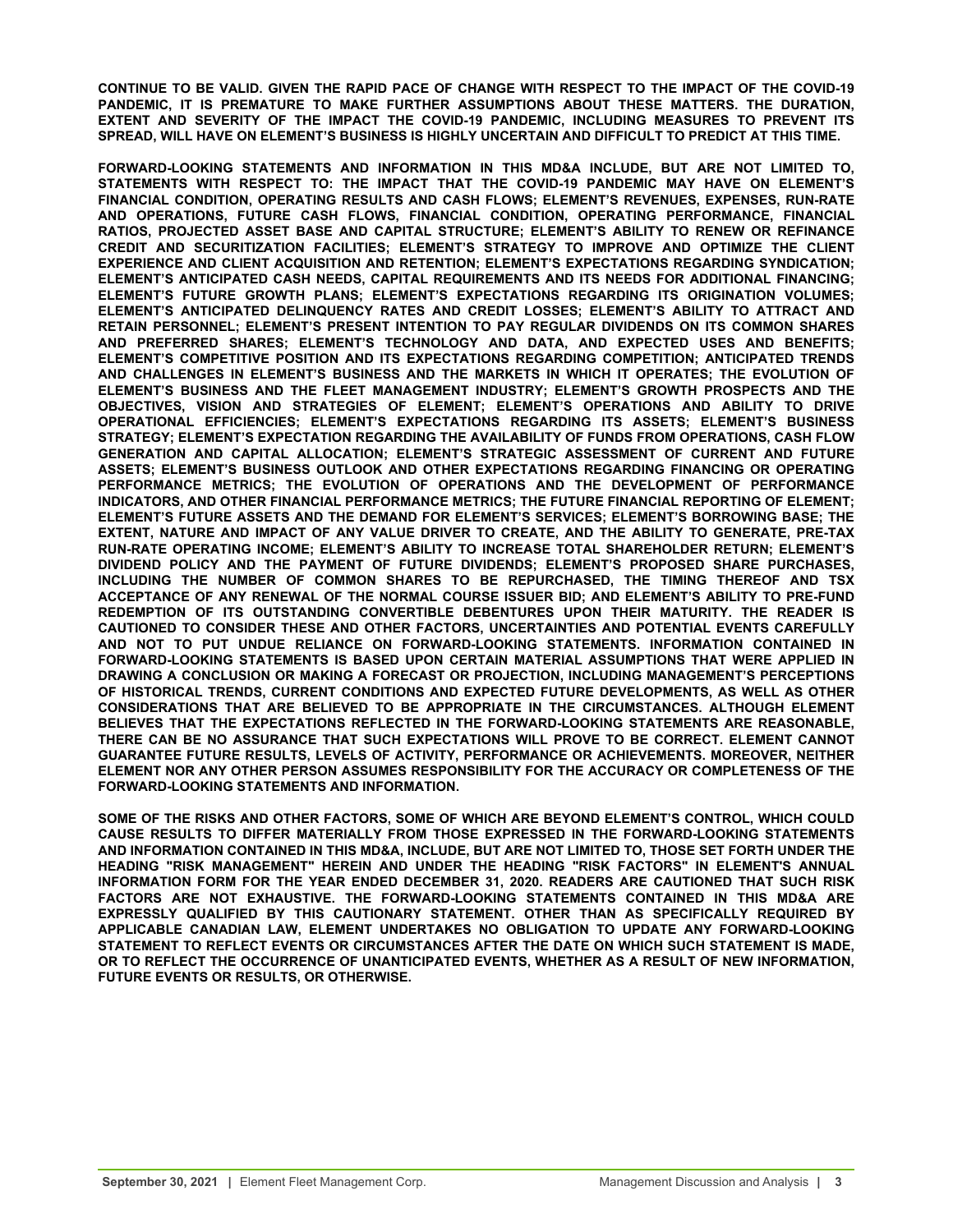## *Table of Contents*

| Company Overview                                                                 | 5  | Liquidity                                                | 31 |
|----------------------------------------------------------------------------------|----|----------------------------------------------------------|----|
| <b>Financial Highlights</b>                                                      | 6  | Capital Resources                                        | 33 |
| <b>Balanced Scorecard</b>                                                        | 7  | Capitalization                                           | 33 |
| Achievements and Initiatives in the period                                       |    |                                                          |    |
| <b>Our Clients</b>                                                               | 8  | <b>Risk Management</b>                                   | 36 |
| <b>Our Business</b>                                                              | 11 | <b>Economic Conditions and Outlook</b>                   | 37 |
| Our People                                                                       | 14 | Critical Accounting Policies and Estimates               | 39 |
| Our Investors                                                                    | 16 | <b>Related Party Transactions</b>                        | 39 |
|                                                                                  |    | <b>Recently Adopted Accounting Standards</b>             | 39 |
| Foreign Currency Exchange Rate Changes                                           | 18 | <b>Future Accounting Changes</b>                         | 40 |
| Results of Operations for the<br>Three- and Nine-Months ended September 30, 2021 | 19 | Internal Control over Disclosure and Financial Reporting | 41 |
| Summary of Quarterly Information                                                 | 27 | <b>IFRS</b> to Non-IFRS Reconciliations                  | 42 |
|                                                                                  |    | Glossary of Terms                                        | 44 |
| <b>Financial Position</b>                                                        | 28 | Description of Non-IFRS Measures                         | 45 |
| <b>Portfolio Details</b>                                                         | 29 |                                                          |    |
|                                                                                  |    | <b>Updated Share Information</b>                         | 49 |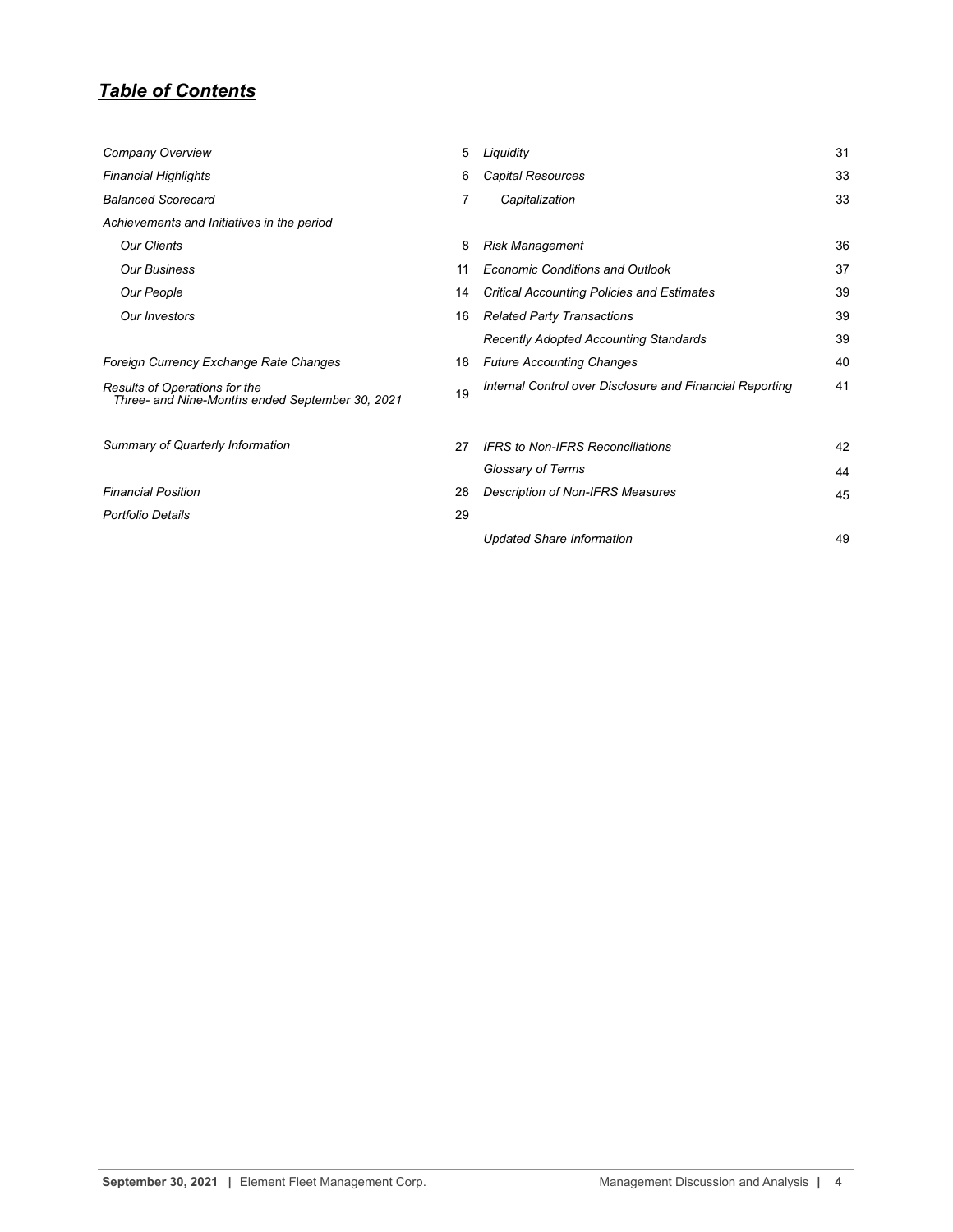# <span id="page-4-0"></span>**Company Overview**

Element Fleet Management Corp. is the largest pure-play automotive fleet manager in the world. Our business is exclusively focused on business-to-business services for corporates, governments and not-forprofits that operate large vehicle fleets. We are the market leader in the geographies in which we operate: the U.S., Canada, Mexico, and Australia and New Zealand (ANZ). Element has approximately \$14.4 billion in assets under management and over 1 million vehicles under management.

The fleet management industry took shape over 70 years ago and has consistently demonstrated stability and resilience throughout the business cycle. The industry is characterized by high barriers to entry, rational competition and long-term client relationships.

Element specializes in large and often complex vehicle fleets. We benefit from a blue-chip client base, significant advantages of scale and expertise, and the financial strength to support the achievement of our own and our clients' business objectives. Element's purpose is to ensure that our clients' vehicles and their drivers are safer, smarter and more productive.

Fleet vehicles are essential to our clients' ability to generate and sustain revenue or, in the case of governments and not-for-profits, fulfill their obligations to stakeholders. Regardless, fleet vehicles have significant associated costs. Element's value proposition is the material reduction of our clients' total cost of fleet operations ("TCO"), and the elimination of related administrative burden. In basic terms, "we make the complex simple for our clients." We deliver this value through service solutions that span the fleet lifecycle, from vehicle acquisition and financing to maintenance, repair and remarketing.

In 2018, we completed an end-to-end assessment of Element's business that resulted in a strategic plan to solidify the Company's core operating platform and client relationships, strengthen and deleverage its balance sheet and divest of all non-core assets. We knew that the successful execution of this three-prong strategy would position Element for solid, sustainable organic growth in 2021 and beyond.

In 2020, we completed the transformation of Element, having effected hundreds of changes to the organization resulting in a more consistent, superior client experience; greater operational efficiency and scalability; a materially strengthened financial position and maturing capital structure; diversified funding sources, including approximately \$3.4 billion of committed, undrawn liquidity; and meaningfully improved profitability.

The rapid and successful transformation program allowed our Commercial teams to focus on the aggressive pursuit of profitable, organic revenue growth, beginning in mid-2020 in the U.S. and Canada, and earlier in Mexico, Australia and New Zealand. Element's global growth strategy leverages our market leadership to (i) improve on the industry average 98% client retention rate at Element, (ii) increase client profitability and service penetration ("share of wallet"), (iii) win new clients from other fleet managers by improving our salesforce effectiveness and (iv) convert self-managed fleets into Element clients. We are also pursuing additional, Armada<sup>1</sup>-like "mega fleet" opportunities.

Transforming Element has given our people the skills and confidence to deal with large, complicated and deeply nuanced business problems and opportunities. These capabilities were on full display in our swift and successful adaptation to operating through the COVID-19 pandemic. Despite the practical and economic consequences of the pandemic, we completed Element's transformation in 2020 and are focused on our strategic priorities for 2021 and beyond:

- Aggressively pursue organic growth in all our geographies and demonstrate the scalability of Element's transformed operating platform by growing annual operating income in excess of the annual net revenue growth rate;
- Advance a capital-light*er* business model by growing services revenue and strategically syndicating fleet assets, which enhances return on equity; and
- Given expected high single- to low double-digit annual free cash flow per share growth rates in normal market conditions, predictably return excess equity to shareholders by way of growing common dividends and share buybacks.

<sup>&</sup>lt;sup>1</sup> "Armada" is the term Element uses to reference one large client in particular that the Company does not name due to the client's desire for confidentiality.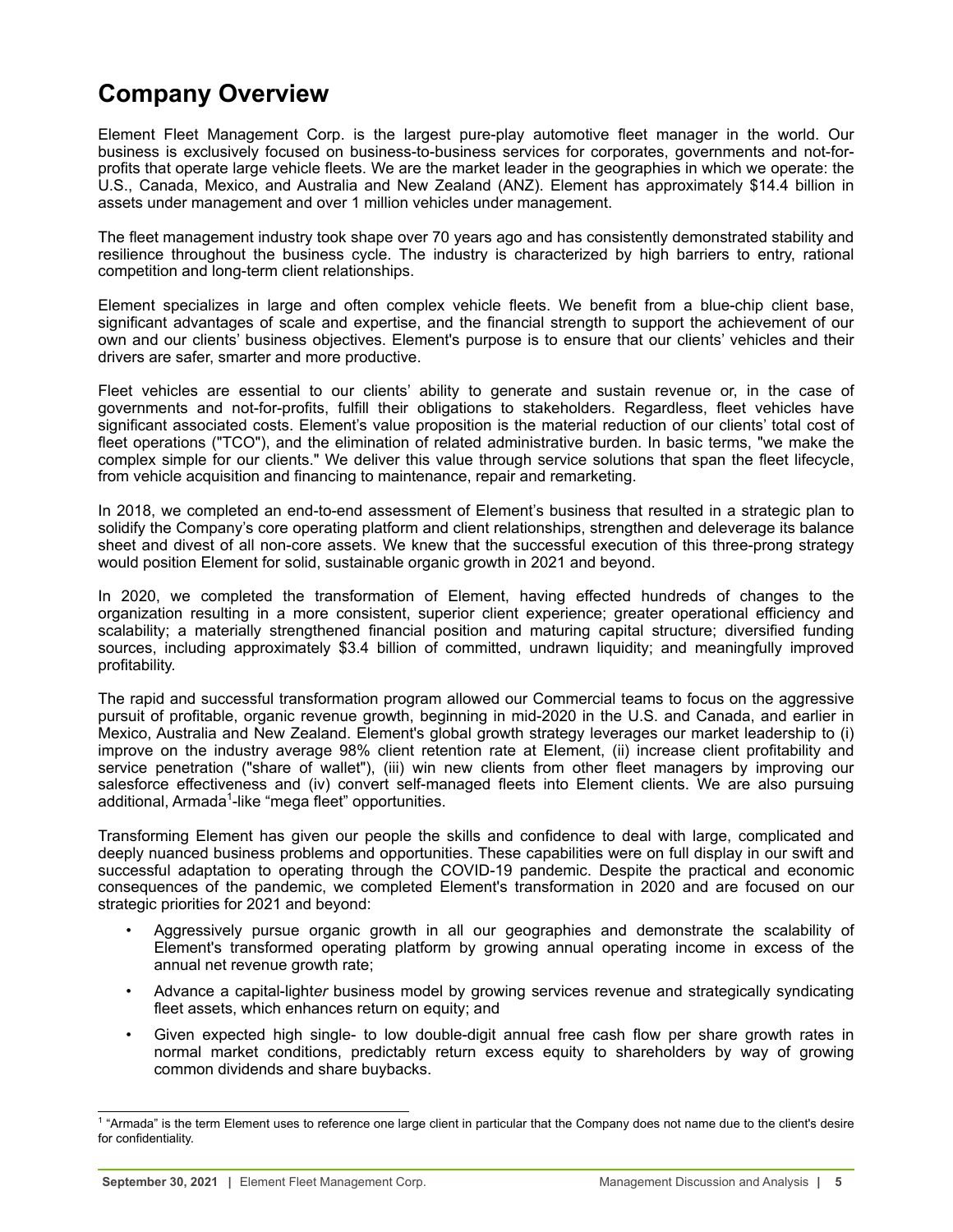## <span id="page-5-0"></span>**Select Q3 2021 Results**

| <b>Net</b><br>revenue                    | Earnings / share |                                                 | After-tax adjusted<br>operating<br>income / share |                                         | Free cash flow / share                          |
|------------------------------------------|------------------|-------------------------------------------------|---------------------------------------------------|-----------------------------------------|-------------------------------------------------|
| \$<br>244 M                              | \$               | 0.18                                            | S<br>0.21                                         |                                         | \$<br>0.27                                      |
| Last 12 months'<br>pre-tax income margin |                  | Last 12 months'<br>adjusted operating<br>margin |                                                   | Return on common<br>equity <sup>2</sup> | Pre-tax return on<br>common equity <sup>3</sup> |
| 44.6 %                                   |                  | 53.5 %                                          |                                                   | 9.9%                                    | 15.7%                                           |

## **Income Summary**

| (in \$000's for stated values, except per share amounts) | For the three-month period<br>ended September 30, 2021 |
|----------------------------------------------------------|--------------------------------------------------------|
| Servicing income, net                                    | \$<br>121,075                                          |
| Net financing revenue                                    | 109,328                                                |
| Syndication revenue, net                                 | 13,937                                                 |
| Net revenue                                              | 244,340                                                |
| Adjusted operating expenses                              | 118,714                                                |
| Total operating expenses                                 | 124,703                                                |
| Total other expenses                                     | 6,086                                                  |
| Net income before taxes                                  | 113,551                                                |
| Earnings per share [basic]                               | 0.18                                                   |
| Adjusted operating income before taxes                   | 125,626                                                |
| After-tax adjusted operating income per share [basic]    | \$<br>0.21                                             |

 $^2$  Return on common equity is an IFRS measure calculated as the sum of (net income, minus preferred share dividends) for each of the current and three preceding quarters; divided by ((the average total equity for the current quarter and same quarter prior year), minus current quarter preferred share capital).

 $^3$  Abbreviated "pROcE" for pre-tax return on common equity, the formula is: The sum of (before-tax adjusted operating income, minus preferred share dividends) for each of the current and three preceding quarters; divided by ((the average total equity for the current quarter and same quarter prior year), minus current quarter preferred share capital).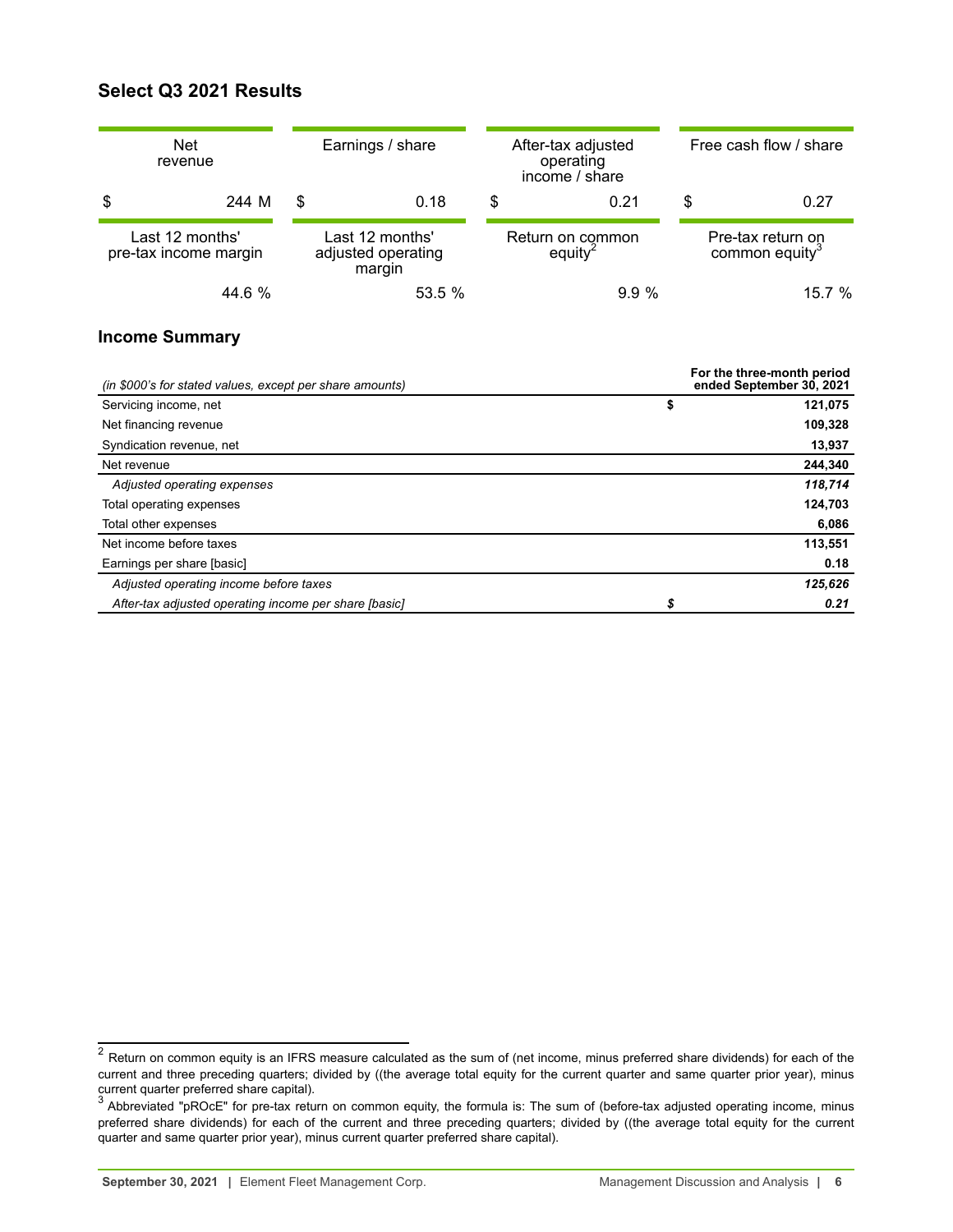# <span id="page-6-0"></span>**Balanced Scorecard**

Element uses a balanced scorecard strategy and performance management system, which forges tighter alignment and provides greater focus throughout the Company, resulting in the rapid advancement of our strategic objectives. The balanced scorecard frames the business in four dimensions: Element's clients, business, people and investors.

Our 2021 Global Balanced Scorecard ("Global BSC") is largely consistent with 2020 as the facts and assumptions that underpin our strategy continue to hold true, and – when coupled with the results we have achieved to date – validate the continuation of our strategic direction and priorities.

Included for 2021 are three new strategic objectives and measures, which support our overall ambitions. We raised the bar significantly for Element's performance in 2021 as measured by our balanced scorecard, with many metric targets even well above 2020 results.



Element's Q3 2021 Global BSC results were as follows:

While OEM production delays remain a headwind, the business has never performed better, or been better positioned**.** Our results confirm we have the right strategy, are on track to deliver against our objectives and are proactively managing our risks.

**Our Clients** acknowledged and rewarded our commitment to a consistent, superior client experience with an all-time high Global Net Promoter Score of 26 (buoyed by strong increases in US/CA and our Strategic Relationships business ("SRB")). Our ability to assist clients in navigating the OEM production delays and extend the overall useful life of their assets has resulted in outperformance on both Cost Savings Identified and Actioned year-to-date ("YTD").

YTD Net Revenue Growth at 7% YoY in constant currency is being driven by increases in all three of net financing, syndication and services revenue. Projected year-end Net Revenue growth rate of 4-5% on a constant currency basis is in line with 4-6% targets notwithstanding prolonged OEM delays impacting all regions and functions through the end of 2021.

**Our Business** continues to benefit from our scalable operating platform and continuous improvement actions. Aggressive stretch targets are being achieved in both Operational Effectiveness and Efficiency. Further, Element's global commitment to Continuous Improvement is validated through \$44M of run-rate profit improvements actioned, exceeding the year-end target.

**Our People** remain engaged and focused on advancing diversity and inclusion with our D&I Index performing on target. Diverse hiring in Q3 outperformed ambitions, with BIPOC- and women-focused hiring efforts achieving levels of success well beyond target each month.

**Our Investors** benefit from our capital-lighter business model and best-in-class syndication despite external pressures. Efforts and outcomes on financial performance are addressed throughout this document.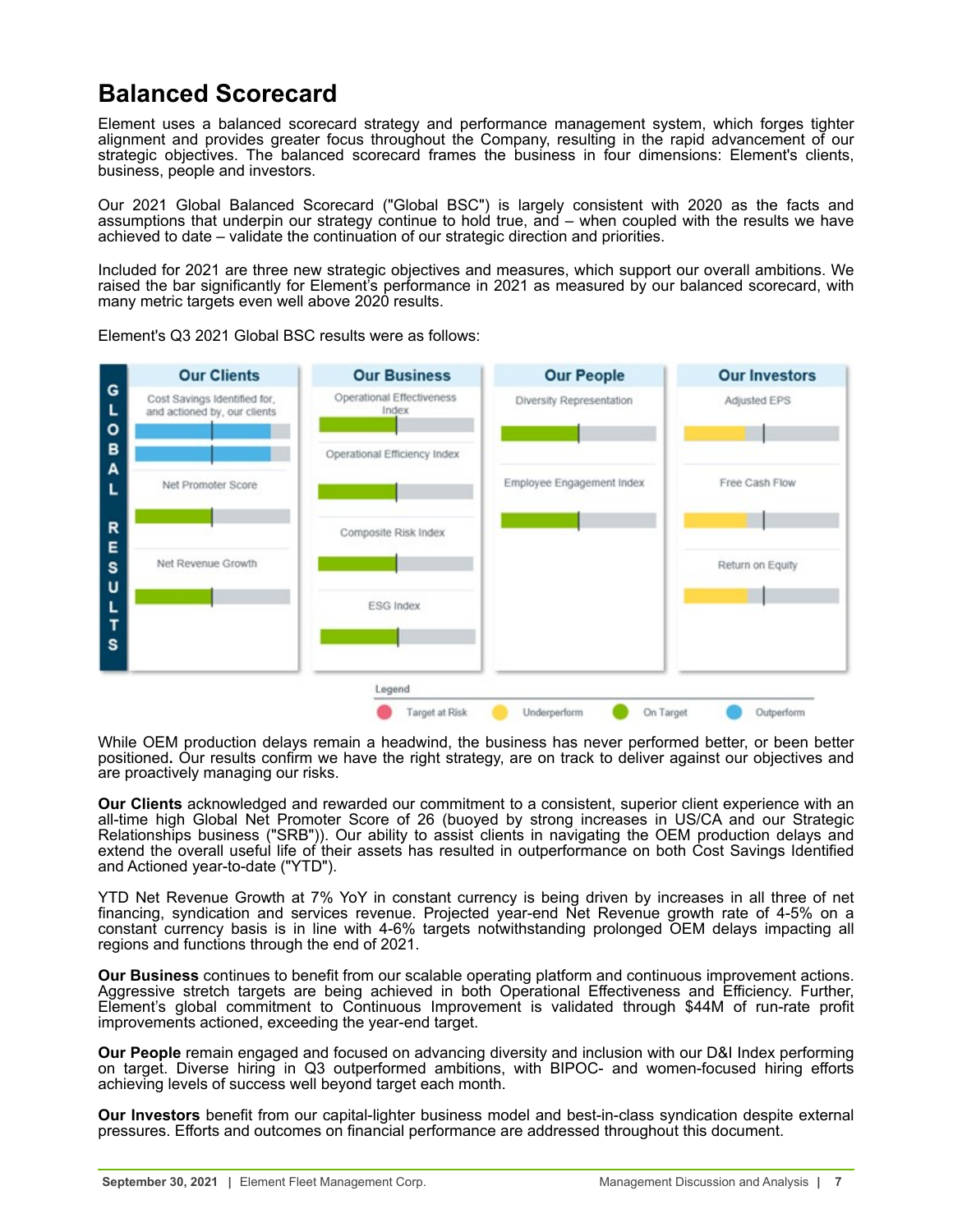# <span id="page-7-0"></span>**Achievements and Initiatives in the Period**

## **Our Clients**

## **Achievements**

## Profitable revenue growth

Our commercial teams are advancing Element's multi-faceted growth strategy and generating strong results in all three geographies.

We signed contracts for over 120,000 new revenue units globally in Q3, an 18% improvement over Q3 2020 and a 25% improvement on Q3 2019. Our U.S./Canadian Commercial team significantly contributed to this performance – accounting for over 75% of Q3 revenue units – by deepening our share of wallet ("SOW") with existing clients and by winning new clients from other FMCs.

SOW wins are an important strategic pursuit for Element. Given many of the SOW wins are in respect of additional Services, deepening the breadth and number of service subscriptions

- creates higher client retention:
- grows profitable revenue atop our scalable platform; and
- advances our capital-lighter business model (given the low capital-intensive nature of services versus financing).

An overweighting on this aspect of our revenue growth strategy is evident in our third quarter results.

- Globally, we contracted for 20% more SOW revenue units in Q3 2021 than in Q3 2020 and 31% more than in Q3 2019.
- Our Commercial team in Mexico created a targeted marketing campaign for each of our product offerings in that market and grew last 12 months SOW revenue unit wins by 109%.

Element has been especially successful at stealing market share in the U.S. and Canada in 2021, having contracted for 157% more revenue units in Q3 2021 than Q3 2020 and 342% more revenue units year-to-date than in 2020. We believe this success is attributable to the consistent, superior client experience we have been able to forge through our transformation program and the clear embrace of same by the market.

Mexico was the most successful geography on the self-managed plank of our growth strategy in Q3, contracting for almost 9,200 revenue units, which is 77% more than in Q3 2020 and 396% more than in Q3 2019 in Mexico.

Globally, year-to-date Q3, Element Commercial has secured 473,525 revenue units under contract, a 71% improvement over 2020 YTD results and 33% over 2019. 78% of this global revenue unit growth has been secured by the U.S./Canadian Commercial team, including 83% of SOW revenue units, 79% of market share revenue units and 42% of self-managed revenue units.

Further details are broken out in our Supplementary Information document (available on Element's website), including illustrative timelines showing (a) our commercial process from prospecting to closing a deal with a new client, as well as (b) the processes of implementing new client services and ordering new vehicles.

## Earning our clients' loyalty

We consider Net Promoter Scores ("NPS") to be invaluable indicators of the consistency and effectiveness with which we deliver Element's superior client experience.

We achieved significant NPS improvements in all our geographies for the third quarter versus same quarter last year. Q3 NPS in the U.S. and Canada improved by 8 points or 50% year-over-year, our SRB NPS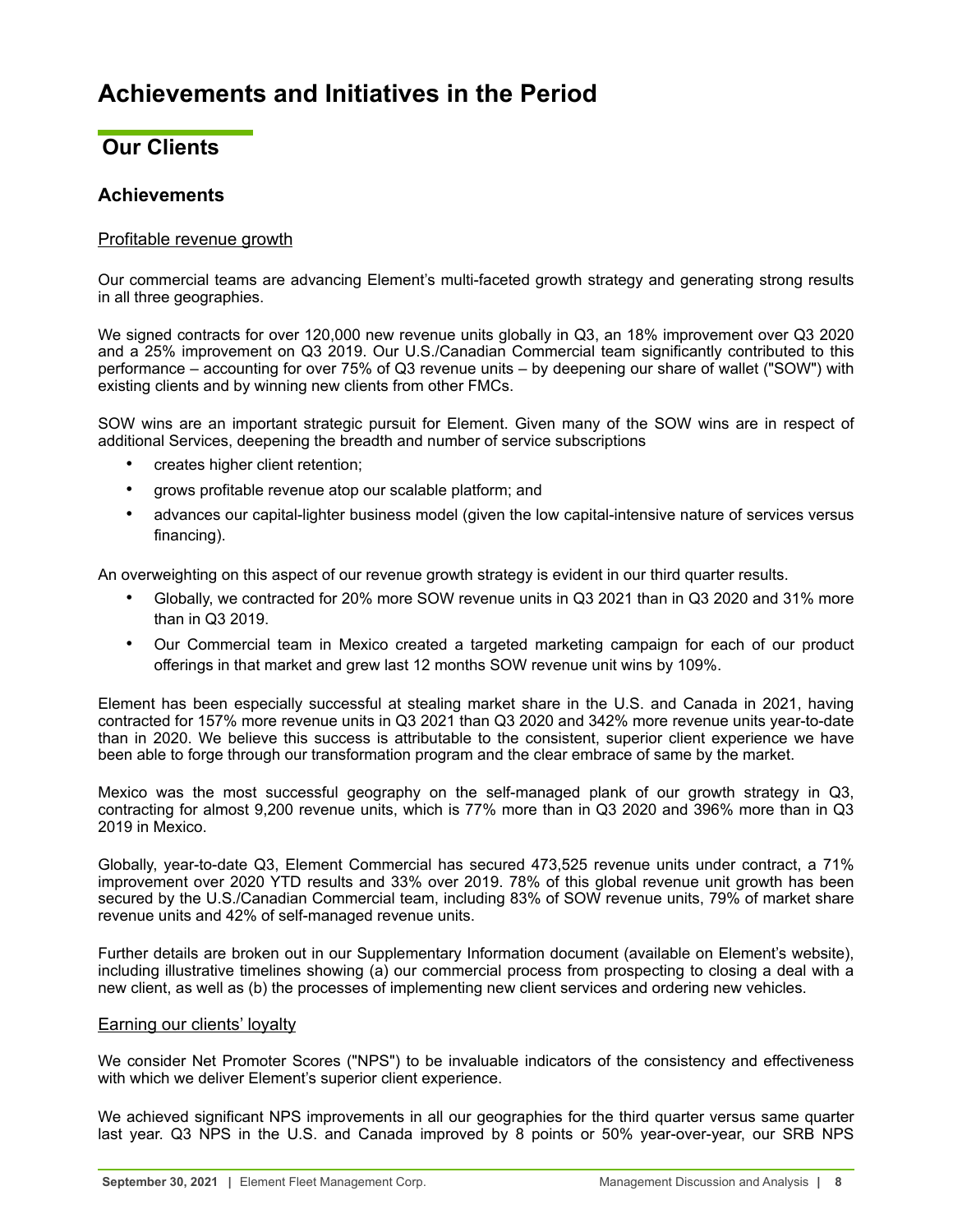## **Achievements and Initiatives in the Period**

improved 33% and ANZ improved 20% on the same bases. Mexico maintains the highest NPS at Element and remained well within best-in-class range for Q3 despite a modest -4 point delta to Q3 2020.

Globally, our NPS reached an all-time high of 26 as it approaches the "Outperform" level as a metric on our Global BSC. Global NPS is calculated as a weighted average of the current and prior three quarters' NPS from each of our operating geographies.

## Creating compelling value for our clients

Our global Strategic Consulting Services ("SCS") team has identified \$1.3 billion of cost-saving opportunities for our clients year-to-date. Approximately \$362 million of value in these opportunities has been "actioned" by our clients. We expect the proportion of identified opportunities "actioned" to further increase through yearend with a particular emphasis on the U.S. and Canada where client vehicle usage has largely returned to pre-pandemic levels.

SCS continues to improve its ability to create compelling value for our clients by making select strategic investments in tools and analytics. In the third quarter, SCS:

- Worked with our clients to manage complications related to the OEM production delays by assessing alternatives and helping clients evaluate vehicle replacement and timing;
- Partnered with clients to evaluate and build EV transition roadmaps from vehicle selection to infrastructure needs – as a growing number of clients contemplate the complexity of electrifying their fleets and turn to Element to simplify initiating the journey;
- Continued to add functionality to our TCO Analysis tool to accommodate our clients' growing interest in EVs, including the ability to analyze TCO differences between an EV and an equivalent ICE vehicle;
- Conducted webinars to educate clients on Data Science and how we use it to enhance the client experience, with specific examples such as accurate resale value predictions and optimal vehicle replacement windows based on cost-effective timing. One such webinar on Maximizing Fleet Performance [can be viewed by clicking here;](http://video.elementfleet.com/watch/SQdTDLbFYuNEFisVNxbD6p)
- Developed a tool that not only compares prices between insurance policies for clients, but also highlights the additional benefits of proof-of-insurance support from Element;
- Added renewed fuel analysis capabilities to pinpoint cost improvements and the capacity to analyze using different identifiers such as users, VIN numbers or fuel card numbers; and
- Added functionality to the tool we use for program reviews with our clients, including:
	- A preventative maintenance compliance guide that includes maintenance suggestions based on both (i) months passed and (ii) distance traveled, in anticipation of vehicles running longer than normal life cycles as a result of the OEM production delays; and
	- A value calculator that helps identify clients' vehicles that are not utilizing our value-added services -- enabling us, in turn, to help clients get the full benefit of enrollment.

In Mexico, SCS has worked closely with our clients to overcome the impacts of the OEM production delays by analyzing the market for vehicles that would be suitable alternatives to models impacted by the delays, and – in parallel – assisting clients with EV transition planning.

We have also worked with Mexican clients to help them overcome their own business challenges that have arisen because of the COVID-19 pandemic. For example, we helped the largest e-commerce marketplace in Latin America pivot and react to their exponential growth in sales due to the pandemic. We helped them grow their last mile fleet and provided them with a complete leasing solution, which was accompanied by a wide range of services for their light-truck fleet.

SCS in ANZ continues to work closely with government agencies and private businesses to assist them with EV transition planning, ICE vehicle replacement and fleet carbon reduction. We perform detailed analyses on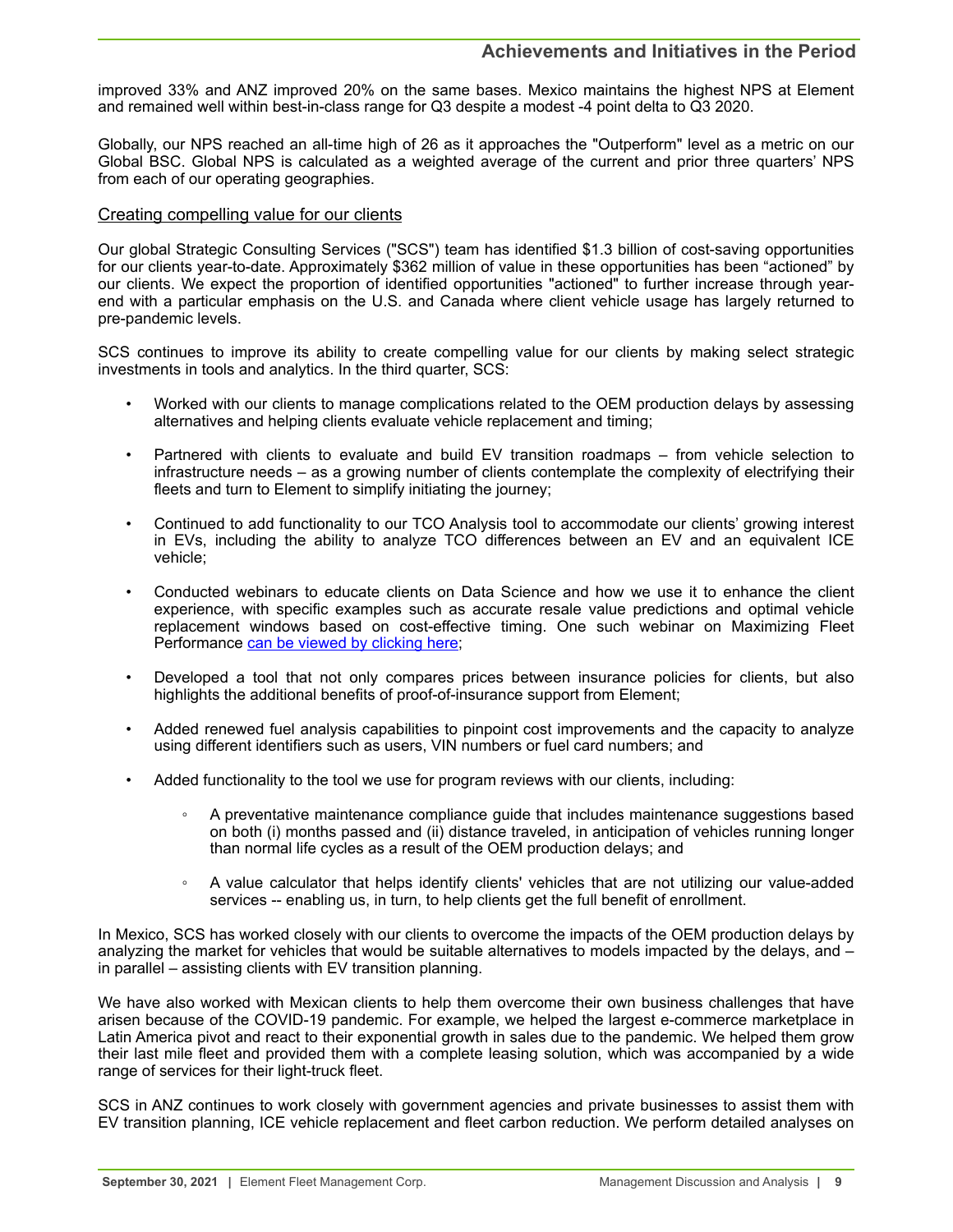EV suitability, fit-for-purpose, trip analysis (based on telematics data), vehicle selection, optimal term, and lease vs. ownership. Specifically, in the third quarter we:

- Completed a full fleet utilization analysis for a major New Zealand bank, assisting the organization transition to EVs;
- Developed an EV transition campaign roadmap, which will allow us to proactively target clients suitable for EV transition. This will minimize consulting time spent and maximize value for clients who may not have considered transitioning to EVs, with the objective to increase take-up of our EV+ product offering;
- Undertook a full fleet analysis including benchmarking for a large New Zealand Government agency, and populated a user-friendly application with the data, which allowed the client to interact with the results through easily digestible dashboards; and
- Successfully completed two sale-and-lease-back rounds for all the legacy vehicles from the previous fleet manager of a major Australian supermarket chain, representing over \$13 million Australian dollars of volume. This was achieved by leveraging our value proposition, supported by great client service.

## **Initiatives**

## Supplier diversity

We have a long and well-established track record of fostering supplier diversity, dating back to the 1990s at Element's predecessor companies. Our ongoing supplier diversity initiatives are something Element is very proud of and our clients tell us are increasingly important.

Notably in the third quarter, Element received the 2021 Johnson Controls' leadership award in Diversity Recognition for the second consecutive year, recognizing our continuous efforts to conduct business with diverse suppliers. In 2020, we achieved \$1.8 billion U.S. dollars ("USD") of diversity spend with more than 4,700 diverse suppliers across the U.S. That included \$45 million USD with identified "small businesses" and \$930 million USD with "women-owned businesses" (none of which overlap with our "small businesses" spend). We expect to repeat or exceed these levels of diversity spend for the full-year 2021.

We track diversity spend and offer clients customized tracking solutions to ensure their diversity commitments applicable to their fleet operations are understood, organized and can be accurately reported. Moreover, our SCS team applies a "client diversity spend requirements" lens to all our proactive advisory work, offering actionable insights to clients that will improve their own practices in this area. This was bolstered last quarter by Element's assembly of an internal cross-functional supplier diversity council.

Element is a member of the National Minority Supplier Development Council (NMDSC) in the U.S., the Canadian Aboriginal and Minority Supplier Council (CAMSC), Disability:IN Minnesota and the Women's Business Enterprise National Council (WBENC) in the U.S.

- NMDSC and CAMSC are the leading organizations connecting corporations to minority vendors in the U.S. and Canada giving Element and our clients access to a broad network of diverse suppliers.
- NMDSC and CAMSC conduct independent data audits of our supplier networks annually to validate certification, providing Element and our clients reliable insight into the make-up of our supplier base and where opportunities exist to improve minority spend.
- Disability:IN is the leading certifier of disabled persons-owned business enterprises, including servicedisabled and disabled veterans-owned businesses. Disability:IN helps us connect those businesses to Element's supply chain.
- WBENC is the largest third-party certifier of businesses owned, controlled, and operated by women in the United Sates and a leading advocate for women-owned businesses in corporate and government supply chains. As a corporate member of WBENC, Element will be able to connect with more certified women-owned, -controlled, and -operated businesses.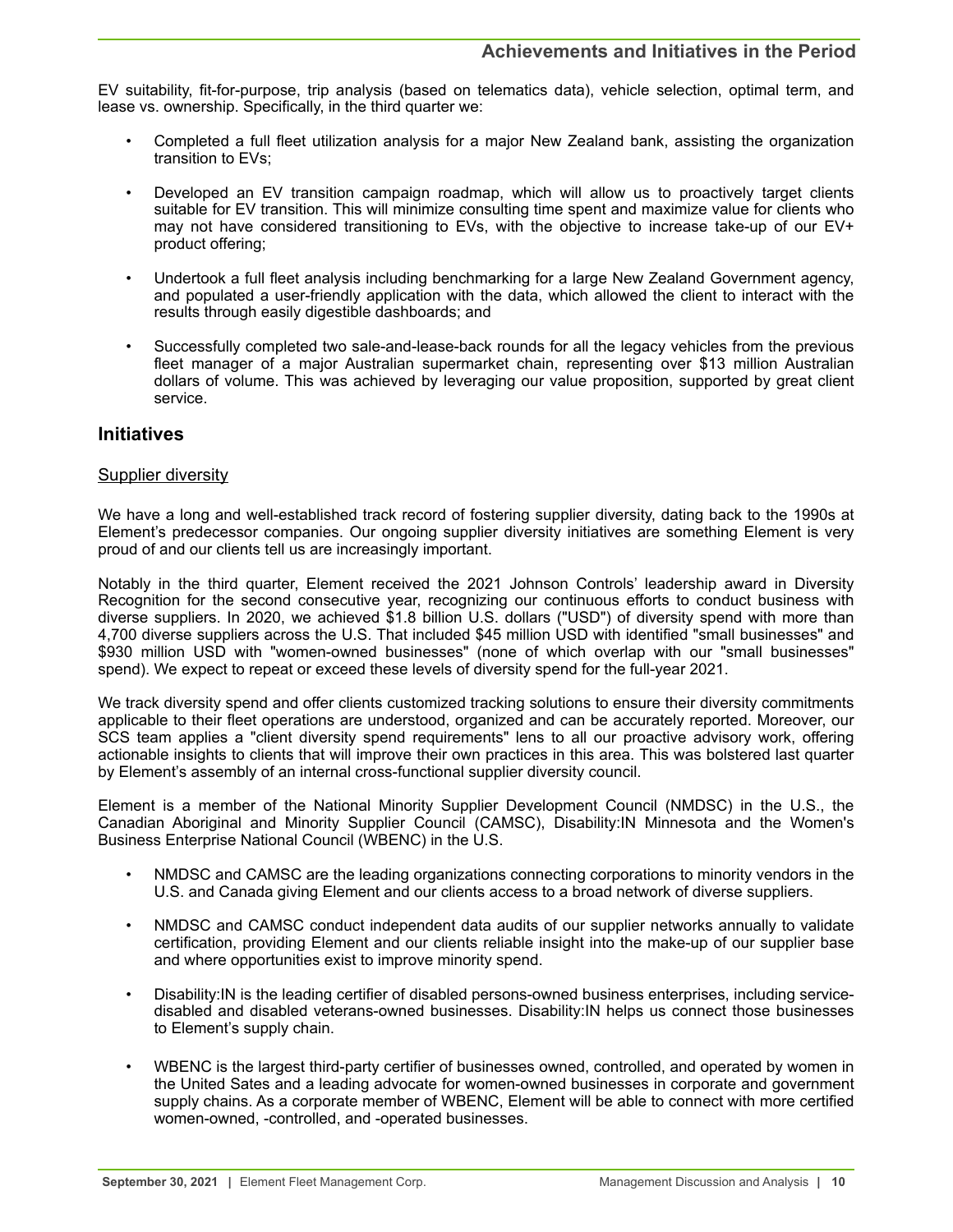## <span id="page-10-0"></span>Xcelerate Ordering

In the third quarter, we added 20 more Element clients to our state-of-the-art North American Vehicle Ordering ("NAVO") platform. The platform provides a consistent, superior experience for clients and suppliers and delivers approximately \$2 million of annual operating cost savings for Element through the reduction of manual processing requirements and automation of order transmission.

Despite OEM production delay challenges, we are receiving hundreds of orders through the NAVO platform. Ninety percent of these orders are placed directly by our clients without the need for supplemental Element assistance. Interactive help and support tools within the platform continue to provide meaningful guidance throughout the ordering process. Feedback received to date confirms the NAVO platform is more user-friendly and easier to navigate for clients than predecessor systems, with a better flow of information.

Digital platforms such as NAVO are replacing disparate applications, automating and streamlining our business processes to create a more consistent client experience, and bolstering the scalability of our operating platform.

## Enhancing our Telematics and Safety Products

Element recently launched a telematics product called QConnect, a connectivity solution that extracts data directly from OEM connected vehicles and distills this data into digestible snapshots of a client's vehicle's performance to improve driver and vehicle productivity.

Element also launched a safety product called DriverCare CoPilot that is available to fleets using a simple app downloaded to a driver's smartphone, with driving trend data available to managers via a web portal. Drivers are scored on certain behaviors including phone distractions, speeding, harsh acceleration and hard braking.

## **Our Business**

## **Achievements**

## Electric vehicle ("EV") offerings

Element is well positioned to support our clients and lead our industry through the gradual electrification of automotive fleets. We believe our basic value proposition – "making the complex simple for our clients" – is particularly compelling in the context of fleets integrating EVs. We have differentiated Element in the market by investing in a dedicated EV Strategy and Sustainability team spanning our global footprint, who work with colleagues across commercial and operational functions to ensure that EV knowledge and perspective are pervasive and being embedded into the DNA of our organization.

In North America, we have all the necessary capabilities to seamlessly add EVs to our clients' fleets and manage same today. However, several years ago, our colleagues at Custom Fleet in New Zealand innovated and brought to market an end-to-end EV fleet management product called EV+, a best-in-class offering by global standards that remains the only one of its kind in ANZ.

With the benefit of Custom Fleet's perspective from their experience with EV+, in the first half of 2021 our North American EV Strategy and Sustainability team completed a comprehensive situational assessment of Element's capability to offer an end-to-end EV fleet management product on this continent. The situational assessment identified potential future readiness gaps that will inform the maturation of our existing capabilities. It has also served as a prioritization plan for the EV Strategy and Sustainability team to work with relevant senior leaders and their teams across the business to develop a market-leading end-to-end EV fleet management offering for North America.

In the third quarter we continued to build-out the product, which includes the expansion of core Element offerings (*eg*. maintenance, collision, titling & registration, tolls & violations, etc.) to seamlessly and efficiently accommodate EVs at scale while maintaining (or enhancing) the caliber of our ICE vehicle service capabilities. Our North American offering also includes new services related to road mapping and planning,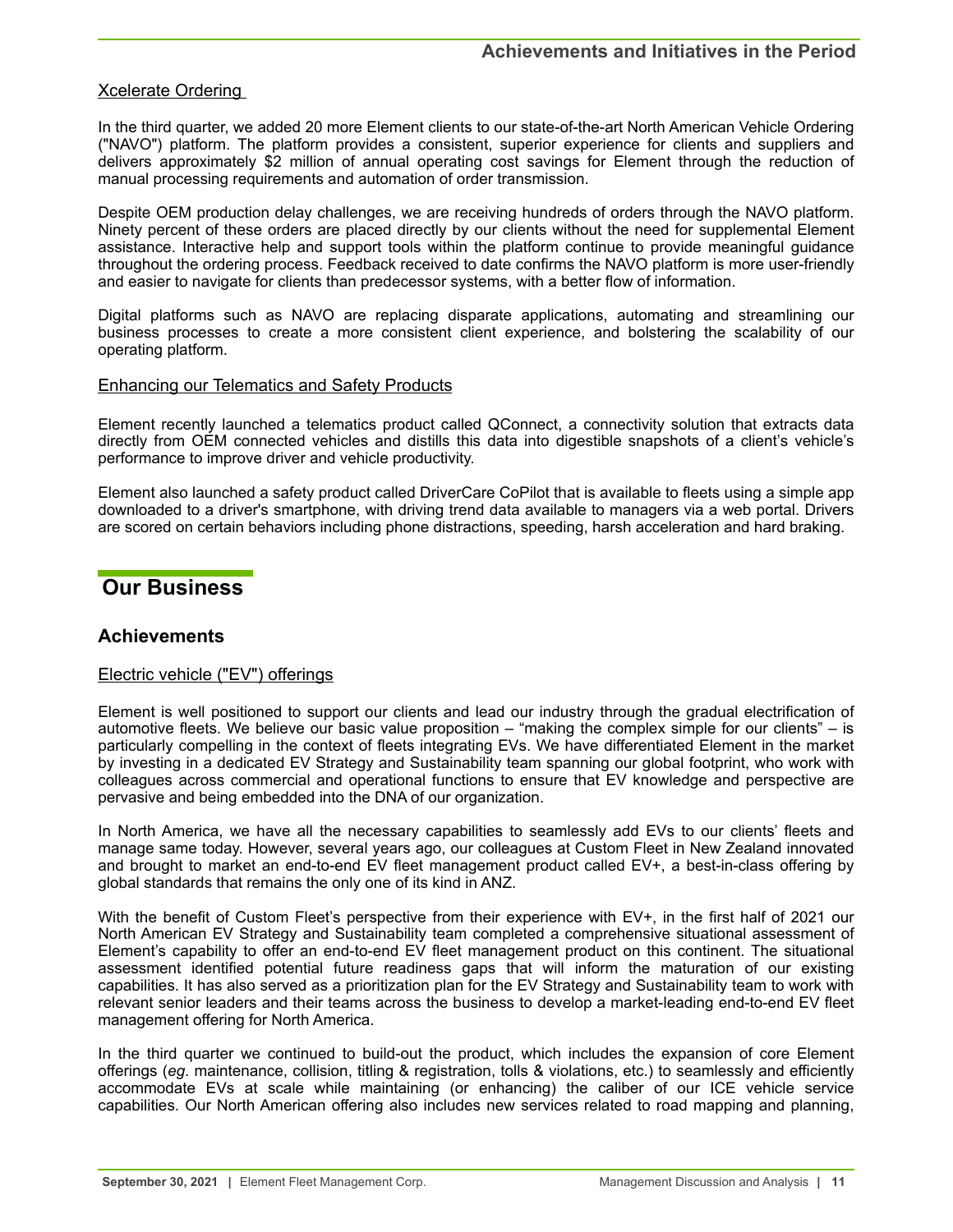charging infrastructure guidance, pilot and rollout support, incentive identification and capture, and turnkey solutions for home and public charging of EVs.

We are actively working with dozens of clients in pre-pilot discussions to build a plan to leverage these new services and pressure test Element's end-to-end EV offering.

## Fostering positive environmental and social outcomes and maintaining good governance ("ESG")

In 2020, we developed and launched Element's inaugural formal ESG strategy, aligned to our Global BSC and informed by leading ESG reporting frameworks.

In developing our strategy, we engaged leading external resources to help us understand the ESG landscape, and we talked to investors to gain a deeper understanding of their priorities. We also engaged with our clients and learned which ESG solutions are most important to them.

We worked with our executive team and the internal 'owners' of each of the four pillars of our ESG strategy to understand what work is already underway, what we want to accomplish and how we can best measure success. The result is a focused and actionable ESG strategy that we believe is the right one for Element and all our stakeholders, and that we can build on for years to come.

The strategy is based on four key pillars:

- Sustainability: Our core objective is to reduce carbon emissions, focusing on expanding our EV offerings and offering consulting services to help our clients optimize the efficiency of their fleets.
- Diversity & Inclusion ("D&I"): We are committed to doing more to being an organization wherein mutual respect and mutual trust are absolute and where each of us is respected and has an equal opportunity to thrive.
- Satisfaction & Safety: We have set meaningful targets for Satisfaction & Safety for our clients and employees. Our goals include fostering higher enrollment in safety programs, reducing accidents by clients, maintaining a best-in-class Global Employee Engagement Score and increasing our Global NPS for 2021. Please see "Earning our clients' loyalty" above for a discussion of our outperformance against target on our 2021 Global NPS.
- Governance: We will continue to evolve our board composition and our ESG reporting to maintain the high standing we have become known for.

In Q1 2021, we produced Element's Inaugural ESG report, which is available on our website.

In Q2 2021, we increased gender diversity on Element's Board to 40% and saw strong shareholder support for all matters at our Annual General Meeting in May, including over 95% approval of "say-on-pay".

In Q3 2021, we:

- Launched the "Count me in!" campaign to deepen our understanding of Element's employee diversity. Thanks to the active participation of our people, we moved from 37% of our workforce self-identifying to 79%. This allows us to better understand our own dimensions of diversity and informs our future D&I initiatives and programs, ensuring we recruit, develop, and engage a diverse employee population;
- Published our inaugural D&I policy (available on our website);
- Shared our D&I priorities, objectives and actions (available on our website);
- Ensured that each of our executive team members is directly aligned and engaged with our Business Resource Groups ("BRG"s);
- Held a virtual BRG summit with executive team members and BRG leaders; and
- Presented at the NAFA Fleet Management Association expo on the topic of "Practicing Inclusive Leadership".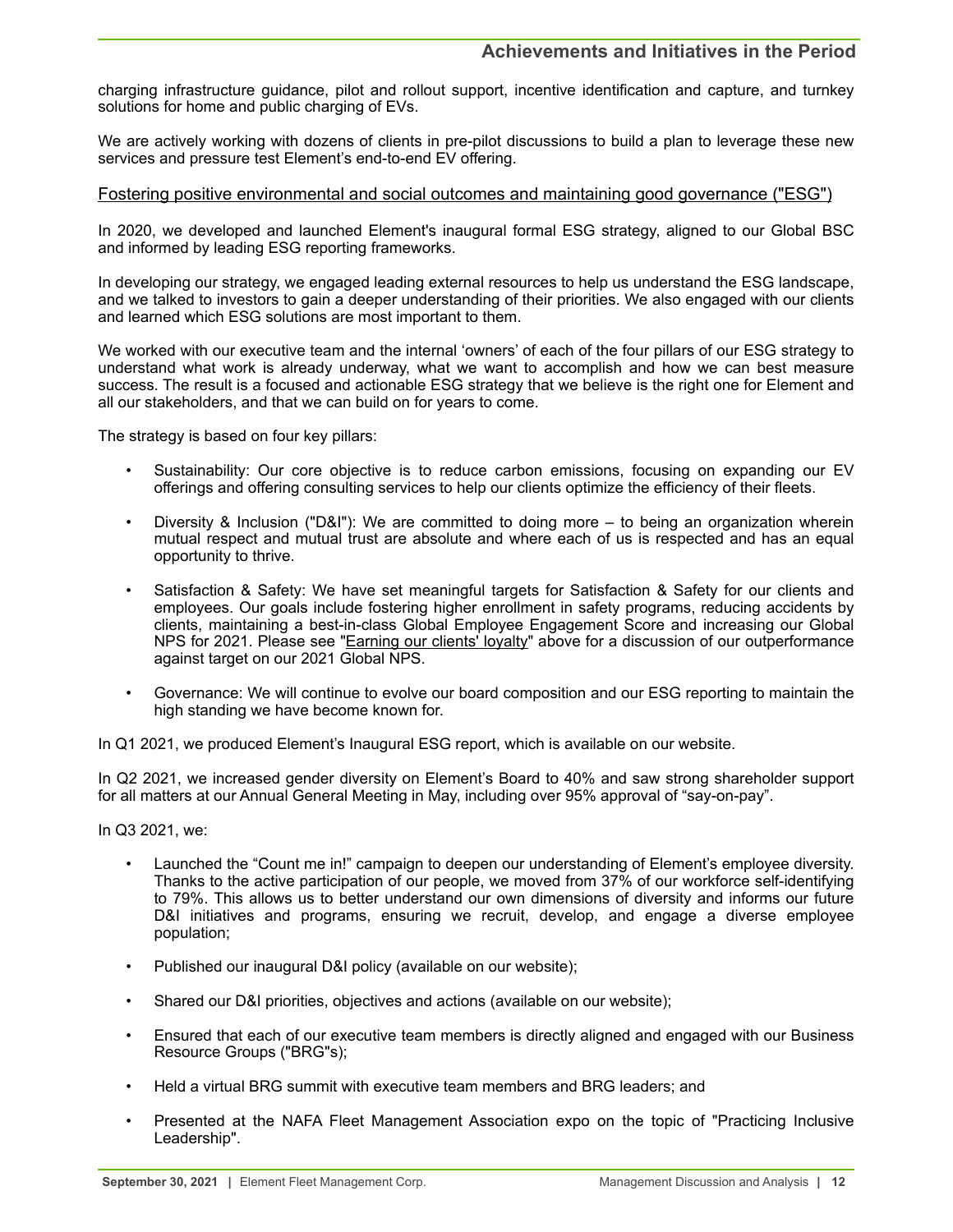All these initiatives are advancing Element's ESG agenda and, in many cases, will help us track our ESG performance to build a robust baseline on which we can aim to improve in subsequent years. By the end of this year, we will have a benchmark that will help inform and evolve our ESG strategy for 2022 and beyond.

## Prudently managing our risks

With the launch of the 2021 Global BSC, we introduced Element's first Enterprise Composite Risk Index ("ECRI"). The ECRI is creating a more risk-aware organization, leading to more informed, better decisionmaking.

Beginning in 2020, we undertook a comprehensive examination of enterprise risks with a view to replacing the existing enterprise risk management process. In line with best practices and through over 50 workshops, interviews and executive alignment sessions facilitated by a leading global professional services firm with distinct risk management expertise, Element has:

- defined and refined the risk universe and key risks;
- developed detailed Risk Appetite Statements ("RAS") for our key risk types;
- developed RAS metrics with thresholds; and
- refined and developed our risk index methodology: the ECRI.

Year-to-date, the ECRI is on target as reported on our Global BSC (above).

While the ECRI is functioning as planned, it is still relatively new and we remain in learning mode. Beginning in Q2, we have been working to determine how to measure the ECRI below the global level (eg. Mexico, ANZ) and are now refining the ECRI for 2022. These further refinements are taking shape as we continue to deepen our understanding of our risk universe and the interconnectivity of risks. The ECRI is also allowing us to build stronger risk awareness within the organization, helping us move from a siloed and binary view of risk to a more transversal / interconnected set of perspectives.

## Continuous improvement

Our Transformation program established a new strand of organizational DNA in the ongoing, active pursuit of ways to deliver an ever-more consistent and superior service experience to our clients, while lowering costs to serve through Continuous Improvement.

To this end, we stood up a Continuous Improvement Group at Element in Q2 of last year and began to make related skills and mindset training programs available to all employees. One example of such programs is our newly deployed *Learn@Element powered with Degreed* platform, which encourages employees to identify and rate their skills to chart learning progress towards new opportunities and select from a wide variety of learning content that aligns with their role.

In the first half of this year and into Q3, the Continuous Improvement Group continued to make progress against three key priorities:

- Maintaining a team of dedicated resources to drive Continuous Improvement at Element;
- Implementing a scoring model to evaluate where and how Continuous Improvement team members are deployed on projects across the U.S./Canadian business; and
- Developing automation solutions.

Our Yellow Belt certification program continues to develop Lean Six Sigma skills in the organization, with our 5<sup>th</sup> Cohort currently underway. We have graduated 49 individuals to date and expect to graduate an additional 41 this year.

In Q3, we developed and implemented 10 automation solutions by leveraging Robotic Process Automation "bots" and other light-touch tools. Our total library of automations now contains 107 solutions accounting for over 1.4 million transactions processed and 35,000 hours saved for our employees through the end of Q3.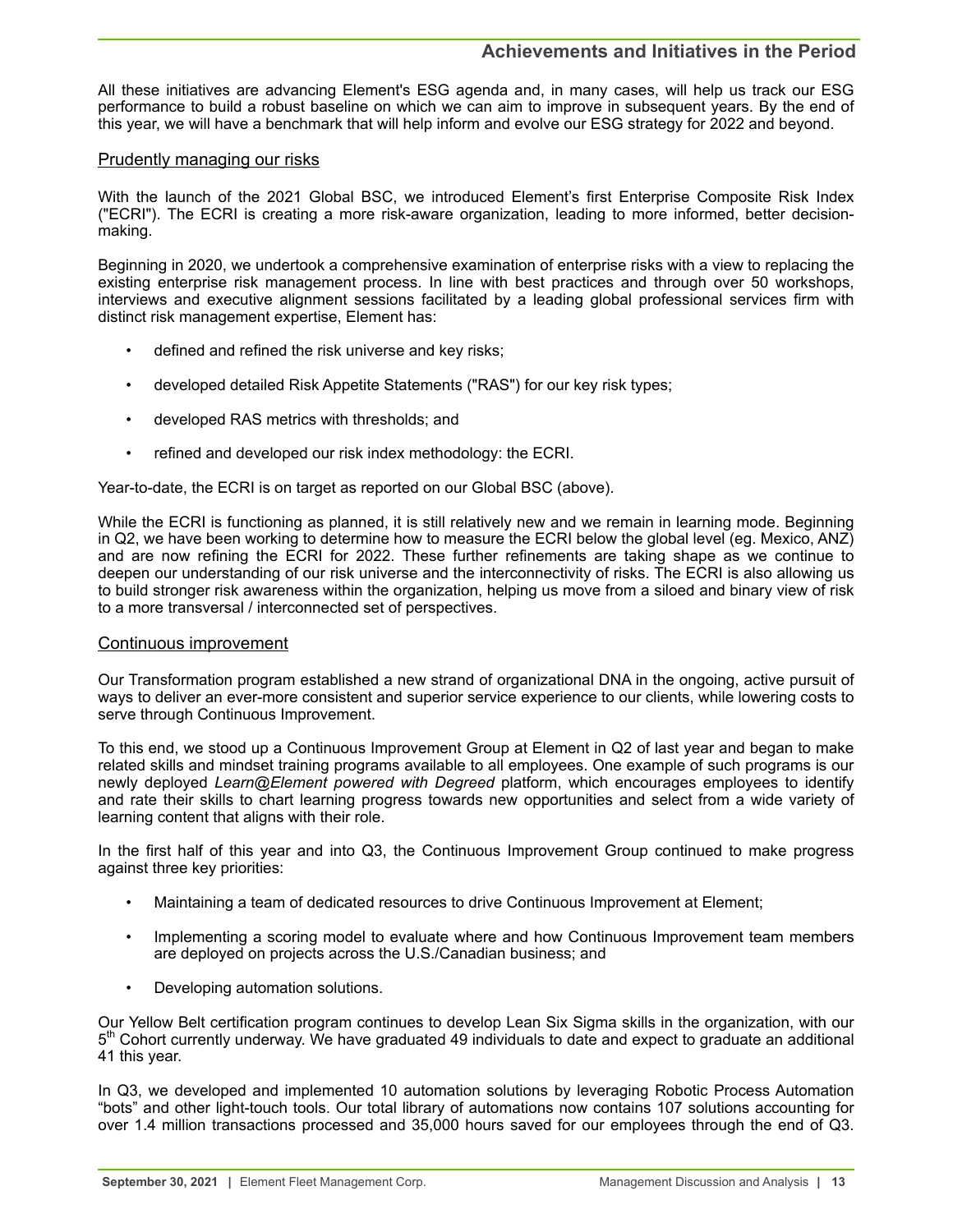<span id="page-13-0"></span>These automation solutions decrease cycle times, provide increased accuracy leading to a superior employee and client experience, and make our business more scalable.

## **Initiatives**

## Process Automation in ANZ

In the third quarter, Custom Fleet implemented robotics into their roadside assistance process. What was previously a completely manual process for approximately 380 monthly roadside assistance transactions is now automated, achieving a six times reduction in handling time and virtually eliminating errors.

## IT enhancements

We have successfully consolidated two in-house U.S. data centers year-to-date, migrating to a world-class hosting provider's facility. As part of the same project, we successfully implemented a new, cloud-based data center Disaster Recovery solution, upgrading our capabilities multi-fold in the case of a full data center disaster. These initiatives are examples of both continuous improvement at Element and prudently managing our business's risks.

## EV service and supply network growth

In the third quarter, Element announced its partnership with Qmerit, a leader in green energy transformation with the largest network of EV charger installers in North America. Through its Charging@Home solution, Qmerit will provide Element clients with seamless end-to-end installations and support of EV chargers at individual and multi-family residences.

Element also expanded its supplier network in Q3 by partnering with Wex and ChargePoint to provide Element clients with access to ChargePoint's growing nationwide charging network. This strategic relationship provides a consolidated billing system for charging and fueling across client fleets, integrated with Element's advanced analytics and dashboard reporting platform.

In the third quarter, Custom Fleet in New Zealand was appointed to a national Government panel to provide consultancy services for agencies looking to transition their fleet to electric vehicles. This win provides an opportunity for the New Zealand business to generate ongoing revenue from their SCS team while building on our existing capability in the government fleet sector.

Subsequent to quarter-end, Element announced an alliance with Build Your Dreams Motors Mexico ("BYD"), Electric Mobility Trucks, After Sales Electric Mobility and Enel Green Power Mexico to promote the electric mobility of fleets in Mexico with a special focus on utility fleets, sales and distribution, secondary and last mile segments. The alliance will help provide efficient, safe and intelligent fleets to Element clients as the EV landscape in Mexico progresses. This month, Element will deliver BYD trucks to two distribution centers of a multinational drink and brewing company.

## **Our People**

## **Achievements**

Our people continue to drive our momentum in the third quarter as we emerge from the pandemic at different speeds across our global footprint, but with the same view to shaping the future of work at Element and a gradual return to office that's purposeful, flexible and enables collaboration.

## New learning platforms for our leaders and employees

At Element, we are committed to enabling a unique and rewarding employee experience that encourages curiosity and the discovery of new experiences, insights and capabilities for our people. We know that investing in the growth of our people will help drive our growth as a company.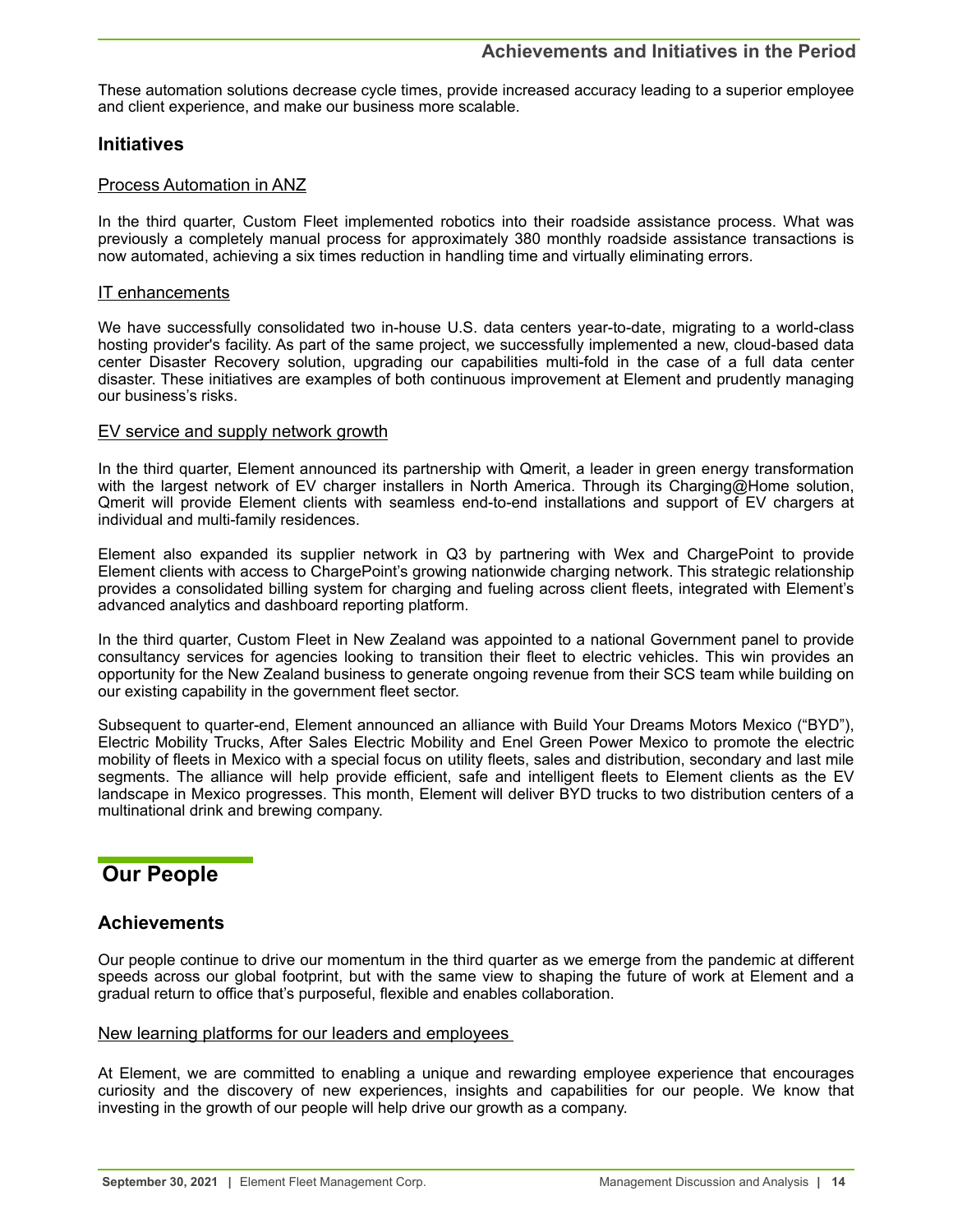## **Achievements and Initiatives in the Period**

In direct response to feedback from our people, we have proudly developed a comprehensive approach to learning that can be tailored to every individual at Element. At a leadership level, the year-long *Element People Leader Experience in partnership with Mind Gym* ("Leadership Experience") enables our leaders to gain feedback from their peers and customize their learning experience. As referenced above, *Learn@Element powered with Degreed* for all employees is a best-in-class learning platform that connects learning, talent development, and internal mobility opportunities in one place. And, as the world of work continues to shift, our Leadership Experience is designed to build and strengthen our collective muscle for leading our people ina hybrid environment.

Our people's personal and professional growth fuels Element's growth and our investment in development is a differentiator that helps us attract and retain the best talent.

## Diversity and inclusion

October was Global Diversity Awareness Month and an opportunity for us to look back on a year of D&I growth for our company. In the summer of 2020, we put a public stake in the ground with a commitment to our people, our clients, our partners and our investors to lead by example in the fleet industry as an inclusive and diverse company. We moved quickly to advance our D&I strategy and embed it into everything we do and held ourselves accountable by adding D&I metrics to our Global BSC.

Our Global Diversity Awareness Month celebrations this year included an interactive session with Sheri McGrath, Head of Diversity & Inclusion at Element, on becoming an inclusive leader, as well as invitations to join a number of events hosted by our Business Resource Groups. These events brought employees together from across Element to learn about how our volunteers are helping an organization that mobilizes LatinX communities to end gender-based violence, hear our EVP and Chief Commercial Officer, David Madrigal, discuss cultural diversity at Element, and join our Black Employee BRG in an important open discussion.

## Awards and recognition

The well-being of our people remains a focus for Element, and we were recently honoured with the Cigna Well-Being Award, which recognizes organizations that demonstrate a strong commitment to improving the health and well-being of its employees. Cigna is a leader in improving employee health, and we are honored to be recognized along with other organizations who share our commitment to workplace wellness.

## **Initiatives**

## Employee experience and the return to the office

Our gradual re-opening is progressing with the safety of our people as our top priority. We've continued to invite small groups of volunteers to return to three of our North American locations as part of our Return to Office Pilots, adding three more locations in early Q4. Learnings from these experiences will further inform how we proceed in the coming months to ensure the way we return to the office is not only safe, but also consistent with the employee experience we want to enable for our people. In Mexico, the return to office pilot program started in Q3.

In September, we gathered data from our senior leaders on roles across the organization, and we determined that approximately 70% of positions can be performed in a hybrid arrangement (combination of in-office and remote), with remaining roles either completely in-office or remote. This aligns with feedback from our people who value the flexibility they've gained over the past 18 months of working together, but apart. Our people leaders are now determining the best cadence of in-person and remote days for their teams to get the most out of in-office time that's more collaborative than ever.

In August we communicated to employees that we will be requiring people to be vaccinated who work in an Element office, travel on Element-related business, and visit clients and suppliers. In preparation for our broader return in February 2022, we will be asking employees to complete a vaccination attestation survey and will continue enabling an open and transparent dialogue to address questions. While we respect that the decision to be vaccinated is a personal choice, we have a duty of care to provide a safe workplace for all our people and requiring vaccination is the most effective way to protect the health of our employees, and by extension the communities in which we live and work.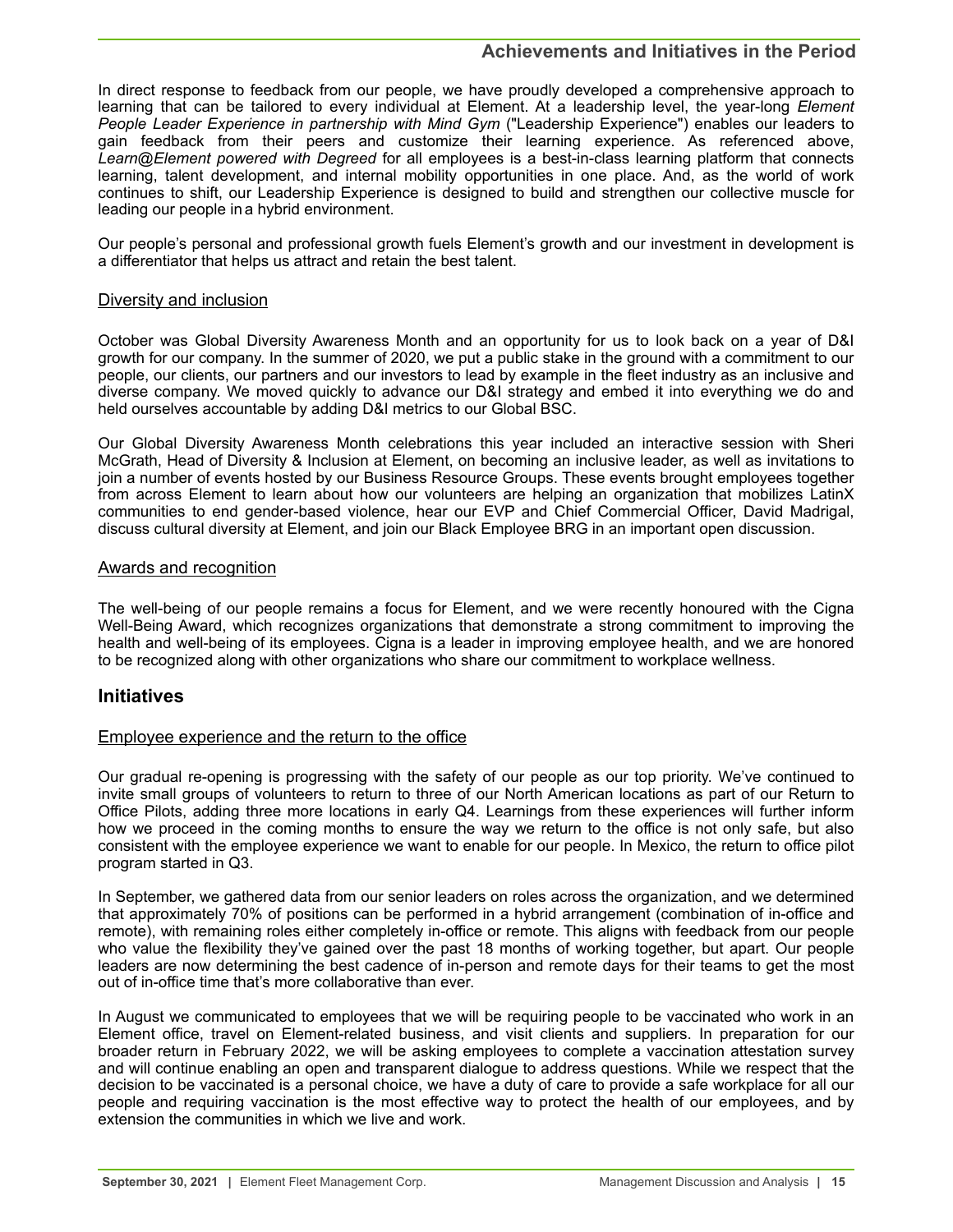## <span id="page-15-0"></span>**Our Investors**

## **Achievements**

## Cash return to shareholders

Element generated \$0.27 of free cash flow per share in the quarter; a \$0.02 per share improvement from Q3 2020 and \$0.04 per share improvement on a constant currency basis.

Per share growth was aided by our Normal Course Issuer Bid ("NCIB") activity.

When we announced the establishment of our NCIB on October 27, 2020, we noted that the program represented the first year of what we envisioned to be a regular, ongoing return of capital strategy.

The Toronto Stock Exchange ("TSX") has approved our notice of intention to renew the NCIB, empowering us to continue returning cash to shareholders by way of buybacks well into 2022.

We also announced a 19% increase to Element's common dividend, from \$0.26 to \$0.31 annually per share, effective immediately and therefore to be reflected in the Q4 2021 common dividend to be paid in respect of Q4 2021 on January 14, 2022.

With this increase, our common dividend represents approximately 30% of the Company's last twelve months' free cash flow per share, which is the mid-point of the 25% to 35% payout range we plan to maintain going forward.

We have returned \$567.6 million in cash to shareholders year-to-date as of October 31, 2021, by repurchasing 33,075,133 common shares ("Common Shares") for cancellation pursuant to the NCIB and paying \$111.2 million in dividends to common shareholders.

## Profitable revenue growth

Element is on track to meet our 4-6% annual net revenue growth target in constant currency for 2021. We grew net revenue \$47.9 million or 7.0% in the first three quarters of this year compared to the same period last year on a constant currency basis. Moreover, our transformed, scalable operating platform allowed us to expand operating margins on the same YTD period-over-period basis in constant currency, from 51.4% at Q3 2020 to 53.5% at Q3 2021. The result is a magnified AOI growth rate of 11.3% on the same basis. Even absorbing the adverse impacts of a strengthening Canadian dollar year-to-date in 2021 versus the same period last year, we grew net revenue by 1.7% and AOI by 5.4%.

## A capital-lighter business model

We advanced Element's capital-lighter business model in the quarter by syndicating \$521 million of fleet assets as planned, meeting demand from our growing base of frequent buyers and generating \$13.9 million of syndication revenue in the process.

Our syndication team regularly transacts with new investors in fleet assets, having grown our buyer pool to 30 institutions with the addition of 5 new investors year-to-date.

As of the end of Q3, Element had transacted on \$2.1 billion of fleet assets year-to-date; essentially flat to YTD volume at Q3 2020. We are on pace to achieve our syndication volume and revenue targets for 2021, which were modified in H1 to account for OEM production delays. (The resulting limits on Originations defer the availability of certain fleet assets to our syndication team, with which they could otherwise transact.)

After syndicating 22 client names for the first time in Q2 this year, we syndicated an additional 24 client names – each for the first time – in Q3. This included our syndication team's second-ever portfolio transaction, for which multiple clients' assets were pooled and syndicated en bloc to a single buyer – which had the effect of enhancing syndication revenue yield.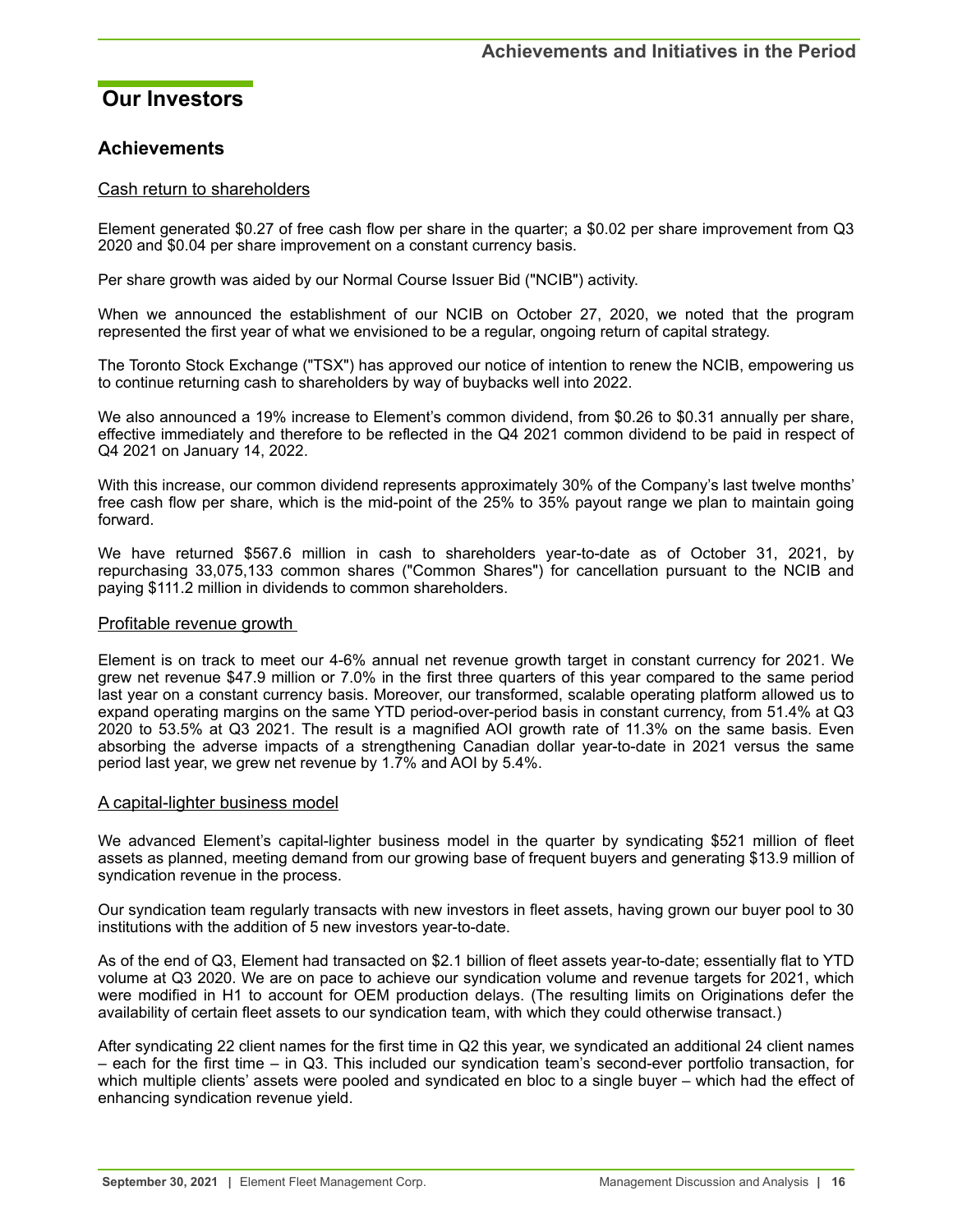## **Achievements and Initiatives in the Period**

The other thrust of Element's capital-lighter business model is growing services revenue, which has a relatively low funding requirement – the net working capital position of procured services – compared with net financing revenue. We discuss the importance of, and emphasis on, services revenue under "Our Clients – Profitable revenue growth" above, as well as below under "Quarterly Results of Operations – Services revenue, net".

Q3 services and syndication revenues together comprised 55.3% of net revenue for the quarter and enhanced pre-tax return on common equity by 40 basis points quarter-over-quarter to 15.7%.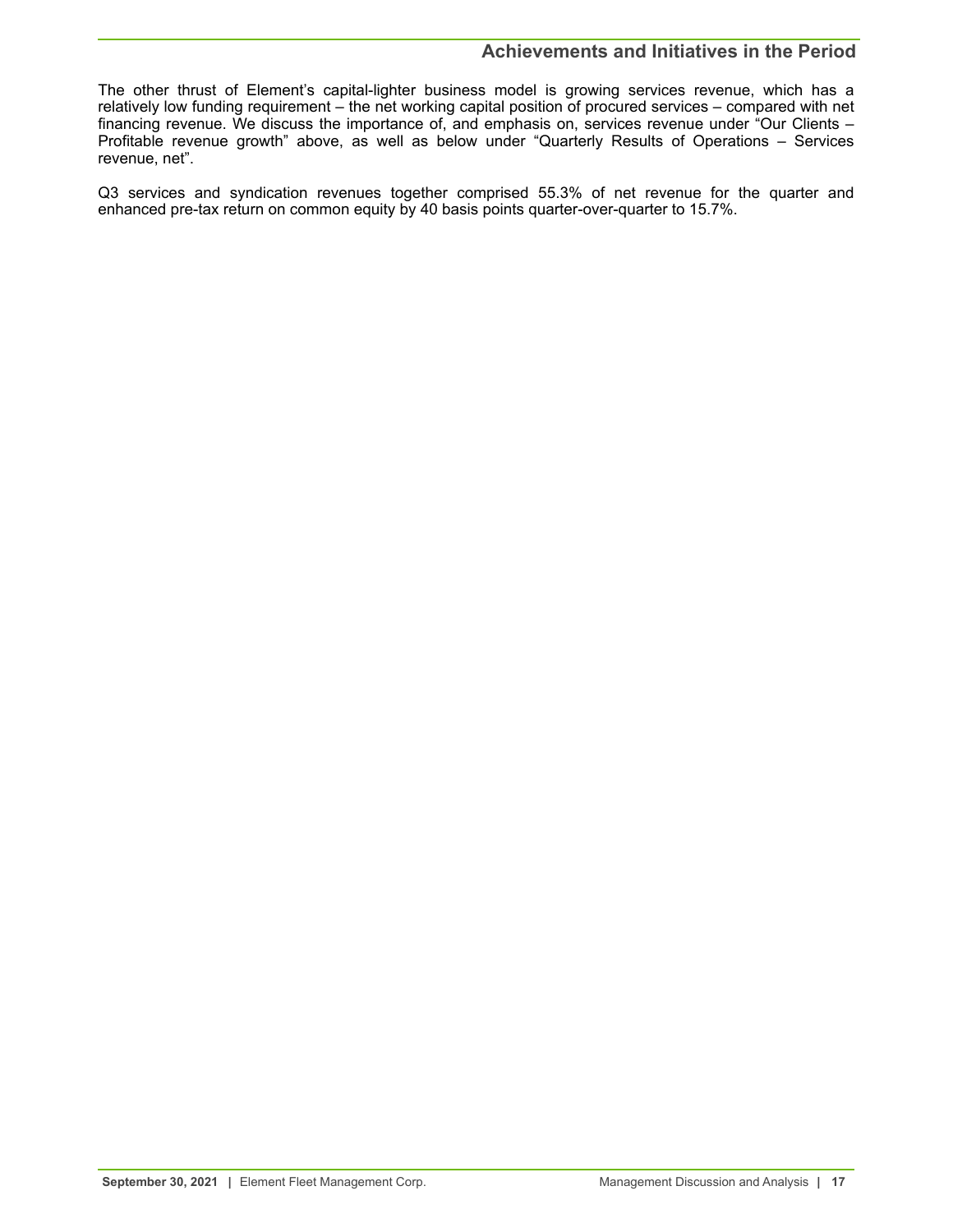# <span id="page-17-0"></span>**Effect of Foreign Currency Exchange Rate Changes**

We are exposed to fluctuations in certain foreign currencies from operations we conduct in Australia, New Zealand, Mexico and, predominantly, the United States where, as at September 30, 2021, 13%, 6%, 10% and 64% of our year-to-date net revenue has been generated, respectively. Element has established local currency funding structures in Australia, New Zealand, Canada and the United States, thereby mitigating the impacts of fluctuation in certain foreign currencies. The Company also institutes certain designated hedges that further mitigate the effects of FX exposure. Notwithstanding, our assets, liabilities, and foreign operating results do fluctuate as a result of fluctuations in these currencies against the reporting currency, being the Canadian dollar. We do not hedge pure currency translation risk.

In the following "Quarterly Results of Operations" section, we include a table containing a summary of the Company's results on a constant currency basis. We provide certain further details in our Supplementary Information document (available on the Company's website) regarding results for the quarter before the impact of changes in FX (*ie.* on a constant currency basis).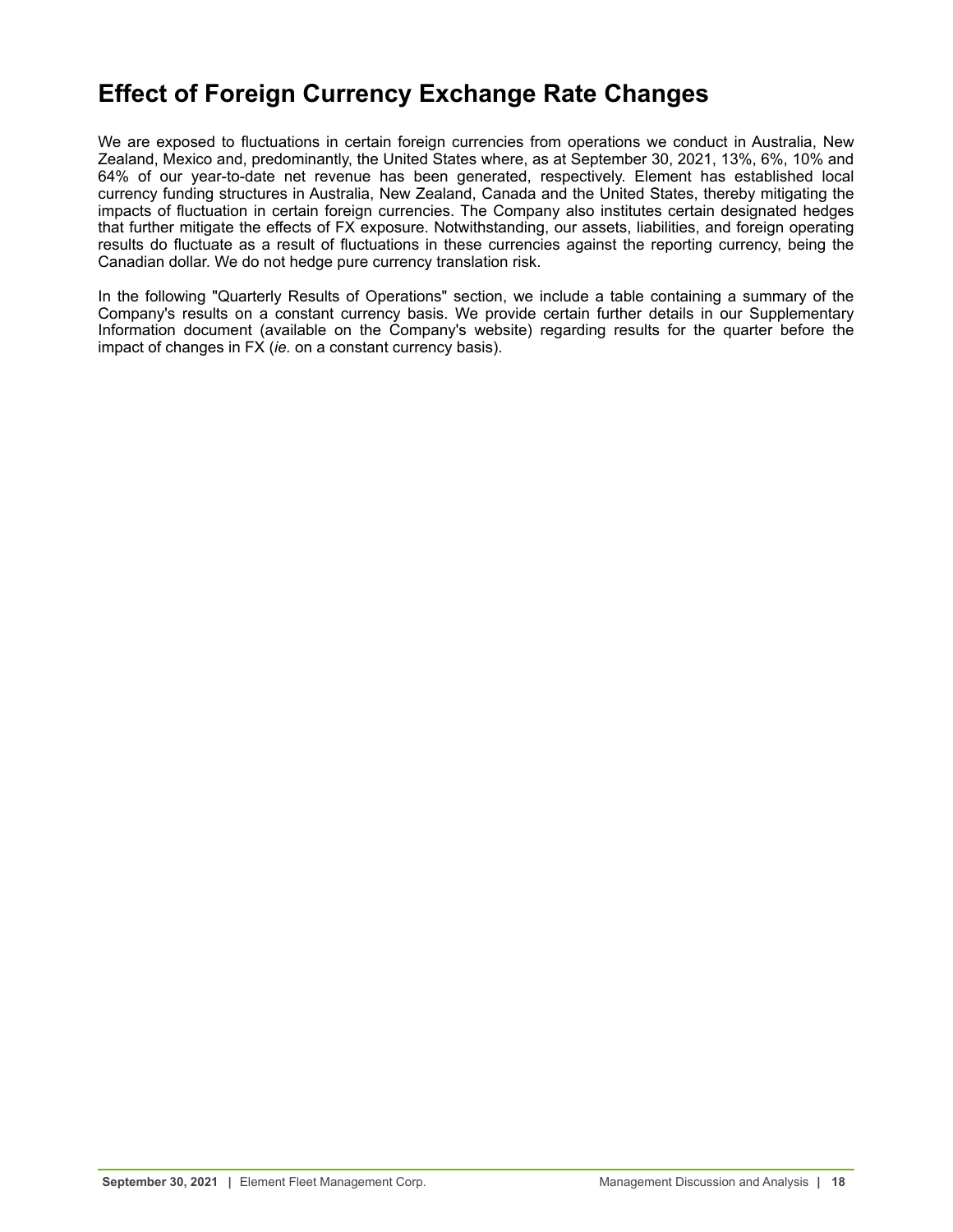<span id="page-18-0"></span>

|  |  |  | <b>Quarterly Results of Operations</b> |
|--|--|--|----------------------------------------|
|--|--|--|----------------------------------------|

|                                                          | For the three-month periods ended For the nine-month periods ended |                  |                       |                       |                       |
|----------------------------------------------------------|--------------------------------------------------------------------|------------------|-----------------------|-----------------------|-----------------------|
| (in \$000's for stated values, except per share amounts) | September 30,<br>2021                                              | June 30,<br>2021 | September 30,<br>2020 | September 30,<br>2021 | September 30,<br>2020 |
|                                                          | \$                                                                 | \$               | \$                    | \$                    | \$                    |
| Net revenue                                              |                                                                    |                  |                       |                       |                       |
| Net interest income and rental revenue                   | 155,933                                                            | 156,877          | 176,573               | 478,024               | 566,224               |
| Interest expense                                         | 46,605                                                             | 47,525           | 73,301                | 148,324               | 266,992               |
| Net financing revenue                                    | 109,328                                                            | 109,352          | 103,272               | 329,700               | 299,232               |
| Servicing income, net                                    | 121,075                                                            | 113,185          | 124,734               | 348,749               | 365,096               |
| Syndication revenue, net                                 | 13,937                                                             | 12,865           | 15,246                | 49,891                | 51,666                |
| Net revenue                                              | 244,340                                                            | 235,402          | 243,252               | 728,340               | 715,994               |
| <b>Operating expenses</b>                                |                                                                    |                  |                       |                       |                       |
| Salaries, wages and benefits                             | 78,493                                                             | 72,654           | 74,910                | 224,772               | 225,239               |
| General and administrative expenses                      | 24,355                                                             | 25,826           | 28,789                | 77,327                | 89,170                |
| Depreciation and amortization                            | 15,866                                                             | 10,410           | 10,568                | 36,802                | 32,134                |
| Amortization of convertible debenture discount           | 903                                                                | 887              | 843                   | 2,662                 | 5,401                 |
| Share-based compensation                                 | 5,086                                                              | 7,511            | 5,591                 | 17,837                | 15,455                |
| <b>Operating expenses</b>                                | 124,703                                                            | 117,288          | 120,701               | 359,400               | 367,399               |
| Disposition of 19 <sup>th</sup> Capital                  |                                                                    |                  |                       |                       |                       |
| Gain on settlement of debt                               |                                                                    |                  |                       |                       | 38,580                |
| Loss on sale of assets                                   |                                                                    |                  |                       |                       | (52, 442)             |
| Net loss on disposition                                  |                                                                    |                  |                       |                       | (13, 862)             |
| Other expenses                                           |                                                                    |                  |                       |                       |                       |
| Amortization of intangible assets from acquisition       | 8,862                                                              | 8,674            | 9,338                 | 26,442                | 29,221                |
| Restructuring and transformation costs                   |                                                                    |                  | 24,213                |                       | 57,871                |
| (Gain) loss on investments                               | (2,776)                                                            | (637)            | 710                   | (6, 214)              | 764                   |
| Other expenses                                           | 6,086                                                              | 8,037            | 34,261                | 20,228                | 87,856                |
| Net income before taxes                                  | 113,551                                                            | 110,077          | 88,290                | 348,712               | 246,877               |
| Income tax expense                                       | 28,610                                                             | 29,205           | 17,512                | 87,370                | 38,147                |
| Net income for the period                                | 84,941                                                             | 80,872           | 70,778                | 261,342               | 208,730               |
| Weighted average number of shares outstanding [basic]    | 416,353                                                            | 428,646          | 438,854               | 427,753               | 438,006               |
| Earnings per share [basic]                               | 0.18                                                               | 0.17             | 0.14                  | 0.55                  | 0.40                  |
| Dividends declared, per share                            |                                                                    |                  |                       |                       |                       |
| Common share                                             | 0.065000                                                           | 0.065000         | 0.045000              | 0.195000              | 0.135000              |
| Preferred Shares, Series A                               | 0.433313                                                           | 0.433313         | 0.433313              | 1.299939              | 1.299939              |
| Preferred Shares, Series C                               | 0.388130                                                           | 0.388130         | 0.388130              | 1.164390              | 1.164390              |
| Preferred Shares, Series E                               | 0.368938                                                           | 0.368938         | 0.368938              | 1.106814              | 1.106814              |
| Preferred Shares, Series G                               |                                                                    |                  | 0.406250              |                       | 1.218750              |
| Preferred Shares, Series I                               | 0.359375                                                           | 0.359375         | 0.359375              | 1.078125              | 1.078125              |

We present Management's focused subset of adjusted operating results in the next two tables – on nominal (or "as reported") and constant currency bases – followed by commentary on our IFRS net revenue drivers: services revenue, net financing revenue and syndication revenue, as well as their constant currency (non-GAAP) equivalents.

Here immediately below, we offer commentary on period-over-period IFRS net income results.

Element earned net income of \$84.9 million for the quarter, a 20.0% or \$14.2 million improvement over Q3 2020 and 5.0% or \$4.1 million more than Q2 2021.

The year-over-year net income improvement for the quarter was driven by:

• net financing revenue growth of \$6.1 million - \$8.7 million on a constant currency basis - resulting from interest expense and related savings, offset by a \$1.3 million decrease in syndication revenue - \$0.5 million in constant currency - and a \$3.7 million reduction in services revenue, which grew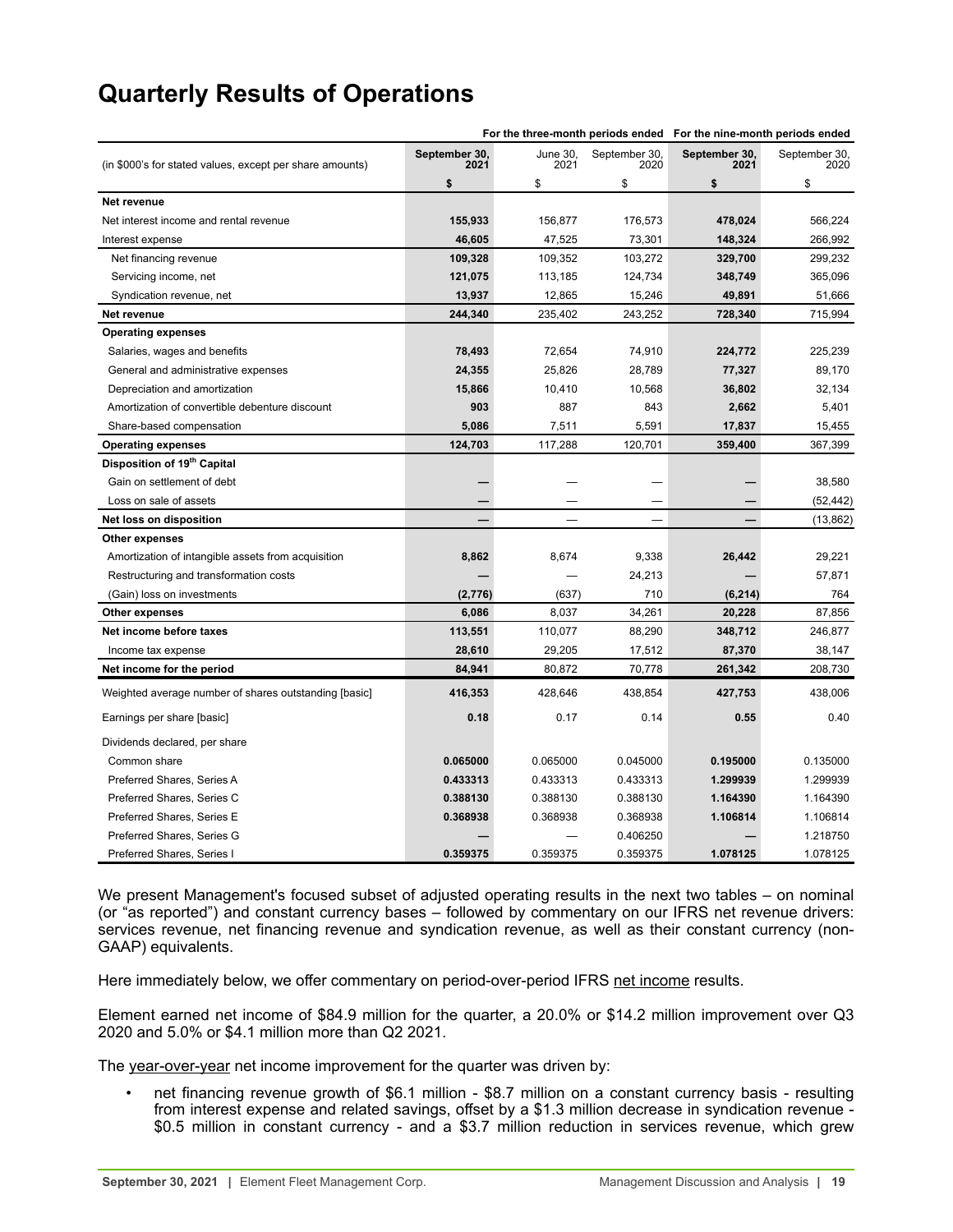\$2.1 million in constant currency and materially more when controlling for one-time services revenue earned in Q3 2020 as discussed in detail under "Services revenue, net" below; and

- the absence of \$24.2 million in transformation investments made in Q3 2020,
- partially offset by \$4.4 million higher adjusted operating expenses \$8.6 million in constant currency as discussed in detail under "Adjusted operating expenses" below.

The quarter-over-quarter net income improvement is largely attributable to:

- services revenue growth of \$7.9 million \$6.0 million on a constant currency basis;
- syndication revenue growth of \$1.1 million \$0.8 million in constant currency;
- \$2.4 million less share-based compensation in the quarter; and
- a \$2.1 million greater gain on investments,
- partially offset by \$9.8 million higher adjusted operating expenses \$8.2 million in constant currency again, as discussed in detail under "Adjusted operating expenses" below.

Net income for the nine-month period ended September 30, 2021 was \$261.3 million; a 25.2% or \$52.6 million improvement over net income earned for the nine-month period ended September 30, 2020 notwithstanding a 129.0% increase in provision for income taxes.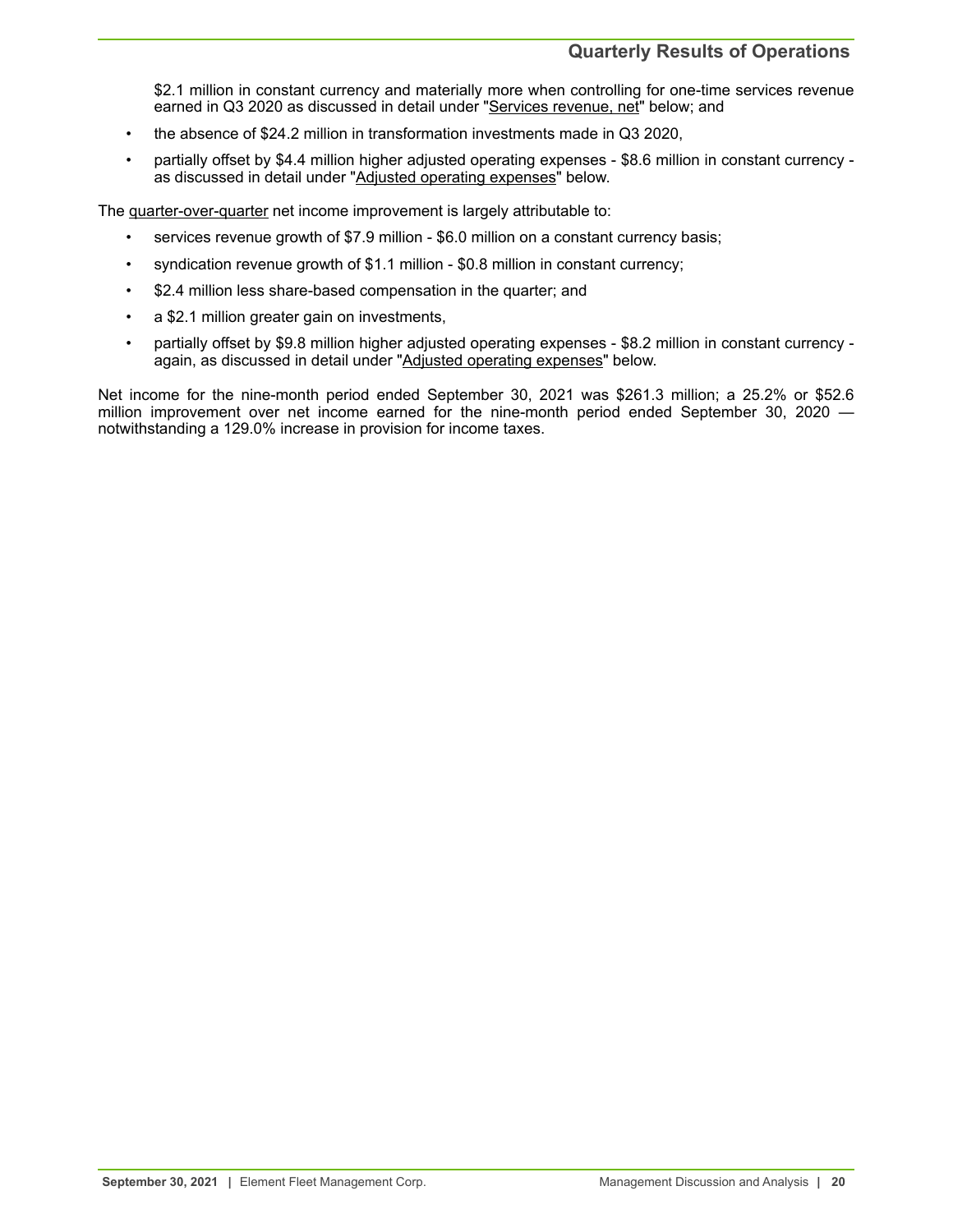|                                                                                           |                       |                  | For the three-month periods ended |                       | For the nine-month periods ended |
|-------------------------------------------------------------------------------------------|-----------------------|------------------|-----------------------------------|-----------------------|----------------------------------|
| (in \$000's for stated values, except per share amounts)                                  | September 30,<br>2021 | June 30.<br>2021 | September 30,<br>2020             | September 30,<br>2021 | September 30,<br>2020            |
|                                                                                           | \$                    | \$               | \$                                | \$                    | \$                               |
| Servicing income, net                                                                     | 121,075               | 113,185          | 124,734                           | 348,749               | 365,096                          |
| Net financing revenue                                                                     | 109,328               | 109,352          | 103,272                           | 329,700               | 299,232                          |
| Syndication revenue, net                                                                  | 13,937                | 12,865           | 15,246                            | 49,891                | 51,666                           |
| Net revenue                                                                               | 244,340               | 235,402          | 243,252                           | 728,340               | 715,994                          |
| Salaries, wages and benefits                                                              | 78,493                | 72,654           | 74,910                            | 224,772               | 225,239                          |
| General and administrative expenses                                                       | 24,355                | 25,826           | 28,789                            | 77,327                | 89,170                           |
| Depreciation and amortization                                                             | 15,866                | 10.410           | 10,568                            | 36,802                | 32,134                           |
| Adjusted operating expenses (1)                                                           | 118,714               | 108,890          | 114,267                           | 338,901               | 346,543                          |
| Adjusted operating income (1)                                                             | 125,626               | 126,512          | 128,985                           | 389,439               | 369,451                          |
| Provision for taxes applicable to adjusted operating<br>income                            | 31,419                | 32,577           | 21,927                            | 96,124                | 63,635                           |
| Cumulative preferred share dividends                                                      | 8,103                 | 8,103            | 10,875                            | 24,309                | 32,687                           |
| After-tax adjusted operating income attributable to<br>common shareholders <sup>(1)</sup> | 86,104                | 85,832           | 96,183                            | 269,006               | 273,129                          |
| Weighted average number of shares outstanding [basic]                                     | 416,353               | 428,646          | 438,854                           | 427,753               | 438,006                          |
| After-tax adjusted operating income per share (1) [basic]                                 | 0.21                  | 0.20             | 0.22                              | 0.63                  | 0.62                             |

## **Adjusted Operating Income, Expenses, and Earnings per Share - as reported**

*(1) For additional information, see "Glossary of Terms" section.*

## **Adjusted Operating Income, Expenses, and Earnings per Share - in constant currency**

|                                                                                |                       |                  | For the three-month periods ended |                       | For the nine-month periods ended |
|--------------------------------------------------------------------------------|-----------------------|------------------|-----------------------------------|-----------------------|----------------------------------|
| (in \$000's for stated values)                                                 | September 30,<br>2021 | June 30.<br>2021 | September 30,<br>2020             | September 30,<br>2021 | September 30,<br>2020            |
|                                                                                | \$                    | \$               | \$                                | \$                    | \$                               |
| Servicing income, net                                                          | 121,075               | 115,100          | 118,954                           | 348,749               | 344,271                          |
| Net financing revenue                                                          | 109,328               | 110,667          | 100,587                           | 329,700               | 288,195                          |
| Syndication revenue, net                                                       | 13,937                | 13,184           | 14,419                            | 49,891                | 47,953                           |
| Net revenue                                                                    | 244,340               | 238,951          | 233,960                           | 728,340               | 680,419                          |
| Salaries, wages and benefits                                                   | 78,493                | 73,714           | 72,236                            | 224,772               | 214,701                          |
| General and administrative expenses                                            | 24,355                | 26,201           | 27,731                            | 77,327                | 85,020                           |
| Depreciation and amortization                                                  | 15,866                | 10,551           | 10,166                            | 36,802                | 30,778                           |
| <b>Adjusted operating expenses</b>                                             | 118,714               | 110,466          | 110,133                           | 338,901               | 330,499                          |
| Adjusted operating income                                                      | 125,626               | 128,485          | 123,827                           | 389,439               | 349,920                          |
| Provision for taxes applicable to adjusted operating<br>income                 | 31,419                | 33,085           | 21,051                            | 96,124                | 60,456                           |
| Cumulative preferred share dividends                                           | 8,103                 | 8,103            | 10,875                            | 24,309                | 32,687                           |
| After-tax adjusted operating income attributable to<br>common shareholders (1) | 86,104                | 87,297           | 91,901                            | 269,006               | 256,777                          |
| Weighted average number of shares outstanding [basic]                          | 416,353               | 428,646          | 438,854                           | 427,753               | 438,006                          |
| After-tax adjusted operating income per share (1) [basic]                      | 0.21                  | 0.20             | 0.21                              | 0.63                  | 0.59                             |

Element's adjusted operating income ("AOI") for the quarter was \$125.6 million (equivalent to \$0.21 on a per share basis), a \$3.4 million or 2.6% FX-driven decline from Q3 2020 and an \$0.9 million or 0.7% FX-softened decline from Q2 2021. On a constant currency basis, Q3 2021 AOI was \$1.8 million or 1.5% higher than Q3 2020, and \$2.9 million or 2.2% lower than prior quarter.

In constant currency, the year-over-year increase in Q3 AOI stemmed from higher net financing revenue and services revenue, each as discussed below, offset by higher adjusted operating expenses, which were driven by a one-time increase in compensation expense, and an increase in depreciation and amortization. These are discussed in further detail under "Adjusted operating expenses" below.

The modest quarter-over-quarter AOI decline on both nominal and constant currency bases was driven by the same adjusted operating expense growth noted above and further detailed below, and in spite of strong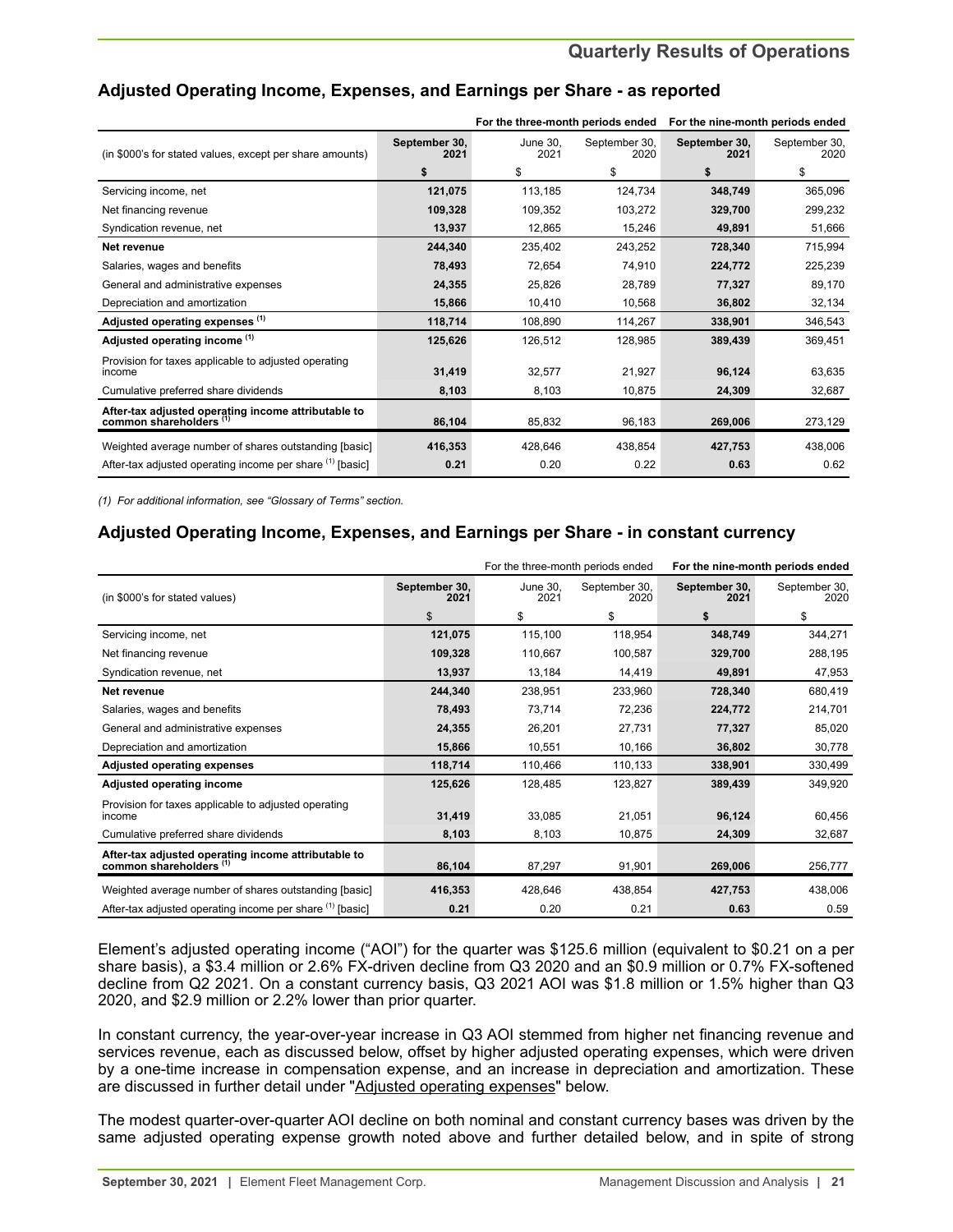quarter-over-quarter net revenue growth on both nominal and constant currency bases, led by services revenue - again, detailed below.

Notably, notwithstanding lower quarter-over-quarter AOI, Q3 2021 adjusted EPS grew \$0.01 on nominal and constant currency bases as a result of robust common share repurchase activity pursuant to our strategic priority to predictably return capital to Element shareholders.

#### Services revenue, net

Q3 *2020* services revenue benefitted from a one-time income acceleration of \$8.8 million as a result of Armada purchasing certain vehicles from Element. Controlling for this one-time impact, Q3 2021 services revenue grew \$5.2 million or 4.5% year-over-year and \$10.4 million or 9.4% over the same period on a constant currency basis.

This growth was driven by revenue from accident services, long-term vehicle rentals and telematics in the U.S. and Canada, where services revenue grew 9.4% year-over-year in constant currency (and controlling for last year's one-time impact). U.S./Canadian growth was achieved in spite of significant OEM production delays indirectly suppressing services revenue contributors, remarketing being the prime example. Importantly, this remarketing service revenue is not lost but rather deferred until OEM production capacity normalizes. We discuss OEM production matters in detail under "Orders, Originations and Order Backlog" below.

Outside the U.S. and Canada, year-over-year Q3 services revenue grew 21.5% in Mexico and 7.2% in ANZ on constant currency bases -- results of our increased focus in all geographies on this proven resilient revenue stream. Our commercial teams are capitalizing on SOW opportunities with existing clients and selling services to new clients (a) won from other FMCs and (b) outsourcing self-managed fleets for the first time.

Quarter-over-quarter, services revenue grew \$7.9 million or 7.0% with a modest assist from FX; quarter-overquarter services revenue grew \$6.0 million or 5.2% in constant currency. Growth in the U.S. and Canada of 10.9% on a nominal basis (*ie*. before FX tailwind) was driven by acquisition fees, accident services, telematics, titling and registration, and tolls & violations service revenue gains, and achieved in spite of remarketing volume and attendant revenue decline quarter-over-quarter. Again, this remarketing service revenue is deferred, not lost.

Services revenue in Mexico grew 13.7% quarter-over-quarter in constant currency while ANZ services revenue decreased 15.8% on the same basis – predominantly a consequence of the one-time provision release that benefitted Custom Fleet's services revenue in Q2 2021, as well as (but to a lesser extent) shelterin-place edicts across various parts of Australia and New Zealand in Q3, which reduced overall client consumption of usage-based services for the quarter.

Year-to-date, Q3 services revenue has contracted \$7.5 million or 2.1% from YTD 2020, but grown \$12.8 million or 3.8% on a constant currency basis -- in both cases, excluding the Q3 one-time services revenue (\$8.8 million; \$8.3 million in constant currency) from last year's YTD results.

Strong services revenue growth across the business is a reflection of a combination of (a) a strengthened and reinvigorated Commercial effort, (b) a deliberate focus on services as an important source of revenue growth, and (c) the return of client vehicle activity levels toward pre-pandemic norms. Although we saw pre-pandemic activity levels at the end of July this year, weekly volumes have oscillated since. As noted above, much of ANZ was back in "lockdown" for material portions of Q3, but North American clients' consumption of services (and volumes of fuel - a solid indicator) has also been variable through Q3 and October.

We are confident that there remains further upside to services revenue growth as client vehicle activity levels sustainably return to and exceed pre-pandemic norms. Moreover, remarketing revenue remains depressed by OEM production delays, which will eventually be resolved - thereby releasing this significant pent-up contributor to services revenue.

We believe Element is capable of high single-digit annual services revenue growth in 2022 and irrespective of the timing of OEM production normalization.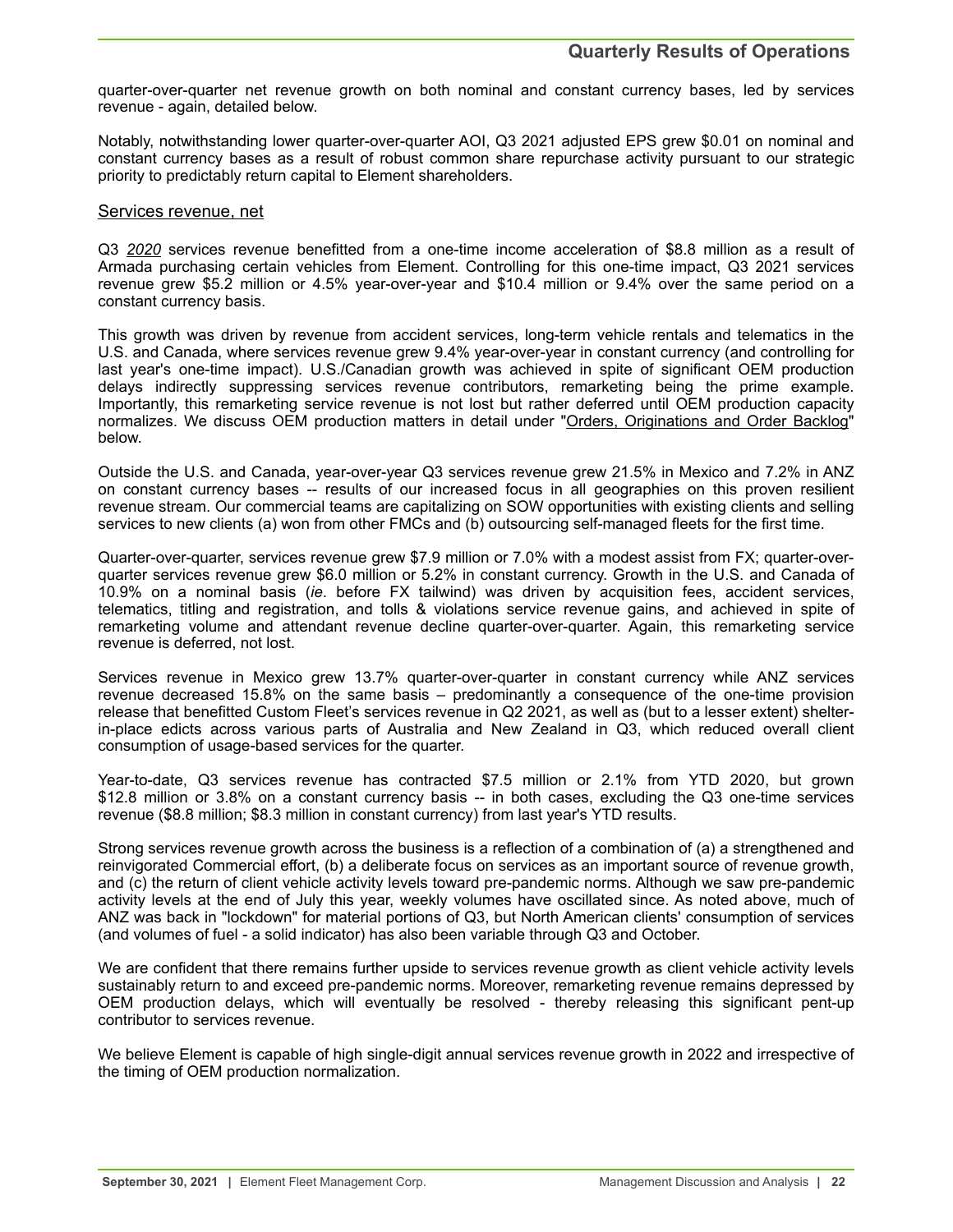## Orders, Originations and Order Backlog

## *Orders*

Originations are necessarily preceded by vehicle orders, which are legally binding commitments by our clients to lease or purchase vehicles from Element upon vehicle production by the relevant OEM.

U.S. and Canadian vehicle order volumes year-to-date at October 31, 2021 are 48.7% above 2020 year-todate order volumes at October 31 (in constant currency), and are largely consistent with 2017 and 2018 vehicle order volumes on the same basis. (2019 order volume in the U.S. was significantly enlarged by Armada as we adopted them as a new client to rapidly build out their fleet requirements.) October 2021 was the single largest month of U.S. and Canadian vehicle orders in Element's history (excluding historical Armada orders).

Custom Fleet (ANZ) has seen vehicle orders grow 35.1% YTD vs. YTD 2020, while Element Mexico's YTD 2021 orders have grown 52.3% year-over-year.

## *Originations*

Automotive OEM production delays driven by the global microchip shortage have constrained origination volumes throughout 2021 – particularly in the U.S., Canada and ANZ.

The table below sets out the geographic distribution of Element's originations for the following three-month periods ended.

| (in \$000's for stated values) | <b>September 30, 2021</b> |        | June 30, 2021 |        | September 30, 2020 |        |
|--------------------------------|---------------------------|--------|---------------|--------|--------------------|--------|
|                                |                           | $\%$   | %             |        |                    | %      |
| United States and Canada       | 996,511                   | 75.82  | 888.254       | 74.14  | 1.032.225          | 80.69  |
| Mexico                         | 181.610                   | 13.82  | 167.145       | 13.95  | 113.173            | 8.85   |
| Australia and New Zealand      | 136.113                   | 10.36  | 142.703       | 11.91  | 133.865            | 10.46  |
| Total                          | 1.314.234                 | 100.00 | 1.198.102     | 100.00 | 1.279.263          | 100.00 |

The table below sets out the geographic distribution of Element's originations for the following three-month periods ended, on a constant currency basis:

| (in \$000's for stated values) | <b>September 30, 2021</b> |        | June 30, 2021 |        | September 30, 2020 |        |
|--------------------------------|---------------------------|--------|---------------|--------|--------------------|--------|
|                                |                           | $\%$   |               | $\%$   |                    | %      |
| United States and Canada       | 996,511                   | 75.82  | 906.772       | 74.39  | 984.979            | 79.82  |
| Mexico                         | 181.610                   | 13.82  | 171.385       | 14.06  | 118.195            | 9.58   |
| Australia and New Zealand      | 136.113                   | 10.36  | 140.593       | 11.54  | 130.862            | 10.60  |
| Total                          | 1,314,234                 | 100.00 | 1.218.750     | 100.00 | 1.234.036          | 100.00 |

We originated just over \$1.3 billion of assets in Q3, which is a 9.7% improvement over prior quarter as reported and a 7.8% improvement on a constant currency basis. Originations in the quarter were also greater than in Q3 last year by 2.7% as reported and 6.5% in constant currency.

U.S. and Canadian originations grew a modest 1.2% year-over-year in constant currency and 9.9% over prior quarter on the same basis. We did originate vehicles for Armada in the U.S. in Q3, although these are not originations that turn into leases and generate net financing or syndication revenue for Element. We continue to earn increasing services revenue in respect of Armada's growing fleet.

Originations in Mexico in Q3 grew 53.7% year-over-year and 6.0% over prior quarter, in both cases on a constant currency basis. Mexico continues to be the market least impacted by OEM production delays to date.

Originations in ANZ for the quarter grew 4.0% in constant currency over Q3 of last year but declined 3.2% in constant currency sequentially as a result of the pandemic-driven lockdowns in the region as previously noted.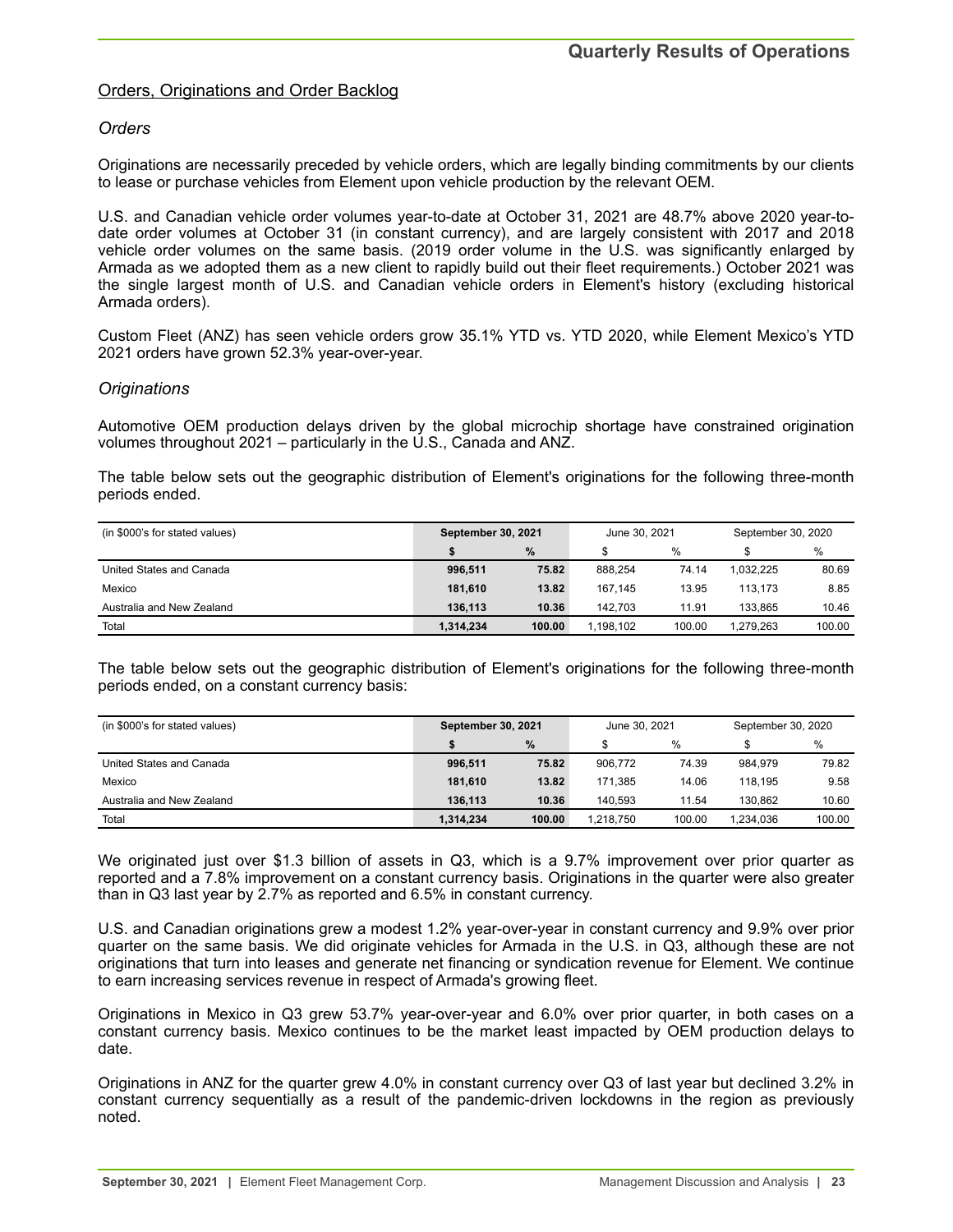## *Order Backlog*

Robust client demand for vehicles opposite OEM production delays has resulted in record vehicle order backlogs in each of our operating geographies (excluding historical Armada orders in the U.S.).

Our global order backlog on September 30<sup>th</sup> stood at \$2.0 billion, a \$0.5 billion increase (in constant currency) over the June 30, 2021 backlog of \$1.5 billion; and a 186% or \$1.3 billion increase (in constant currency) over the September 30, 2020 backlog.

We estimate the current \$2.0 billion order backlog represents approximately \$1.2 billion of orders in excess of our average Q3 order backlog. These \$1.2 billion orders represent approximately

- \$35 to \$40 million in deferred net revenue,
- \$30 to \$35 million in deferred adjusted operating income, and
- \$45 to \$50 million in deferred free cash flow.

From our current vantage point, we believe OEM production delays are likely to improve modestly over the course of 2022, enabling our originations to do the same. We expect OEMs to recover full production capacity by the end of H1 2023, allowing them to start drawing down our order backlog shortly thereafter.

When that time comes, we expect Element will enjoy a multi-quarter surge in revenue and consequent outsized increases in operating income (given our scalable platform) and cash flow (considering the highly profitable and cash-accretive nature of originations for our business). We provide more information on this subject in our Supplementary Information document for the quarter, available on the Company's website.

## Net financing revenue

Net financing revenue for the quarter grew \$6.1 million or 5.9% year-over-year — despite an 18.1% decrease in average net earning assets over the same period driven by syndication and OEM production delays limiting origination volumes. On a constant currency basis, Q3 2021 net financing revenue grew \$8.7 million or 8.7% year-over-year despite average net earning assets shrinking 15.5% on the same basis.

This strong performance was driven by:

- lower costs of funding, with our efforts to optimize our debt structure continuing to reduce pure interest expense and credit facility fees;
- gains on the sale of used vehicles ("GOS") in ANZ and, to a lesser extent, Mexico where we continue to benefit from the supply-constrained secondary market; and
- the reduction of our balance sheet allowance for credit losses. Improving economic circumstances and the outstanding quality and performance of our asset portfolio resulted in the inclusion of a provision for credit loss reversal in Q3 2021 net financing revenue.

Quarter-over-quarter, net financing revenue was essentially flat as reported, and down \$1.3 million or 1.2% on a constant currency basis. The primary headwind quarter-over-quarter was the pandemic-driven conditions in ANZ previously noted, which had a modest negative impact on GOS in the quarter versus prior quarter due to lower volume. We continue to materially outperform historical norms for GOS per transaction in that market.

For the nine-month period ended September 30, 2021, net financing revenue is \$30.5 million or 10.2% higher than it was for the same nine-month period last year. On a constant currency basis, the delta is \$41.5 million or 14.4%. This double-digit growth is attributable to the same drivers of Q3 2021 performance year-over-year identified above.

As noted last quarter, net financing revenue is likely to further decline, albeit modestly, in this second half of 2021. This is despite continued execution on incremental interest expense saving opportunities. GOS in ANZ has historically been lowest in the fourth quarter of every year (excluding last year, when secondary vehicle markets rebounded in H2 from H1 lockdowns), and Q4 GOS decline this year may be exacerbated by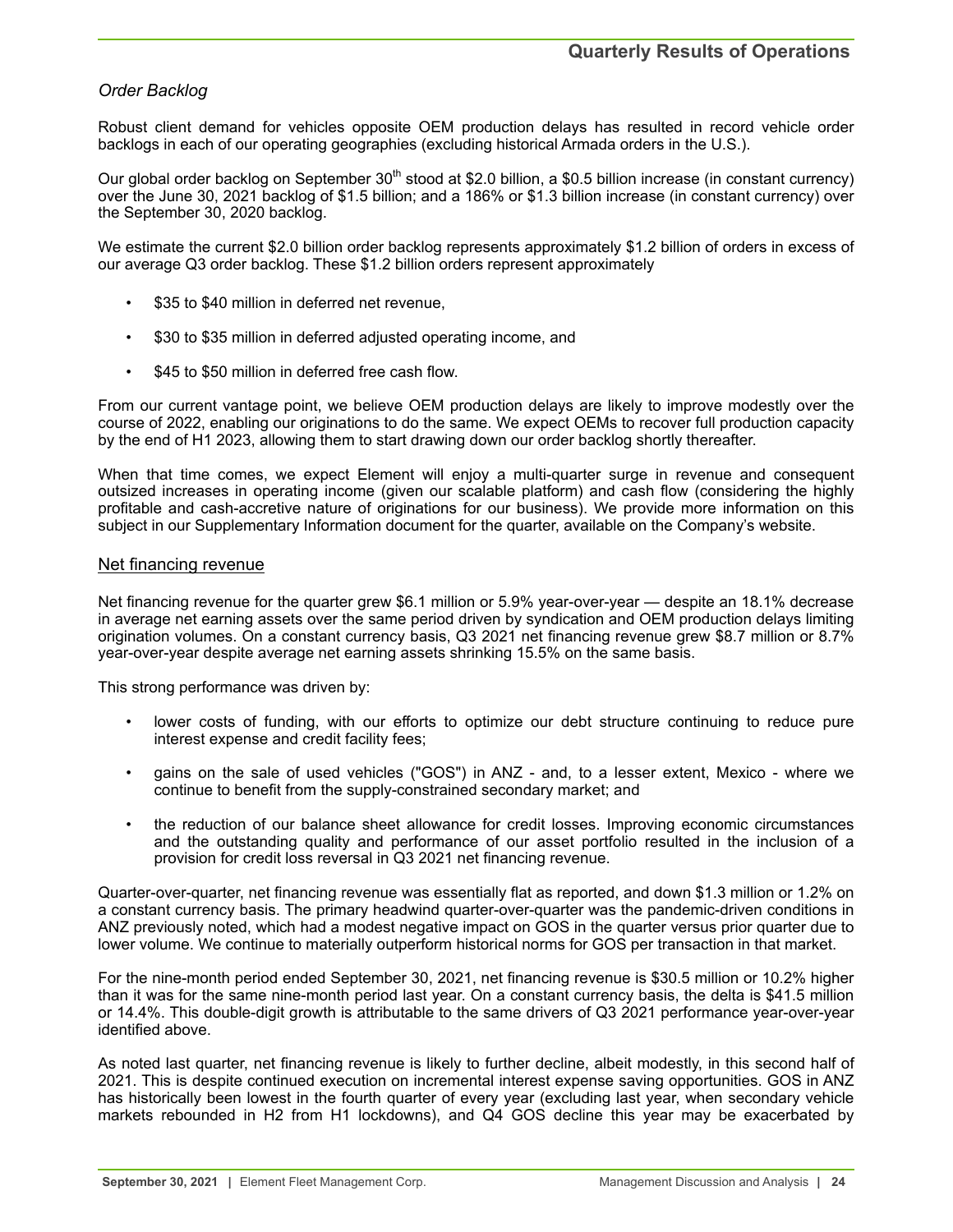## **Quarterly Results of Operations**

lockdowns that continued into the early part of the quarter in ANZ. In the U.S. and Canada, OEM production delays continue to constrain originations, which, in turn, impacts net financing revenue.

## Net financing revenue yield on average net earning assets

|                                                           |    | For the three-month periods ended |    |                  |   |                       |    | For the nine-month periods ended |    |                       |  |
|-----------------------------------------------------------|----|-----------------------------------|----|------------------|---|-----------------------|----|----------------------------------|----|-----------------------|--|
| (in \$000's for stated values)                            |    | September 30,<br>2021             |    | June 30.<br>2021 |   | September 30,<br>2020 |    | September 30,<br>2021            |    | September 30,<br>2020 |  |
| Average net earning assets                                | \$ | 8.928.182                         | \$ | 9.161.155        | S | 10.895.388            | -5 | 9,412,812                        | S  | 11,477,320            |  |
| Net interest income and rental revenue                    |    | 6.99%                             |    | 6.85%            |   | 6.48 %                |    | 6.77 %                           |    | 6.58%                 |  |
| Interest expense                                          |    | 2.09%                             |    | 2.08%            |   | 2.69%                 |    | 2.10%                            |    | 3.10%                 |  |
| Net financing revenue yield on average net earning assets |    | 4.90 %                            |    | 4.77 %           |   | 3.79%                 |    | 4.67 %                           |    | 3.48 %                |  |
| Average debt outstanding                                  | S  | 7,937,478                         | \$ | 8,193,170        | S | 11.715.194            | \$ | 8.636.010                        | \$ | 12,588,633            |  |
| Average cost of debt (Interest expense / average debt)    |    | 2.35%                             |    | 2.32%            |   | 2.50%                 |    | 2.29%                            |    | 2.83%                 |  |
| Average 1-Month LIBOR rates                               |    | 0.08%                             |    | $0.10 \%$        |   | 0.16%                 |    | 0.13%                            |    | 0.64%                 |  |

Average net earning assets decreased 18.1% or \$2.0 billion year-over-year and 2.5% or \$233.0 million quarter-over-quarter - in both cases, largely as a result of (a) below average origination volumes due to OEM production delays and (b) syndication.

At the same time, net financing revenue yield on average net earning assets has improved 111 basis points year-over-year and 13 basis points quarter-over-quarter, reflecting:

- The resilience of net financing revenue for the reasons noted above; and
- The evolving geographic mix of assets on our balance sheet.

We do not expect net financing revenue yield to change materially in Q4.

## Syndication revenue, net

Demand for our syndicated assets continues to be robust and we continue to mature this revenue stream. We regularly transact with new investors in our assets, having grown our regular buyer pool to 30 institutions with the addition of 5 new investors year-to-date - with whom we have done approximately \$80 million of transactions this year. Year-to-date at the end of Q3, we had transacted on \$2.1 billion of fleet assets; essentially flat year-over-year. This syndication activity contributes meaningfully to both a reduction in our tangible leverage and a return of excess capital to shareholders by way of \$416.4 million in share buybacks year-to-date.

After syndicating 22 client names for the first time in Q2 this year, we syndicated an additional 24 client names - each for the first time - in Q3. This included our second-ever portfolio transaction, for which multiple clients' assets were pooled and syndicated en bloc to a single buyer. This portfolio approach had the effect of enhancing syndication revenue yield.

We syndicated \$521 million of assets in the quarter as planned - \$79 million less than in Q3 2020 and \$89 million less than prior quarter - generating \$13.9 million of syndication revenue representing a 2.67% yield on assets syndicated.

Compared to Q3 2020, syndication revenue for the quarter was \$0.5 million or 3.3% lower on a constant currency basis - \$1.3 million or 8.6% lower as reported - but 7 basis points higher in yield in constant currency, and 8 basis points higher as reported.

Syndication revenue grew \$0.8 million or 5.7% in constant currency quarter-over-quarter - \$1.1 million or 8.3% growth as reported - and yield improved 56 basis points in constant currency.

Notwithstanding the increase in syndication revenue yield for the quarter compared to last quarter and Q1 2021, those H1 syndication revenue yields continue to be closer to the recurring quarterly yields we are forecasting at this time. Yields vary based on the mix (client credit rating, remaining lease durations, lease pricing terms, etc.) of assets syndicated in the period, in addition to benchmark U.S. treasury swap rates.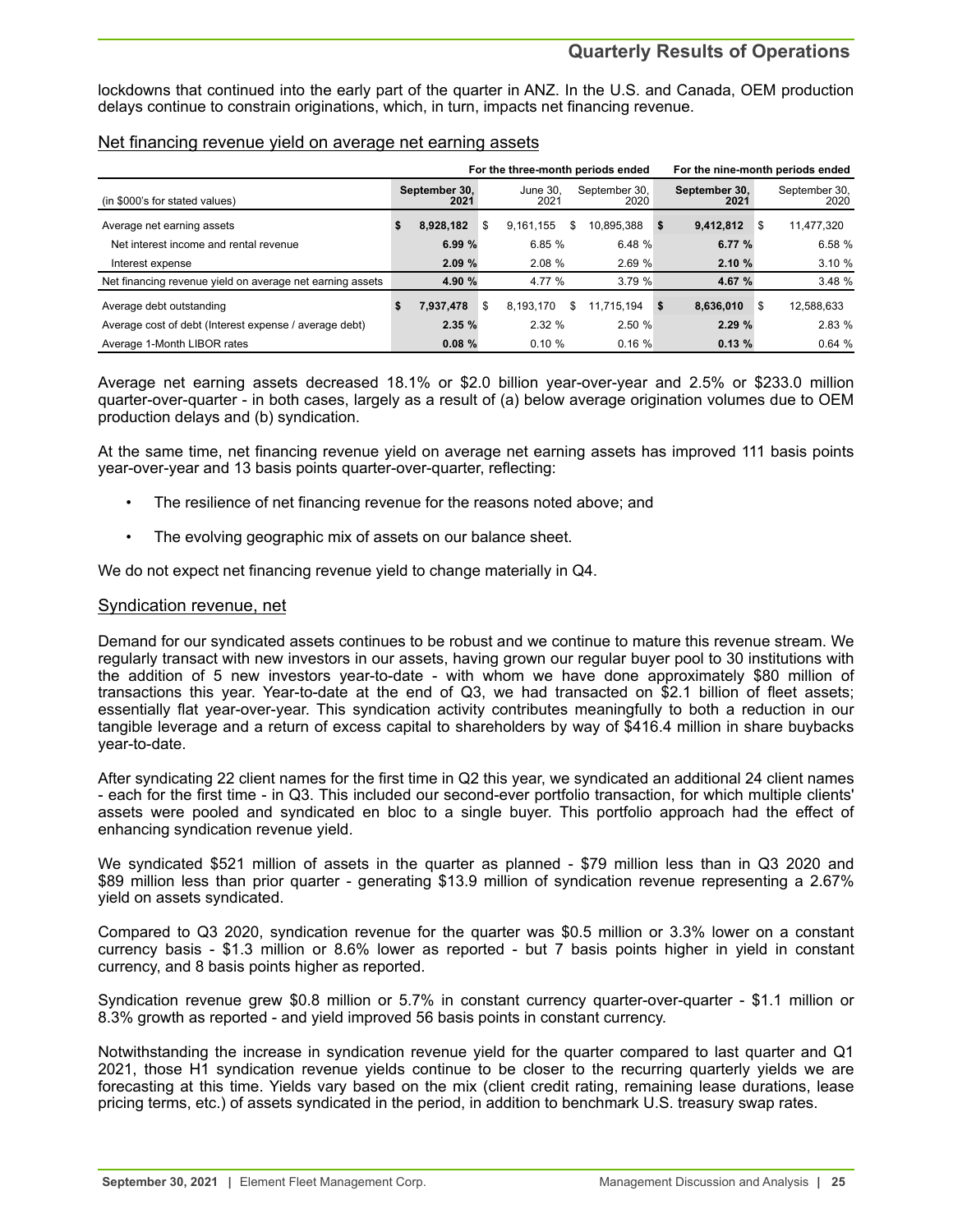## Adjusted operating expenses and margins

Adjusted operating expenses of \$118.7 million for the quarter were 3.9% or \$4.4 million higher than last year (\$8.6 million in constant currency) and 9.0% or \$9.8 million higher than last quarter (\$8.2 million in constant currency).

Last quarter we indicated that adjusted operating expenses would be higher in the second half of this year. The increase in Q3 is attributable to:

- a one-time adjustment booked to Q3 salaries and related expenses to adjust the short-term incentive accrual for the outstanding performance of the business;
- higher IT and related general and administrative expenses in the quarter as we continue to enhance our technological capabilities; and
- several work-in-process projects many of which began as Transformation initiatives becoming "operational" in the quarter by accounting standards, resulting in
	- the beginning of the depreciation and amortization of same and
	- the accelerated full depreciation and amortization of assets that have become redundant as a result.

We forecast slightly lower adjusted operating expenses in the fourth quarter.

Year-to-date adjusted operating expenses are \$7.6 million or 2.2% less than they were year-to-date at Q3 last year; however, in constant currency on the same comparative basis, adjusted operating expenses increased \$8.4 million or 2.5%, which is mostly attributable to the Q3 increase in depreciation and amortization.

Operating margin for the quarter was 51.4%, 160 basis points less than Q3 2020 and 230 basis points less than Q2 2021. We signaled this expected contraction as part of last quarter's disclosures. On a constant currency basis, the same deltas were 150 and 240 basis points respectively. The primary driver of these contractions was Q3 2021 adjusted operating expenses, the growth of which is discussed above.

Year-to-date operating margin is 53.5% - a 190 basis point improvement from 2020 year-to-date at Q3 and a 200 basis point improvement on a constant currency basis.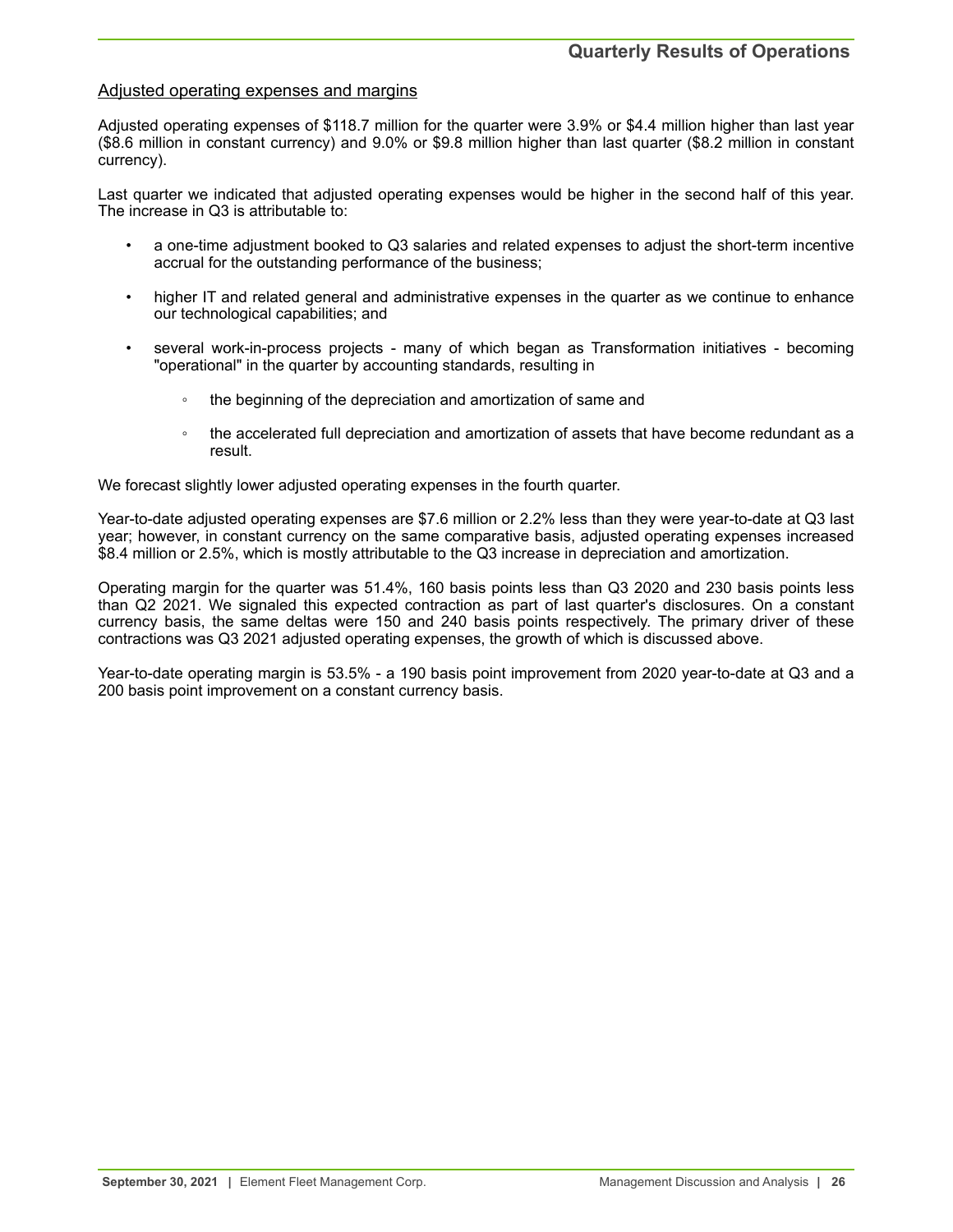# <span id="page-26-0"></span>**Summary of Quarterly Information**

The following table sets out selected financial information for each of the eight most recent quarters, the latest of which ended September 30, 2021. This information has been prepared on the same basis as the Company's audited consolidated financial statements, and all necessary adjustments have been included in the amounts stated below to present fairly the unaudited quarterly results when read in conjunction with the audited consolidated financial statements of the Company and the related notes to those statements.

| (in \$000's for stated values, except per share amounts<br>and ratios)   | Q3 2021    | Q2 2021    | Q1 2021    | Q4 2020    | Q3 2020    | Q2 2020    | Q1 2020    | Q4 2019    |
|--------------------------------------------------------------------------|------------|------------|------------|------------|------------|------------|------------|------------|
| Net revenue                                                              | 244,340    | 235,402    | 248,598    | 247,099    | 243,252    | 225,503    | 247,239    | 256,509    |
| Adjusted operating income (1)                                            | 125,626    | 126,512    | 137,301    | 132,058    | 128,985    | 111,144    | 129,322    | 138,386    |
| After-tax adjusted operating income (1)                                  | 94.207     | 93.935     | 105.173    | 108.089    | 107.058    | 93,361     | 105,397    | 112,797    |
| Net income (loss)                                                        | 84,941     | 80,872     | 95,529     | 78,362     | 70,778     | 58,594     | 79,358     | (116, 978) |
| Earnings (loss) per share, basic                                         | 0.18       | 0.17       | 0.20       | 0.16       | 0.14       | 0.11       | 0.16       | (0.29)     |
| Earnings (loss) per share, diluted                                       | 0.18       | 0.17       | 0.20       | 0.16       | 0.14       | 0.11       | 0.16       | (0.29)     |
| Adjusted operating income per share, basic (1)                           | 0.28       | 0.28       | 0.29       | 0.28       | 0.27       | 0.23       | 0.27       | 0.29       |
| After-tax adjusted operating income per share, basic <sup>(1)</sup>      | 0.21       | 0.20       | 0.22       | 0.23       | 0.22       | 0.19       | 0.22       | 0.23       |
| After-tax pro forma diluted adjusted operating income per share $^{(1)}$ | 0.20       | 0.20       | 0.22       | 0.22       | 0.22       | 0.19       | 0.21       | 0.22       |
| <b>Total assets</b>                                                      | 13,105,478 | 13,483,620 | 14,033,707 | 14,991,388 | 15,711,869 | 16,883,105 | 18,220,355 | 17,429,603 |
| Net earning assets                                                       | 8,687,716  | 8,890,566  | 9,426,863  | 10,465,983 | 10,750,218 | 11,025,581 | 11,999,636 | 11,783,853 |
| Total debt                                                               | 8,493,546  | 8,686,606  | 9,259,492  | 10,018,603 | 10,888,398 | 11,910,711 | 13,115,461 | 12,604,652 |
| Loan and lease originations                                              | 1,314,234  | 1,198,102  | 1,286,506  | 1,386,792  | 1,279,263  | 1,306,804  | 2,030,988  | 2,225,909  |
| Allowance for credit losses                                              | 8,613      | 11,397     | 13,676     | 17,718     | 18,829     | 20,000     | 20,000     | 8,432      |
| As a % of total finance receivables before allowance                     | 0.11       | 0.14       | 0.16       | 0.18       | 0.19       | 0.18       | 0.16       | 0.07       |
| Senior revolving credit facilities                                       | 1,007,628  | 1,006,473  | 1,250,957  | 1,551,939  | 1,354,470  | 1,774,086  | 1,869,919  | 1,703,507  |
| <b>Borrowings</b>                                                        | 7,328,076  | 7,523,502  | 7,853,095  | 8,312,397  | 9,380,815  | 9,984,649  | 10,529,564 | 10,189,354 |
| Convertible debentures                                                   | 157,842    | 156,631    | 155,440    | 154,267    | 153,113    | 151,976    | 715,978    | 711,791    |

*(1) For additional information, see "Description of Non-IFRS Measures" section.*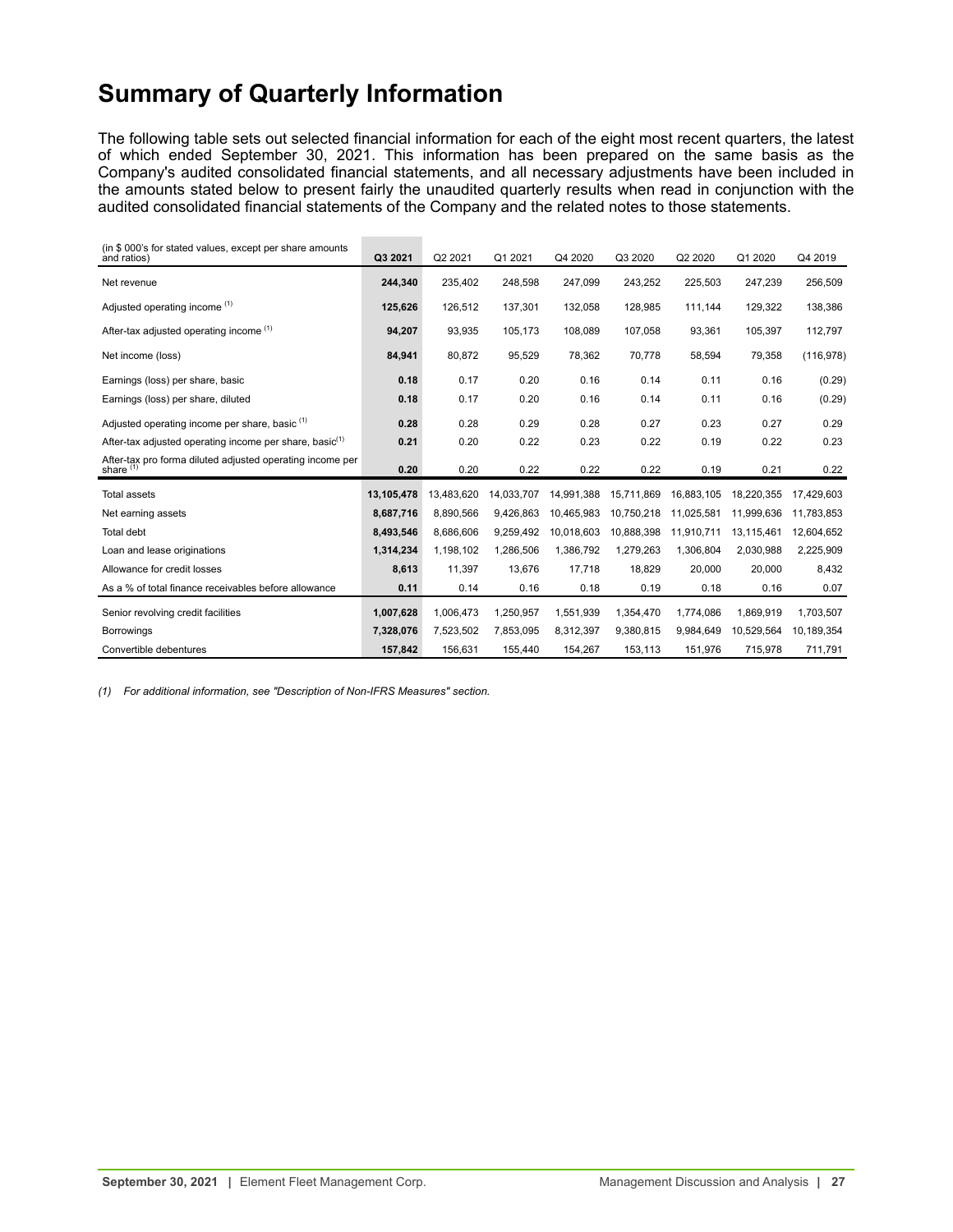# <span id="page-27-0"></span>**Financial Position**

The following table presents a summary of the Company's comparative financial positions, as at:

| (in \$000's for stated values)                 | September 30, 2021 | June 30, 2021 | December 31, 2020 |
|------------------------------------------------|--------------------|---------------|-------------------|
|                                                | \$                 | \$            | \$                |
|                                                |                    |               |                   |
| <b>ASSETS</b>                                  |                    |               |                   |
| Cash                                           | 103,771            | 21,550        | 8,789             |
| Restricted funds                               | 344,120            | 371,240       | 388,978           |
| Finance receivables                            | 7,680,976          | 8,167,862     | 9,561,622         |
| Equipment under operating leases               | 2,224,870          | 2,153,502     | 2,157,227         |
| Accounts receivable and other current assets   | 173,119            | 210,894       | 226,952           |
| Derivative financial instruments               | 21,196             | 31,250        | 53,629            |
| Property, equipment and leasehold improvements | 97,623             | 99,591        | 112,352           |
| Intangible assets                              | 822,457            | 807,875       | 814,378           |
| Deferred tax assets                            | 415,351            | 425,464       | 444,120           |
| Goodwill                                       | 1,221,995          | 1,194,392     | 1,223,341         |
|                                                | 13,105,478         | 13,483,620    | 14,991,388        |
|                                                |                    |               |                   |
| <b>LIABILITIES AND SHAREHOLDERS' EQUITY</b>    |                    |               |                   |
| <b>Liabilities</b>                             |                    |               |                   |
| Accounts payable and accrued liabilities       | 1,003,874          | 1,138,017     | 1,062,610         |
| Derivative financial instruments               | 30,590             | 38,891        | 68,282            |
| <b>Borrowings</b>                              | 8,335,704          | 8,529,975     | 9,864,336         |
| Convertible debentures                         | 157,842            | 156,631       | 154,267           |
| Deferred tax liabilities                       | 77,238             | 73,634        | 57,776            |
|                                                | 9,605,248          | 9,937,148     | 11,207,271        |
| Shareholders' equity                           | 3,500,230          | 3,546,472     | 3,784,117         |
|                                                | 13,105,478         | 13,483,620    | 14,991,388        |

Total assets and liabilities decreased by \$378,142 and \$331,900, respectively, over Q2 2021. Approximately 59% of Element's assets are U.S. dollar-denominated, as a result of which movements in the value of the U.S. compared to the Canadian dollar have an impact on our balance sheet. We also have assets denominated in Mexican pesos and Australian and New Zealand dollars, although these are smaller tranches of our portfolio. In Q3 2021, the quarter-over-quarter decrease in total assets and liabilities was primarily driven by a decrease in earning assets caused by (a) below average origination volumes as a result of OEM production delays and (b) syndication. The Canadian dollar also weakened against the U.S. dollar and Mexican peso quarter-over-quarter. The net impact of all currency variations flows through to Shareholders' Equity as Other Comprehensive Income.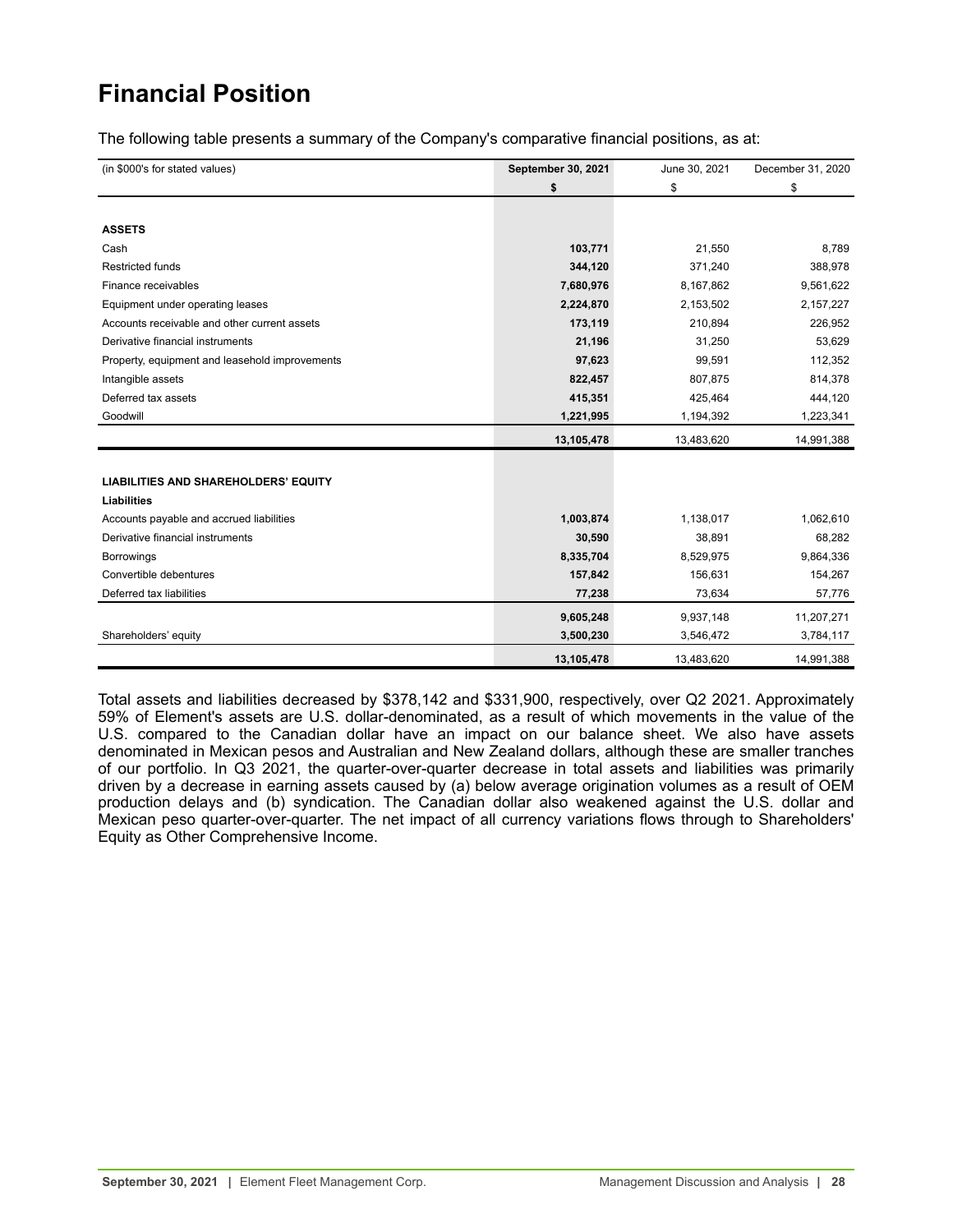# <span id="page-28-0"></span>**Portfolio Details**

## **Total finance receivables**

The following table breaks down the Company's total finance receivables, which were \$1.9 billion lower at September 30, 2021 than at December 31, 2020, driven by the cumulative impact of syndication and below average origination volumes during the first nine months of 2021 as a result of OEM production delays.

| (in \$000's for stated values, except ratios)  | September 30,<br>2021 | June 30,<br>2021 | December 31,<br>2020 |
|------------------------------------------------|-----------------------|------------------|----------------------|
|                                                | S                     | \$               | \$                   |
| Net investment in finance receivables          | 6,462,846             | 6,737,064        | 8,308,756            |
| Impaired receivables - at net realizable value | 2,327                 | 3.244            | 25,463               |
|                                                | 6,465,173             | 6,740,308        | 8,334,219            |
| Unamortized origination costs and subsidies    | (45, 687)             | (59, 924)        | (78, 396)            |
| Net finance receivables                        | 6,419,486             | 6,680,384        | 8,255,823            |
| Prepaid lease payments and Security deposits   | (43, 165)             | (39, 898)        | (85,025)             |
| Interim funding                                | 480,716               | 518.662          | 625,778              |
| Fleet management service receivables           | 538,391               | 453,796          | 505,506              |
| Other                                          | 294,161               | 566,315          | 277,258              |
|                                                | 7,689,589             | 8,179,259        | 9,579,340            |
| Allowance for credit losses                    | 8,613                 | 11,397           | 17,718               |
| Total finance receivables                      | 7,680,976             | 8,167,862        | 9,561,622            |

## **Allowance for credit losses and charge-offs, net of recoveries**

Credit losses and provisions as at and for the nine- and six-month periods ended September 30, 2021 and June 30, 2021, respectively, and the year-ended December 31, 2020 are as follows.

|                                                                                      | Nine months<br>ended<br>September 30,<br>2021 | Six months<br>ended<br>June 30.<br>2021 | Twelve months<br>ended<br>December 31,<br>2020 |
|--------------------------------------------------------------------------------------|-----------------------------------------------|-----------------------------------------|------------------------------------------------|
| (in \$000's for stated values, except ratios)                                        | \$                                            | \$                                      | \$                                             |
|                                                                                      |                                               |                                         |                                                |
| Allowance for credit losses, beginning of period                                     | 17,718                                        | 17.718                                  | 8,432                                          |
| Provision for credit losses                                                          | (6, 945)                                      | (5,012)                                 | 11,652                                         |
| Charge-offs, net of recoveries                                                       | (1,861)                                       | (872)                                   | (1,629)                                        |
| Impact of foreign exchange rates                                                     | (299)                                         | (437)                                   | (737)                                          |
| Allowance for credit losses, end of period                                           | 8,613                                         | 11,397                                  | 17,718                                         |
| Ratios                                                                               |                                               |                                         |                                                |
| Charge-offs, net of recoveries, as a % of total finance receivables                  | 0.03%                                         | 0.01%                                   | $0.02 \%$                                      |
| Allowance for credit losses, as a % of total finance receivables before<br>allowance | 0.11%                                         | 0.14%                                   | 0.18%                                          |

Element's policy is to assess the probability of default and loss given default for all its clients, both at lease inception and throughout the term of the lease. Element makes these assessments by performing risk reviews of specific clients on a periodic basis, reviewing client's financial condition and ability to service the debt as well as monitoring the value of the underlying security.

We reviewed inputs to our expected credit loss model throughout the quarter. There were positive changes to the portfolio and improvement in the amounts likely to be recovered in the event of default. We also consider forward-looking macroeconomic information in light of COVID-19, such as overall default rates and the impact that potential upward or downward trends in GDP would have on our lease and loan portfolio. Based on our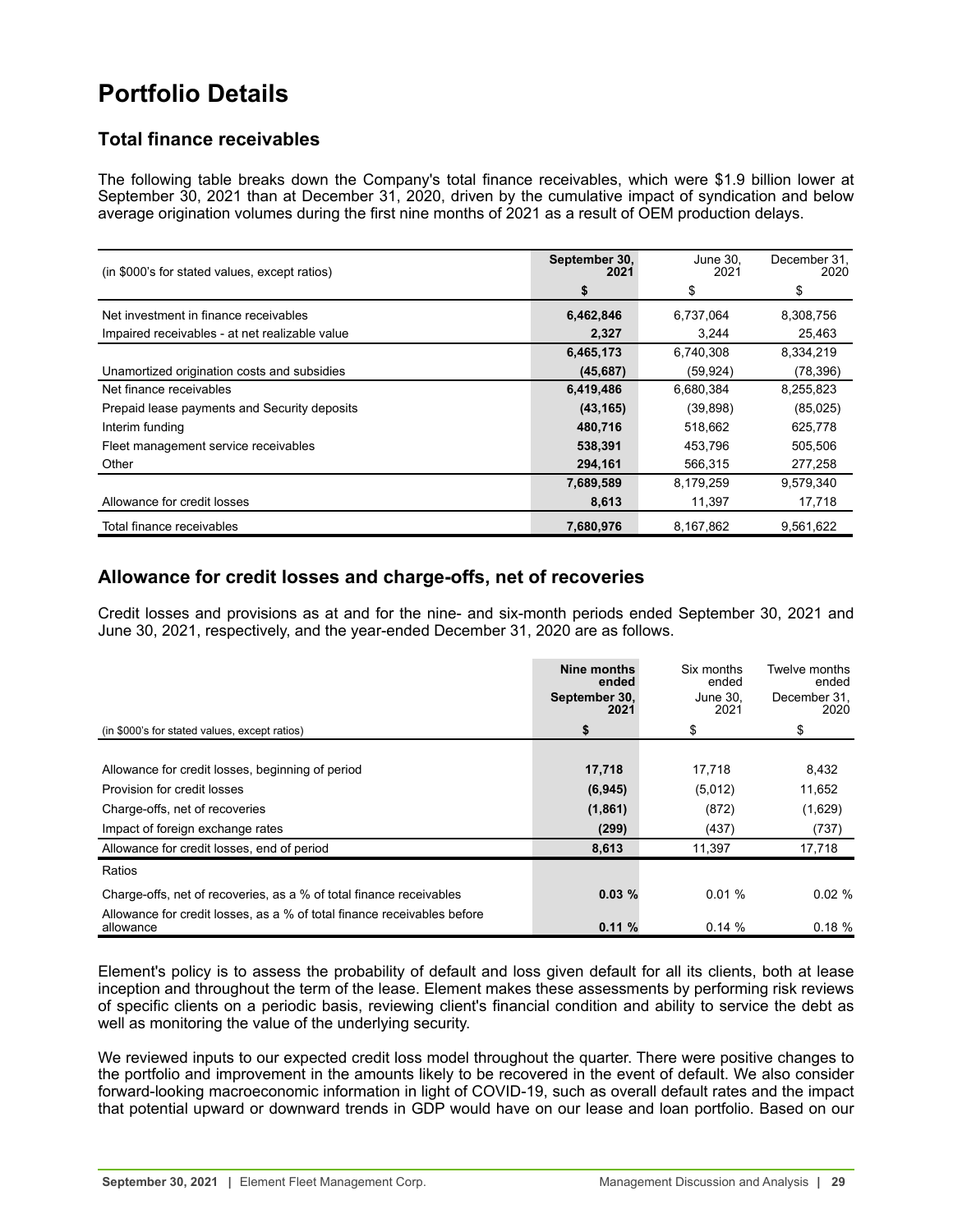review, we have reduced our allowance for credit losses to \$8.6 million at September 30, 2021; a \$9.1 million decrease from December 31, 2020 and approximately normalized to pre-pandemic levels.

## **Impaired receivables**

Total impaired receivables were \$2.3 million at September 30, 2021, which is a \$0.9 million or 28% decrease from June 30, 2021 and less than 10% of the balance one year earlier. The current impaired receivables balance is the lowest it has been in over five years. No material client newly entered bankruptcy in Q3 2021.

#### Classifying receivables as impaired

Accounts over 120 days past due are automatically considered impaired, fully provisioned net of any anticipated recoveries and recorded at their net realizable value.

Accounts that are contractually delinquent less than 120 days may nonetheless be assessed as impaired. Individual impairment is assessed by examining contractual delinquency and the client's financial condition, such as the identification of an approaching bankruptcy or the client being in the process of legal or collateral repossession proceedings with a debtor. Impairments of this nature are provisioned by applying probabilityweighted assumptions consistent with industry standards and our experience with respect to the probability of an identified account resulting in a client default.

We believe the impaired receivables figure in the table above appropriately reflects the net realizable value of the finance receivables before any allowance for credit losses.

## **Portfolio Distribution by Geography**

The table below sets forth the geographical distribution of the Company's portfolio of net finance receivables and equipment under operating leases, as at:

| (in \$000's for stated values)        | <b>September 30, 2021</b> |       | June 30, 2021 |       | December 31, 2020 |       |
|---------------------------------------|---------------------------|-------|---------------|-------|-------------------|-------|
|                                       | \$                        | %     | \$            | %     | \$                | $\%$  |
| United States and Canada              | 5,819,322                 | 67.3  | 6,079,212     | 68.8  | 7,681,953         | 73.8  |
| Australia and New Zealand             | 1,555,484                 | 18.0  | 1.546.384     | 17.5  | 1,632,065         | 15.7  |
| Mexico                                | 1,269,550                 | 14.7  | 1,208,290     | 13.7  | 1,099,032         | 10.5  |
| Total                                 | 8,644,356                 | 100.0 | 8,833,886     | 100.0 | 10,413,050        | 100.0 |
| Allocated as:                         |                           |       |               |       |                   |       |
| Net finance receivables               | 6,419,486                 | 74.3  | 6,680,384     | 75.6  | 8,255,823         | 79.3  |
| Equipment under operating leases, net | 2,224,870                 | 25.7  | 2,153,502     | 24.4  | 2,157,227         | 20.7  |
| Total                                 | 8,644,356                 | 100.0 | 8,833,886     | 100.0 | 10,413,050        | 100.0 |

The table below sets forth the geographical distribution of the Company's assets under management, as at:

| (in \$000's for stated values) | <b>September 30, 2021</b> |       |            | June 30, 2021 | December 31, 2020 |       |  |
|--------------------------------|---------------------------|-------|------------|---------------|-------------------|-------|--|
|                                |                           | $\%$  | \$         | $\%$          | \$                | %     |  |
| United States and Canada       | 11,596,813                | 80.2  | 11,713,653 | 80.7          | 12.814.311        | 81.9  |  |
| Australia and New Zealand      | 1,555,311                 | 10.8  | 1.545.626  | 10.6          | 1.625.718         | 10.4  |  |
| Mexico                         | 1.296.559                 | 9.0   | 1.257.082  | 8.7           | 1.212.464         | 7.7   |  |
| Assets under management        | 14,448,683                | 100.0 | 14,516,361 | 100.0         | 15,652,493        | 100.0 |  |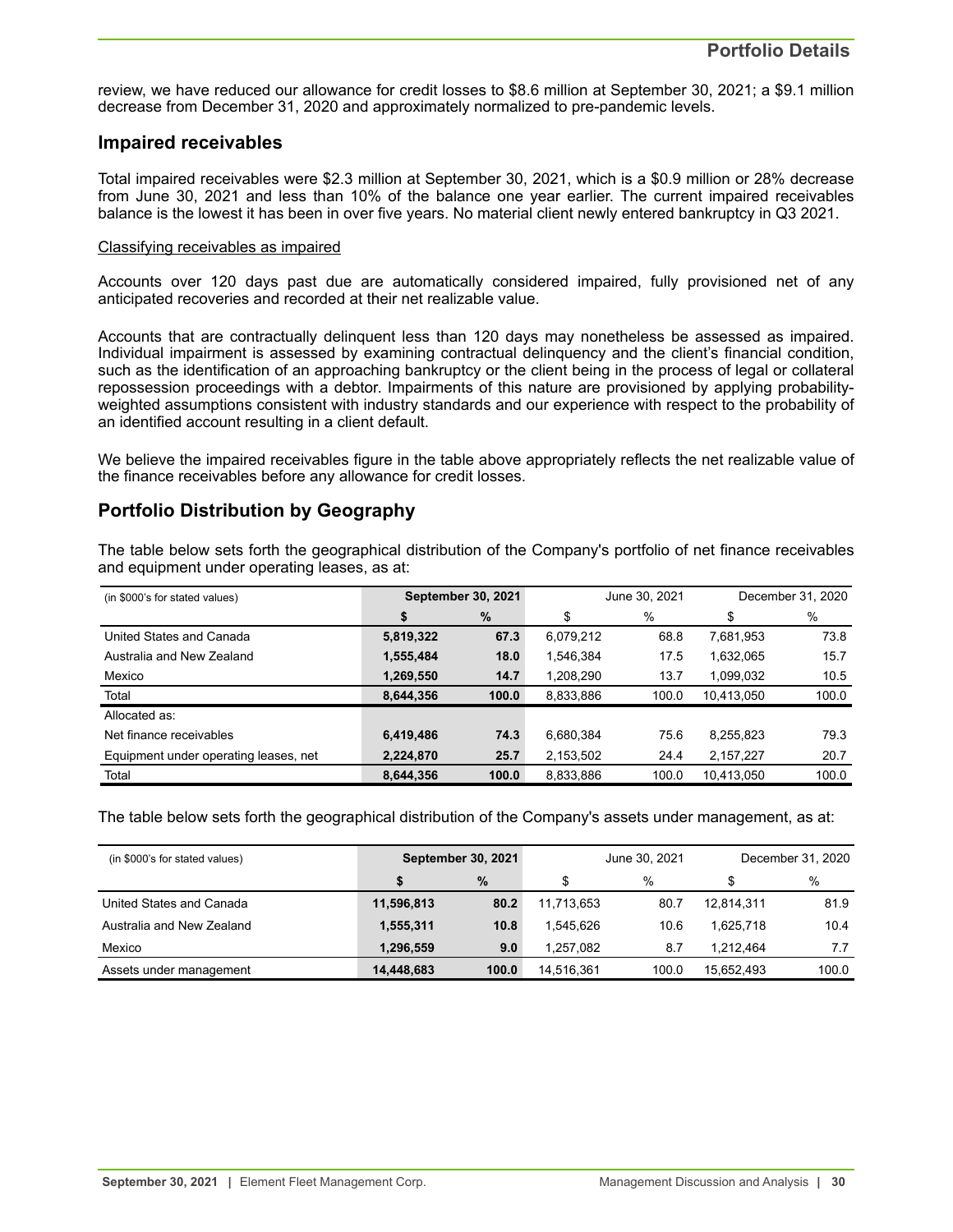# <span id="page-30-0"></span>**Liquidity**

Element's primary sources of liquidity are daily operating cash flows from servicing, financing, leasing and syndication, and committed credit and debt facilities. Our primary uses of cash are the funding of service receivables, finance receivables and operating leases, and working capital.

## **Cash Flow**

## Daily cash flow / liquidity

The global cash management office, instituted in Q1 2020, assesses and proactively manages Element's liquidity position by ensuring we have robust controls over every source and use of cash flow. The global cash management office also conducts comprehensive series of stress-tests to identify early indications, risks and sensitivities in maintaining that cash flow and forward funding capacity, all of which confirmed the stability and sustainability of same.

Learnings from the global cash management office's work have informed several strategic right-sizings of our funding facilities beginning in Q4 2020. In aggregate, we reduced the scale of our committed, undrawn liquidity by approximately \$2.9 billion in 2020, which has and will continue to drive meaningful funding cost savings without compromising our ability to serve our clients.

Notwithstanding our dependable operating cash flows and \$3.4 billion of committed, undrawn capital at September 30, 2021, we continue our efforts to sustainably enhance our dynamic liquidity management capabilities, including data analysis capacity and forecasting.

## Free cash flow

We present Management's view of Element's free cash flow in our Supplementary Information document available on the Company's website.

## Statement of cash flows

Cash provided by operating activities for the nine-month period ended September 30, 2021 - as presented in our unaudited interim condensed consolidated financial statements - was \$2,060.1 million, a decrease of \$94.2 million from the \$2,154.3 million provided by operating activities for the nine-month period ended September 30, 2020. The decrease was primarily the result of lower investments in finance leases resulting from below average origination volumes due to OEM production delays, offset by a decrease in repayments of finance receivables as finance receivables continue to be syndicated in conjunction with our leverage strategy. The decrease was also driven by a strengthening Canadian dollar during the nine-month period ended September 30, 2021 compared to a weakening Canadian dollar during the nine-month period ended September 30, 2020.

Cash used in investing activities for the nine-month period ended September 30, 2021 was \$61.1 million compared to cash provided by investing activities of \$15.8 million for the nine-month period ended September 30, 2020. The primary drivers of the change year-over-year are the sale of 19<sup>th</sup> Capital in Q2 2020 and increases in IT and related investments in 2021 compared to the prior year.

Cash used in financing activities for the nine-month period ended September 30, 2021 was \$1,901.8 million, compared to \$2,121.7 million used in financing activities for the nine-month period ended September 30, 2020. The year-over-year decrease is primarily due to (i) prior year repayment of the 2015 convertible debentures (ii) prior year redemption of preferred shares (iii) the issuance of the U.S. \$500 million, 1.60% senior unsecured investment-grade notes due April 6, 2024, offset by (iv) the repurchase of Common Shares in the current year, (v) an increase in the repayment of borrowings, and (vi) an increase in dividends paid compared to prior year. The decrease was also driven by a strengthening Canadian dollar during the ninemonth period ended September 30, 2021 compared to a weakening Canadian dollar during the nine-month period ended September 30, 2020.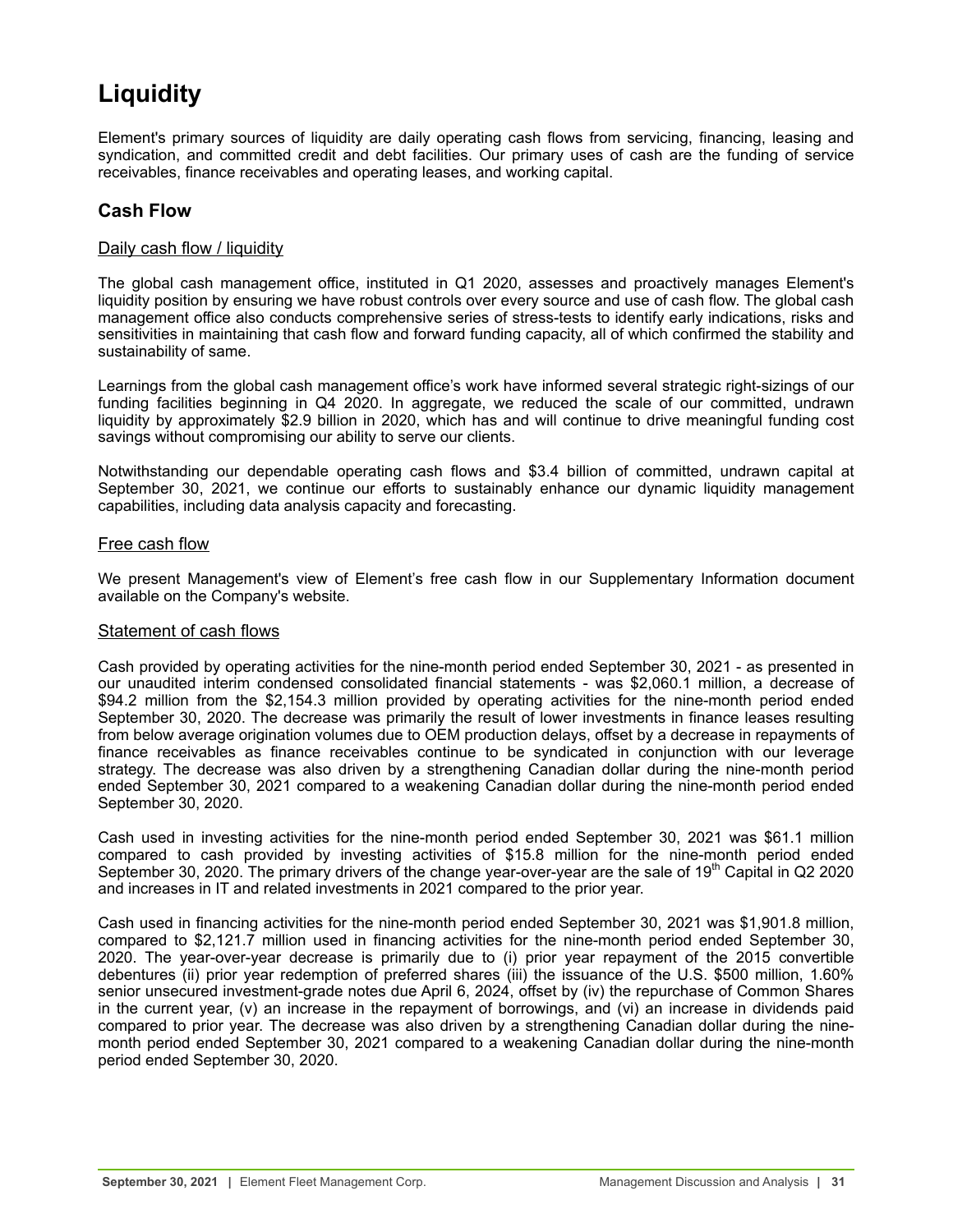## **Credit and debt facilities**

Maintaining ready access to diversified sources of cost-efficient capital is a strategic imperative for Element.

We had \$3.4 billion of contractually committed, undrawn liquidity across our revolving unsecured (\$2.0 billion) and vehicle management asset-backed (\$1.3 billion) facilities at September 30, 2021. Commitments under these facilities are provided by syndicates of leading Canadian, U.S. and international banks.

These sources of financing were as follows:

| As at                                             |                      | September 30, 2021       |                          |              |
|---------------------------------------------------|----------------------|--------------------------|--------------------------|--------------|
| (in \$000's for stated values)                    | \$                   | %                        | \$                       | \$           |
|                                                   | <b>Facility size</b> | <b>Undrawn amount</b>    |                          | Drawn amount |
| Senior unsecured revolving credit facilities      | 2,987,245            | 66.3                     | 1,979,617                | 1,007,628    |
| <b>Senior notes</b>                               | 1,144,051            |                          |                          | 1,144,051    |
| Vehicle management asset-backed debt facilities   |                      |                          |                          |              |
| Revolving term notes in amortization              | 2,827,550            |                          |                          | 2,827,550    |
| Variable funding notes                            | 4,676,314            | 28.6                     | 1,336,601                | 3,339,713    |
| Other                                             | 38,560               |                          |                          | 38,560       |
| Total vehicle management asset-backed debt        | 7,542,424            | 17.7                     | 1,336,601                | 6,205,823    |
| <b>Total cash</b>                                 |                      |                          | 103,771                  |              |
| Total capital available for continuing operations |                      |                          | 3,419,989                |              |
| As at                                             |                      | June 30, 2021            |                          |              |
| (in \$000's for stated values)                    | \$                   | %                        | \$                       | \$           |
|                                                   | <b>Facility size</b> | Undrawn amount           |                          | Drawn amount |
| Senior unsecured revolving credit facilities      | 2,603,370            | 61.3                     | 1,596,897                | 1,006,473    |
| <b>Senior notes</b>                               | 1,115,730            |                          |                          | 1,115,730    |
| Vehicle management asset-backed debt facilities   |                      |                          |                          |              |
| Revolving term notes in amortization              | 3,430,246            |                          |                          | 3,430,246    |
| Variable funding notes                            | 5,458,572            | 45.8                     | 2,499,988                | 2,958,584    |
| Other                                             | 40,764               |                          |                          | 40,764       |
| Total vehicle management asset-backed debt        | 8,929,582            | 28.0                     | 2,499,988                | 6,429,594    |
| <b>Total cash</b>                                 |                      |                          | 21,550                   |              |
| Total capital available for continuing operations |                      |                          | 4,118,435                |              |
| As at                                             |                      | December 31, 2020        |                          |              |
| (in \$000's for stated values)                    | \$                   | %                        | \$                       | \$           |
|                                                   | <b>Facility size</b> | Undrawn amount           |                          | Drawn amount |
| Senior unsecured revolving credit facilities      | 2,672,670            | 41.9                     | 1,120,731                | 1,551,939    |
| <b>Senior notes</b>                               | 509,080              | $\overline{\phantom{a}}$ | $\overline{\phantom{0}}$ | 509,080      |
| Vehicle management asset-backed debt facilities   |                      |                          |                          |              |
| Revolving term notes in amortization              | 4,005,371            |                          |                          | 4,005,371    |
| Variable funding notes                            | 5,678,982            | 33.6                     | 1,910,587                | 3,768,395    |
| Other                                             | 44,841               |                          |                          | 44,841       |
| Total vehicle management asset-backed debt        | 9,729,194            | 19.6                     | 1,910,587                | 7,818,607    |
| <b>Total cash</b>                                 |                      |                          | 8,789                    |              |
| Total capital available for continuing operations |                      |                          | 3.040.107                |              |

On March 23, 2021, Element issued US \$750 million of term notes, at an initial weighted average interest rate of 0.51%, under our Chesapeake Funding II LLC vehicle management asset-backed debt facility. The proceeds received at the time of closing were used to pay down variable funding notes outstanding.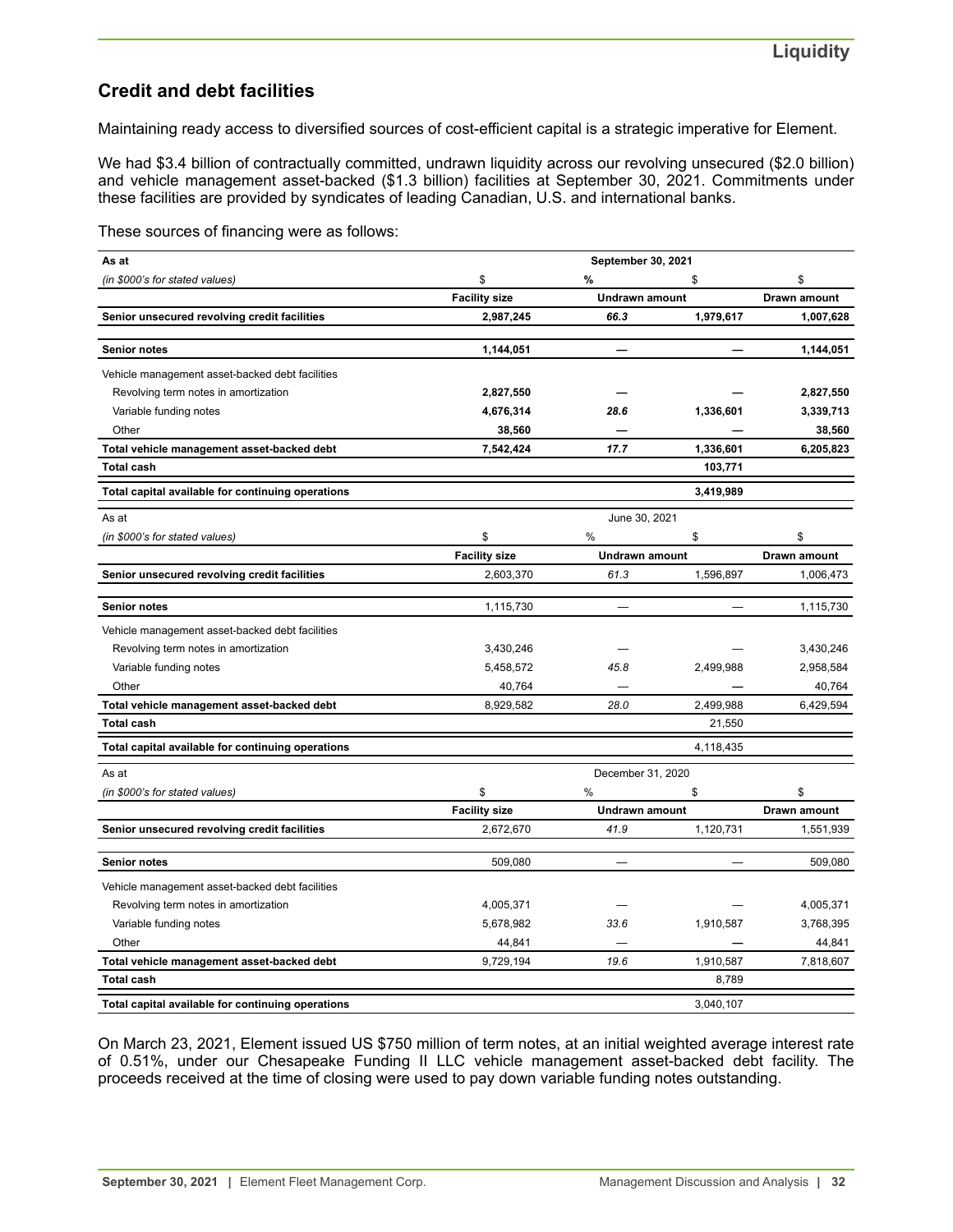<span id="page-32-0"></span>On April 6, 2021, Element completed its issuance of U.S. \$500 million, 1.60% senior unsecured investmentgrade notes due April 6, 2024. The proceeds received at the time of closing will be used for working capital and general corporate purposes.

These issuances align with our strategic priorities to continue to strengthen Element's investment-grade balance sheet and diversify our access to cost-efficient capital.

Subsequent to quarter-end, Element (i) further right-sized certain of our senior credit facilities with a reduction of U.S. \$500 million, (ii) successfully extended our maturity dates and (iii) enhanced financing terms on same. These actions will reduce our cost of funds (or "interest expense" as reported) over time, thereby further optimizing our net financing revenue and advancing our strategic growth priorities.

We believe the \$3.4 billion of liquidity available to the Company as at September 30, 2021 coupled with our durable operating cash flow is sufficient to fund Element's business throughout 2021, as well as to pay dividends at current rates to all preferred and common shareholders.

## **Capital Resources**

## **Capitalization**

Element's funding activities are well diversified by facility, geography, currency, investor and lender and include both secured and unsecured sources.

The Company's capitalization is calculated as follows:

| As at                                   | September 30, 2021 | June 30, 2021 | December 31, 2020 |
|-----------------------------------------|--------------------|---------------|-------------------|
| (in \$000's)                            | \$                 | \$            | \$                |
| Cash                                    | 103,771            | 21,550        | 8,789             |
| Unsecured debt                          |                    |               |                   |
| Senior credit facilities                | 1,007,628          | 1,006,473     | 1,551,939         |
| 4.250% Convertible Debentures due 2024  | 157,842            | 156,631       | 154,267           |
| 3.850% Senior Notes due 2025            | 508,467            | 495,880       | 509,080           |
| 1.600% Senior Notes due 2024            | 635,584            | 619,850       |                   |
| Vehicle Management Asset-Backed Debt    |                    |               |                   |
| Revolving term notes in amortization    | 2,827,550          | 3,430,246     | 4,005,371         |
| Variable funding notes                  | 3,339,713          | 2,958,584     | 3,768,395         |
| Other                                   | 38,560             | 40,764        | 44,841            |
| Deferred financing costs                | (26, 599)          | (28, 987)     | (29, 911)         |
| Hedge accounting fair value adjustments | 4,801              | 7,165         | 14,621            |
| <b>Total debt</b>                       | 8,493,546          | 8,686,606     | 10,018,603        |
| Shareholders' equity                    |                    |               |                   |
| Common share capital                    | 3,004,670          | 3,065,842     | 3,180,379         |
| Preferred share capital                 | 511,869            | 511,869       | 511,869           |
| Other                                   | (16, 309)          | (31, 239)     | 91,869            |
| <b>Total Shareholders' Equity</b>       | 3,500,230          | 3,546,472     | 3,784,117         |
| <b>Total Capitalization</b>             | 11,993,776         | 12,233,078    | 13,802,720        |

Growing profitability, free cash flow and syndication all contribute to the de-leveraging of Element's balance sheet, which created the capacity to execute the \$172.5 million redemption of Series G preferred shares in full on September 30, 2020. With this redemption, we have cumulatively eliminated or replaced over \$1 billion of high-cost hybrid instruments from Element's capital structure since April 2019, simplifying and strengthening the Company's investment-grade balance sheet.

On March 23, 2021, Element issued US \$750 million of term notes, at an initial weighted average interest rate of 0.51%, under our Chesapeake Funding II LLC vehicle management asset-backed debt facility. The proceeds received at the time of closing were used to pay down variable funding notes outstanding.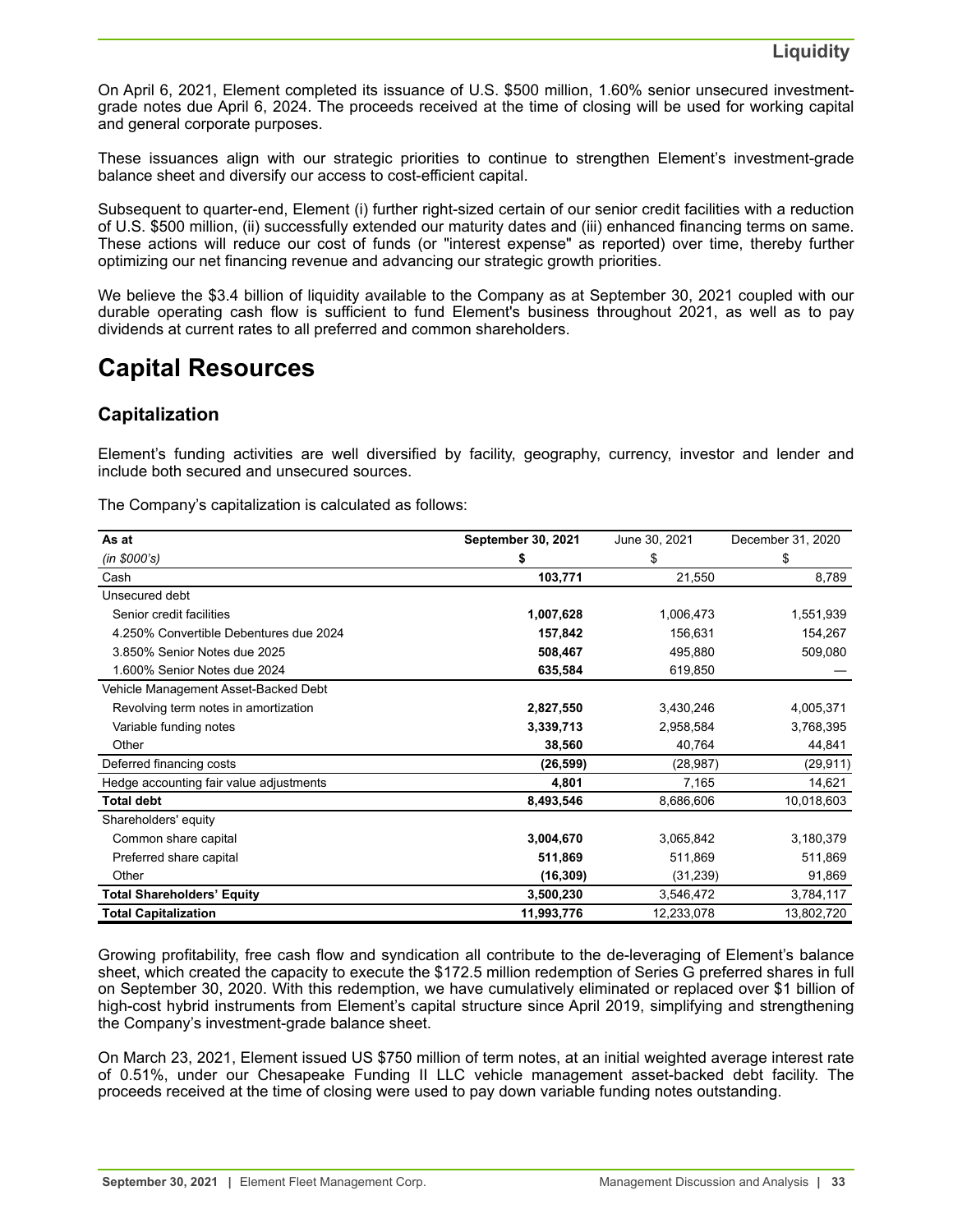On April 6, 2021, Element completed its issuance of U.S. \$500 million, 1.60% senior unsecured investmentgrade notes due April 6, 2024. The proceeds received at the time of closing were used for working capital and general corporate purposes.

## **Normal Course Issuer Bid**

On November 4, 2020, the TSX approved the Company's notice of intention to commence a NCIB for its issued and outstanding Common Shares. The NCIB allowed the Company to repurchase on the open market (or as otherwise permitted), at our discretion during the period commenced November 10, 2020 and ending on the earlier of November 9, 2021 and the completion of purchases under the NCIB, up to 43,929,594 Common Shares, subject to the terms and conditions of TSX rules and applicable securities laws. Under the NCIB for the three- and nine-month periods ended September 30, 2021, the Company repurchased for cancellation 8,725,688 and 30,085,733 Common Shares, respectively, for approximately \$122.5 million and \$416.4 million, respectively, including commission, at a volume weighted average price of \$14.03 and \$13.84 per Common Share, respectively. Under the NCIB for the period from commencement up to and including October 31, 2021, the Company repurchased for cancellation an aggregate of 33,837,233 Common Shares for approximately \$466.4 million, including commission, at a volume weighted average price of \$13.79 per Common Share. The Company applies trade date accounting in determining the date on which the share repurchase is reflected in our consolidated financial statements. Trade date accounting is the date on which management commits the Company to purchase the Common Shares. Under the NCIB, the Company has repurchased Common Shares over the TSX and over alternative trading systems in Canada.

Subsequent to quarter-end, on November 10, 2021, the TSX approved Element's notice of intention to renew its NCIB. The NCIB allows the Company to repurchase on the open market (or as otherwise permitted), at our discretion during the period commencing on November 15, 2021 and ending on the earlier of November 14, 2022 and the completion of purchases under the NCIB, up to 40,968,811 Common Shares, subject to the normal terms and limitations of such bids, which include the number of Common Shares purchased in any 12 month period being limited to 10% of the Common Shares outstanding at the commencement of such period. Shareholders may obtain a copy of the NCIB notice, without charge, by contacting Element.

## **Leverage**

We view both financial and tangible leverage as indicators of the strength of Element's financial position. At September 30, 2021, our financial leverage ratio was 2.43:1 and tangible leverage ratio was 5.83:1.

| As at                          | <b>September 30, 2021</b> |            | December 31, 2020 |
|--------------------------------|---------------------------|------------|-------------------|
| (in \$000's, except ratios)    | S                         |            | \$                |
| <b>Borrowings</b>              |                           | 8,335,704  | 9,864,336         |
| Convertible debentures         |                           | 157,842    | 154,267           |
| <b>Total debt</b>              | (a)                       | 8,493,546  | 10,018,603        |
| Total shareholders' equity     | (b)                       | 3,500,230  | 3,784,117         |
|                                |                           | 11,993,776 | 13,802,720        |
| Goodwill and intangible assets | (c)                       | 2,044,452  | 2,037,719         |
| Financial leverage             | (a)/(b)                   | 2.43       | 2.65              |
| Tangible leverage              | (a)/[(b)-(c)]             | 5.83       | 5.74              |

The Company's financial and tangible leverage is calculated as follows:

The Company was in compliance with all financial and reporting covenants with all of its lenders at September 30, 2021.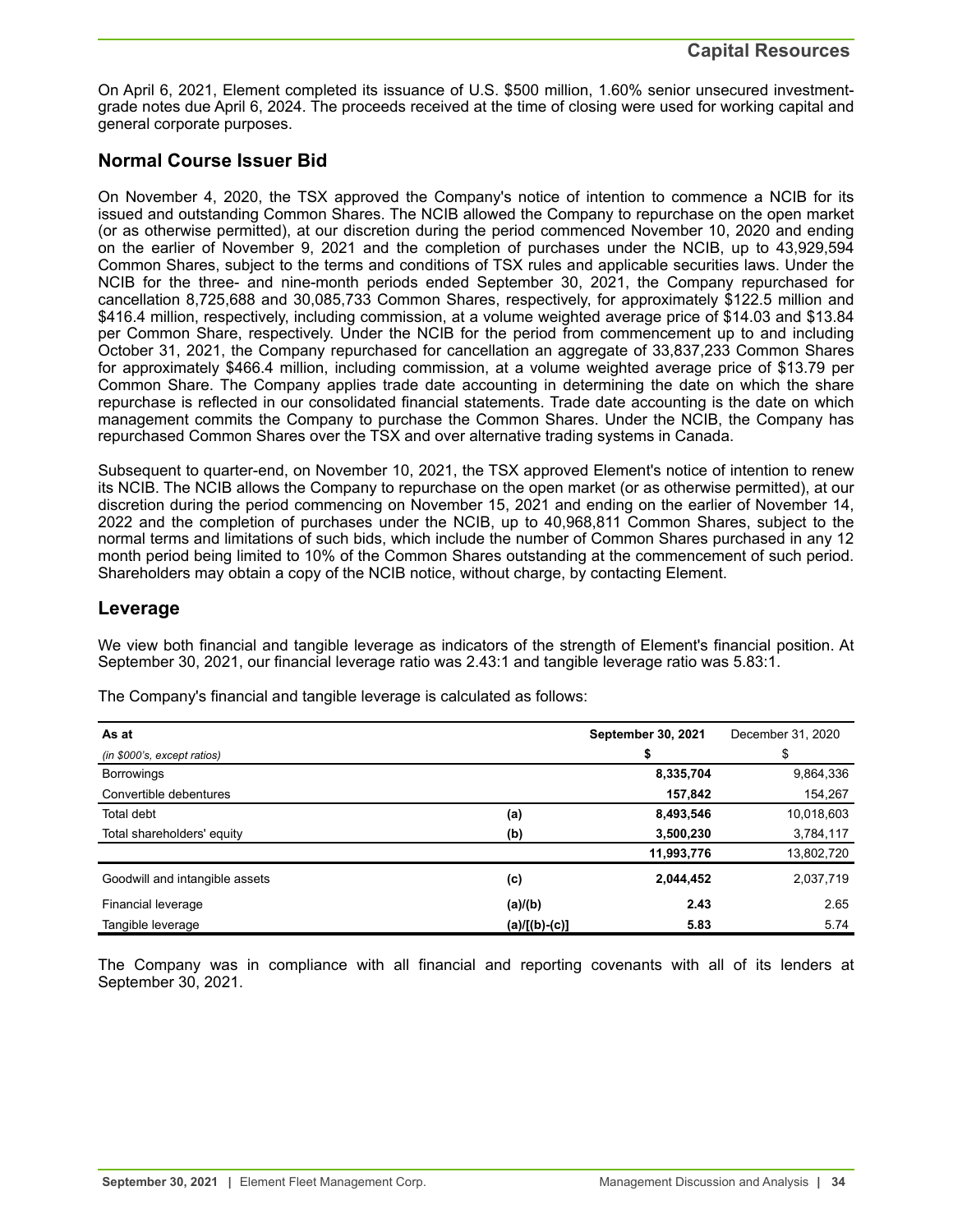## **Credit ratings**

Our ability to access financing on a cost-efficient basis is largely dependent on maintaining strong investmentgrade credit ratings. Credit ratings and outlooks assigned by rating agencies reflect their views and methodologies. The credit ratings are subject to change based on several factors, including but not limited to our financial strength, competitive position, liquidity and other factors not entirely within our control.

| Credit Ratings <sup>(1)</sup> as at September 30, 2021 |                      |         |  |  |  |  |
|--------------------------------------------------------|----------------------|---------|--|--|--|--|
| <b>Rating agency</b>                                   | <b>Issuer rating</b> | Outlook |  |  |  |  |
| DBRS, Inc.                                             | BBB (high)           | Stable  |  |  |  |  |
| <b>Fitch Ratings</b>                                   | BBB+                 | Stable  |  |  |  |  |
| Kroll Bond Rating Agency                               | A-                   | Stable  |  |  |  |  |
| S&P Global Ratings                                     | <b>BBB</b>           | Stable  |  |  |  |  |

(1) Credit ratings are not recommendations to purchase, sell or hold a financial obligation in as much as they do not comment<br>on market price or suitability for a particular investor. Ratings are determined by the rating a from time to time by them and are subject to revision or withdrawal at any time by the rating organization.

In September 2021, Fitch Ratings affirmed its stable outlook and BBB+ investment-grade rating of Element, and in October 2021 credit rating agencies DBRS, Inc., Kroll Bond Rating Agency and Standard & Poor's affirmed their stable outlook and investment-grade ratings for Element: BBB (high), A- and BBB, respectively.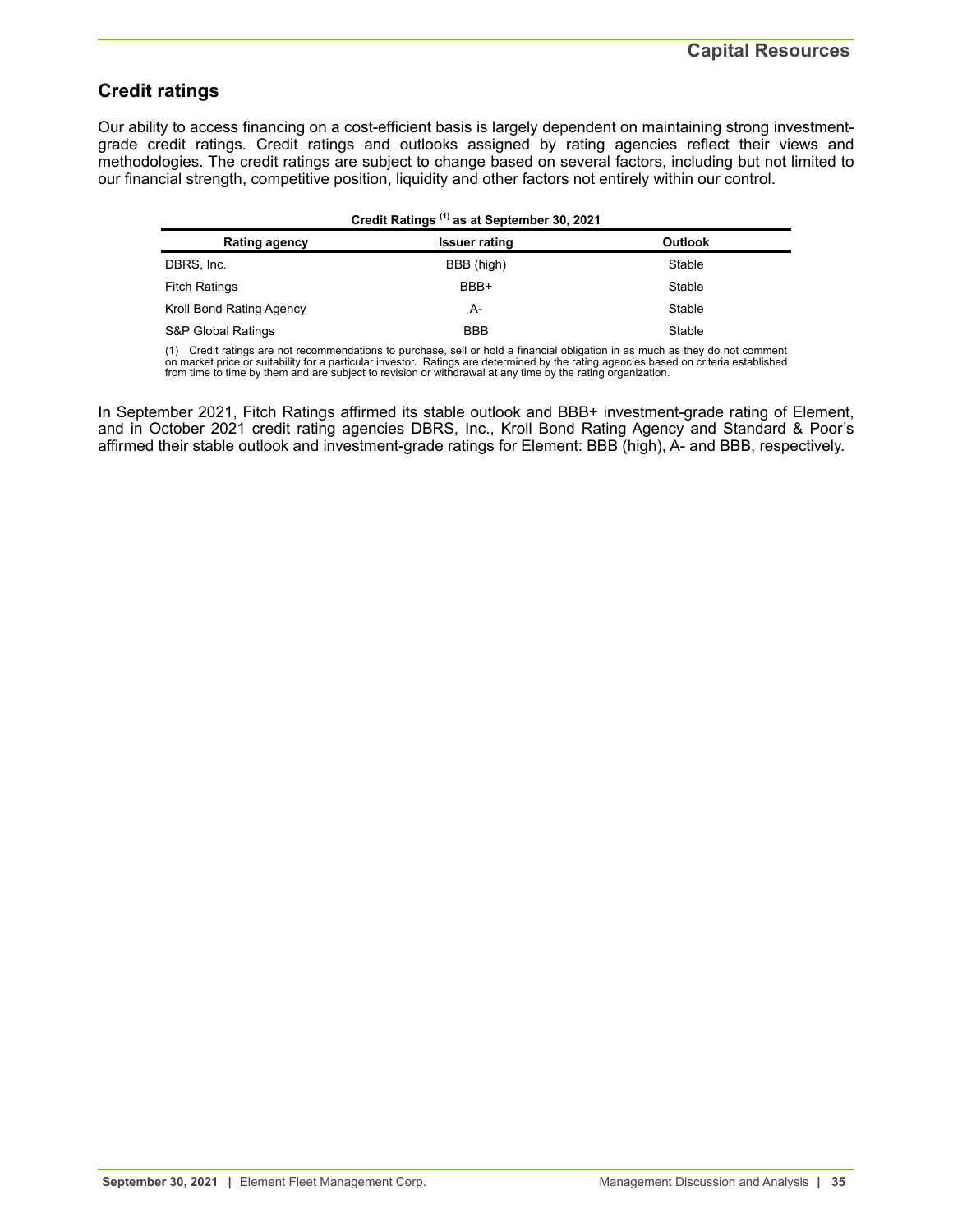# <span id="page-35-0"></span>**Risk Management**

The Company has risk management processes in place to monitor, evaluate and manage the principal risks it assumes in conducting its business activities. These risks include credit, liquidity, foreign exchange, interest rate, and various sources of operational risk. The Company's primary risks have not changed materially from those described in the "Risk Management" section of the Company's 2020 Annual MD&A other than supply chain risk, which we have discussed throughout this document.

While our universe of known risks has remained largely unchanged, our ability to identify and assess risks has improved significantly through Transformation. Further, the organization's ability to effectively manage these risks has grown through increased awareness and monitoring, as evidenced by our strong ECRI performance.

Based on our progress in managing risk, we have matured our views on two areas of risk:

- Tangible leverage In 2019, optimized tangible leverage of 5.5x-6.0x reflected higher spreads for debt funding and cost of equity premiums associated with elevated operating risks. Today, with a meaningfully strengthened operating platform and de-risked balance sheet, optimized tangible leverage has shifted marginally higher as a result of reduced debt funding spreads and cost of equity premiums. Accordingly, we will be managing FX-normalized tangible leverage of 6.0x-6.75x, with a target of 6.5x, ensuring we are well within rating agency thresholds for negative ratings pressure.
- Foreign exchange Historically, the Company has match-funded the assets of the business whereby our debt funding was aligned with our assets in terms of currency, duration and interest rate. Element Mexico was our lone exception in that our business in the country was funded in U.S. dollars. While this exception was readily justifiable when Mexico constituted approximately 4% of our Average Net Earning Assets in 2018, its successful growth strategy (coupled with our syndication of U.S. assets) has resulted in Element Mexico now constituting approximately 15% of our assets. Given the success we have had in that market (and the knowledge that sustained double-digit revenue growth could be the norm for the mid- to long-term) we intend to gradually shift Mexico's funding profile to a matched position over the next few years, reducing our exposure to the risk of a sustained depreciation in the Peso. For 2022, this shift to Peso-denominated funding is expected to result in \$16-17 million in increased interest expenses, lowering net financing revenue by a similar amount - all else equal.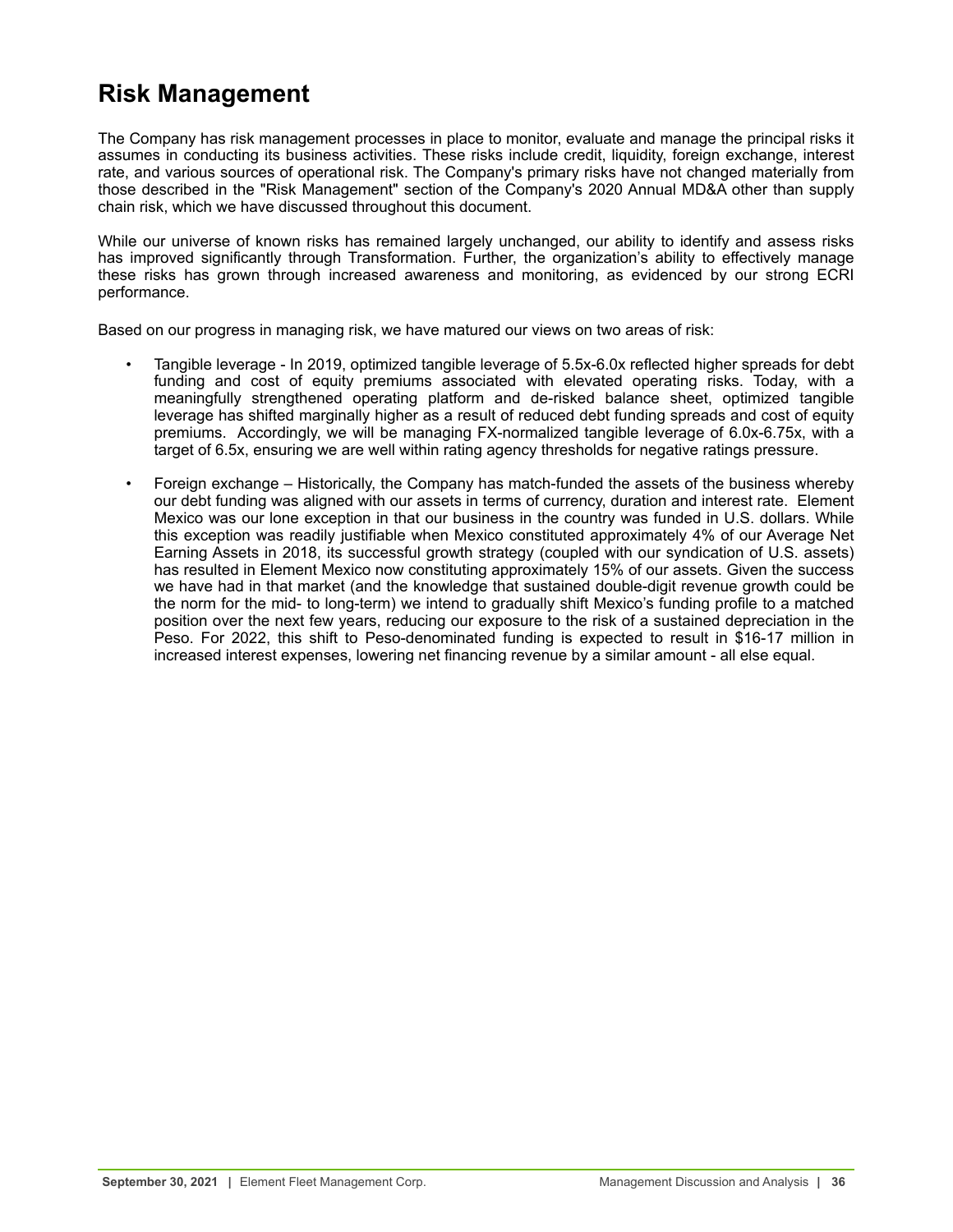# <span id="page-36-0"></span>**Economic Conditions and Outlook**

## Economic Conditions

An inflationary environment is additive to Element's revenue growth. Net financing revenue benefits from rising vehicle prices as does syndication revenue when we choose to transact on those leases. Services revenue also benefits from inflation as the cost of maintaining, repairing and fueling vehicles result in higher fee bases. Lastly, rising fleet costs drive greater demand for our services as clients – and prospective clients – seek to control their total cost of fleet ownership and operations.

A rising interest rate environment is benign for Element's business model. We match-fund our leases on interest type (fixed vs. floating) and duration. We originate leases at deliberate interest margins which are preserved for the life of the asset on our balance sheet. A declining interest rate environment is equally benign for our business.

## Pandemic-Related Conditions

While we believe service consumption will largely return to pre-pandemic levels by year-end, we also believe the OEM production shortages (and the global microchip shortage that underpins same) will take longer to resolve than originally expected and will result in another year wherein a portion of our growing revenues, operating income and cash flow is deferred.

- Based on our understanding of the latest OEM production plans, we expect 2022 to be a better year for Originations than 2021 even though OEM production is expected to run at less than full capacity throughout 2022.
- With expectations of OEM production capacity back to 100% by the end of the first half of 2023, we can reasonably expect vehicle manufacturers to start clearing our excess Order backlog in the U.S. and Canada shortly thereafter.
- Our OEM partners in Mexico have weathered the microchip shortage relatively well by global standards and thus we expect our Mexican business to maintain an above average Order backlog through 2022 with potential for modest growth, and then begin to clear same in the second half of 2023.
- Custom Fleet has built a record Order backlog of greater disproportion to historical norms than we are experiencing in the U.S. and Canada. New vehicle inventories remain low in ANZ (with more vehicles being sold into the higher-margin retail channel), constraining supply and driving up used vehicle resale values in the region, from which we benefit in the form of gains on sale.

The global COVID-19 pandemic demonstrated that automotive fleet vehicles remain essential to our clients' ability to generate and sustain revenue – or, in the case of governments and public service clients, fulfill their obligations to stakeholders – and continue to have significant associated costs. We believe that both of these facts will hold true for the foreseeable future. As a result, we are confident Element's value proposition – materially reducing our clients' total cost of fleet operations and eliminating related administrative burden – remains and will continue to remain highly relevant. In fact, we believe some of the economic consequences of the COVID-19 pandemic make Element's value proposition to new and existing clients even more compelling.

Our clients enjoy:

- the ability to materially reduce their total cost of fleet operations over time. Element has one of the deepest datasets in the automotive industry, based on which we have identified over \$1.3 billion in fleet-cost-saving strategies and opportunities for our clients year-to-date in 2021; and
- ready access to cost-efficient capital, diversifying clients' sources of financing.

Finally, with respect to EVs, we believe the complexity and risk of gradually transitioning mission-critical automotive fleets from ICE-powered vehicles to EVs will increase demand for outsourced fleet management services and expertise, and this belief is already bearing itself out. As the fleet solutions market leader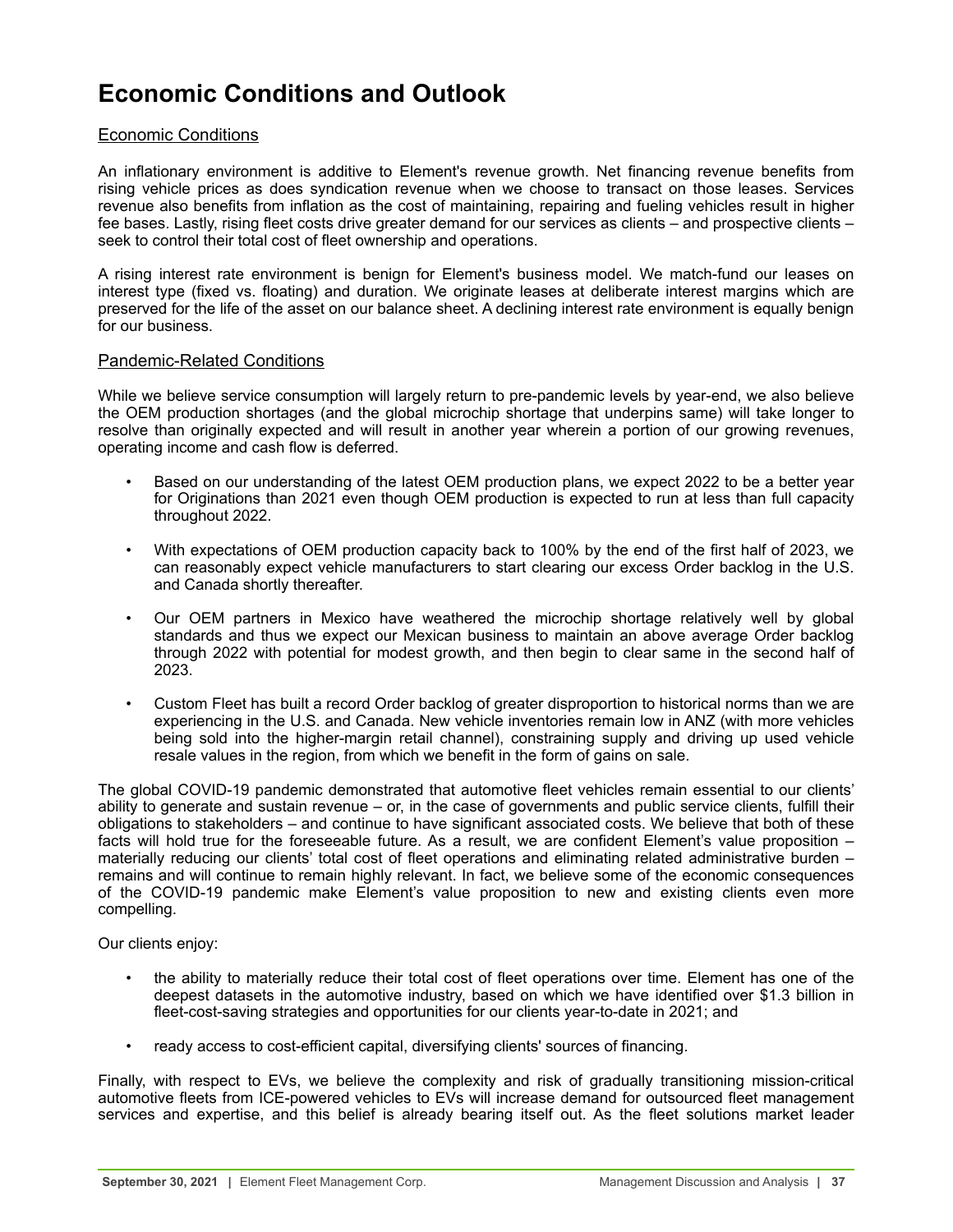everywhere we operate, Element is strategically well-positioned to support our clients and lead our industry through the gradual electrification of automotive fleets over the next decade.

## **Outlook**

Having completed Element's Transformation program last year, and initiated an organization-wide pivot towards our current focus on growth, we find Element well positioned to execute on our strategic priorities:

- i. Aggressively pursue organic growth in all our geographies and demonstrate the scalability of Element's transformed operating platform by growing annual operating income in excess of the annual net revenue growth rate.
	- In normal market conditions, we believe Element can readily grow net revenue 4-6% a year, with the Company's highly scalable operating platform magnifying that into high single- to low double-digit rates of operating income growth.
	- In 2022, given continuing OEM production shortages, we anticipate
		- net revenue growth to be temporarily muted to approximately 1-3% as revenues continue to be deferred, and
		- a fairly consistent operating margin to that of 2021 (52-53%).
	- In 2023, we expect the OEMs to return to full production capacity by mid-year and begin to draw down our excess order backlog, resulting in
		- full year net revenue growth of approximately 8-10%, and
		- adjusted operating income growth of 10-16%.
- ii. Advance a capital-lighter business model by growing services revenue and strategically syndicating fleet assets, which enhances return on equity.
	- In 2022, we believe modest growth in AOI and  $~6\%$  fewer shares outstanding from our NCIB program should result in approximately 6-11% growth in adjusted EPS and 8-13% growth in free cash flow per share. Further, we believe pre-tax return on equity can grow to between 16% and 17%.
	- In 2023, we expect double-digit growth in adjusted operating income coupled with continued share repurchases to generate 20-27% growth in free cash flow per share and provide an 18-20% pre-tax return on equity.
- iii. Given expected high single- to low double-digit annual free cash flow per share growth rates in normal market conditions, predictably return excess equity to shareholders by way of growing common dividends and share buybacks.
	- On November 10, 2021, we announced a 19% increase to Element's common dividend, from \$0.26 to \$0.31 annually per share, effective immediately and therefore to be reflected in the common dividend to be paid in respect of Q4 2021 on January 14, 2022.
		- With this increase, our common dividend represents approximately 30% of the Company's last twelve months' free cash flow per share, which is the mid-point of the 25% to 35% payout range we plan to maintain going forward.
	- When we first announced the establishment of our NCIB on October 27, 2020, we noted that the program represented the first year of what we envisioned to be a regular, ongoing return of capital strategy.
	- On November 10, 2021, the Toronto Stock Exchange (TSX) approved our notice of intention to renew our NCIB, allowing us to continue returning cash to shareholders by way of buybacks well into 2022. We also intend to fully redeem Element's Series I preferred share class when the opportunity presents itself in June 2022.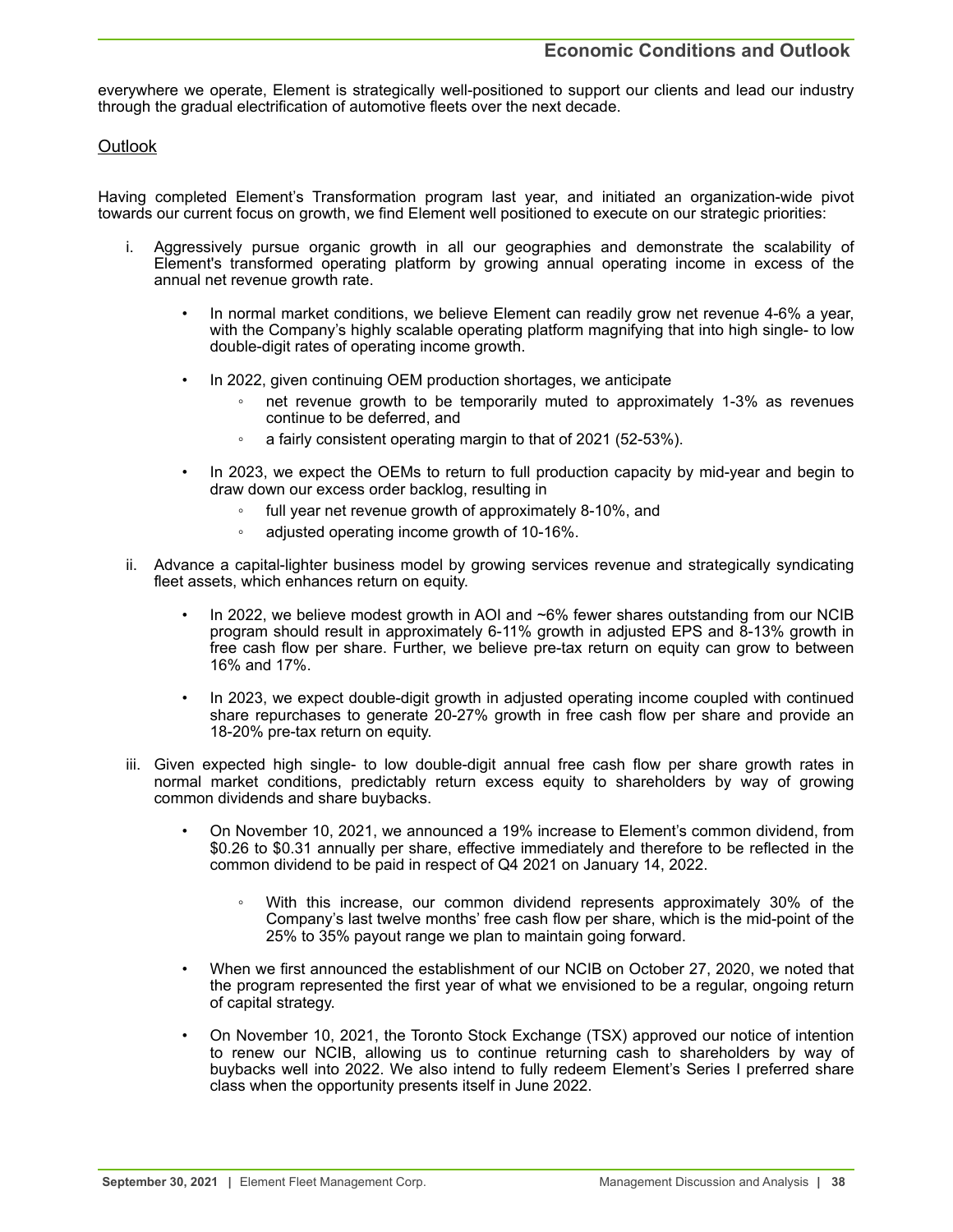# <span id="page-38-0"></span>**Critical Accounting Policies and Estimates**

Management's discussion and analysis of financial condition and results of operation are made with reference to the unaudited interim condensed consolidated financial statements for the three- and nine-month periods ended September 30, 2021. A summary of the Company's significant accounting policies is presented in note 2 to the audited consolidated financial statements for the year ended December 31, 2020. Some of the Company's accounting policies, as required by IFRS, require management to make subjective, complex judgments and estimates to matters that are inherently uncertain. Accounting policies that require management's judgment and estimates are described in the "Critical Accounting Policies and Estimates" section of the December 31, 2020 MD&A.

# **Related Party Transactions**

The Company's related parties include the following persons and/or entities: (a) associates, or entities which are controlled or significantly influenced by the Company; (b) key management personnel, which are comprised of directors and/or officers of the Company and those persons having authority and responsibility for planning, directing and controlling the activities of the Company; and (c) entities controlled by key management personnel.

# **Recently Adopted Accounting Standards**

## **Interest Rate Benchmark Reform**

The Company adopted amendments ("Amendments") to IFRS 9, *Financial Instruments*, IAS 39 *Financial Instruments: Recognition and Measurement* and IFRS 7, *Financial Instruments: Disclosures (Amendments)*, applicable from November 1, 2019. These Amendments modify certain hedge accounting requirements to provide relief from the effect of uncertainty caused by interbank offered rate ("IBOR") reform ("the IBOR Reform") prior to the transition to alternative interest rates. The adoption of the Amendments had no impact to our unaudited interim condensed consolidated financial statements.

The Company adopted *Interest Rate Benchmark Reform - Phase 2: Amendments to IFRS 9, IAS 39, IFRS 7, IFRS 4, and IFRS 16* ("Phase 2 Amendments") effective January 1, 2021. The Phase 2 Amendments include additional disclosure requirements for financial instruments that have yet to transition to an alternative interest rate at the end of the reporting period.

The Company will cease to apply the Amendments and Phase 2 Amendments as IBOR based cash flows transition to new alternative interest rates or when the hedging relationships to which the relief is applied to are discontinued.

On March 5, 2021, the Financial Conduct Authority, LIBOR's regulator and administrator, announced that publication of the one-week and two-month USD LIBOR rates will cease after December 31, 2021, and the remaining USD LIBOR rates, including the 1-month and 3-month USD LIBOR rates, will cease after June 30, 2023, finalizing the end dates of USD LIBOR rates.

To manage the IBOR transition, the Company has established a cross functional initiative with dedicated work streams to evaluate and address the key areas of impact on the Company's leases, services, systems, documents, processes, models, funding and liquidity planning, risk management frameworks, and financial reporting with the intention of managing the impact through appropriate mitigating actions. The Company is progressing on its transition plan and incorporating market developments as they arise.

## **Hedge Accounting**

The Company's accounting policies relating to hedge accounting are described in note 2 and note 20 of the Company's consolidated financial statements for the year ended December 31, 2020. The Company applies hedge accounting when designated hedging instruments are highly effective in offsetting changes in the fair value or cash flows of the hedged items at inception and on an ongoing basis. Retrospective assessments are performed to demonstrate that the relationship has been effective since designation of the hedge and prospective assessments to evaluate whether the hedge is expected to be effective over the remaining term of the hedge. While uncertainty due to the IBOR Reform exists, the Company's prospective effectiveness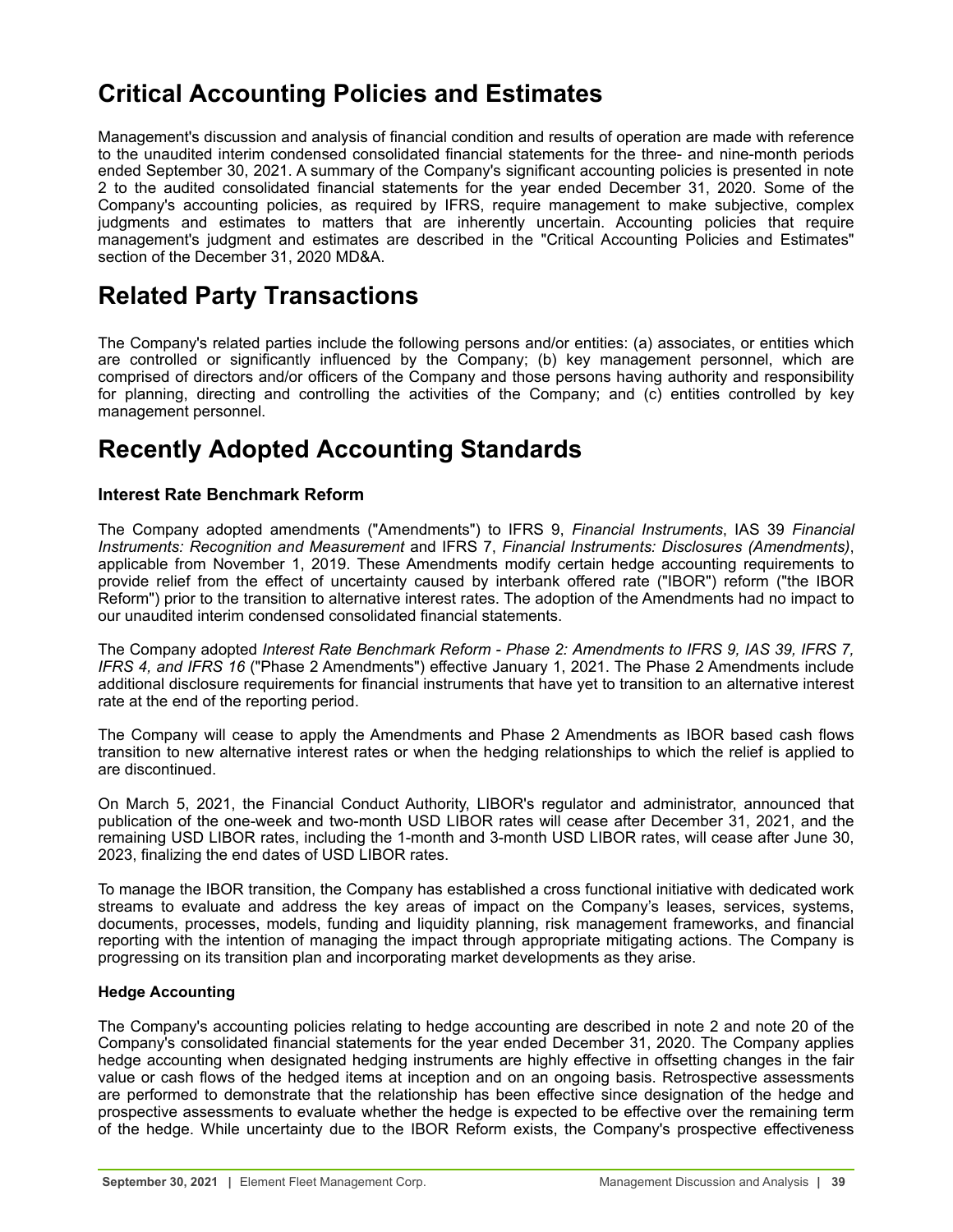<span id="page-39-0"></span>testing is based on existing hedged cash flows or hedged risks. Any ineffectiveness arising from retrospective testing is recognized in net income.

In addition to potential sources of ineffectiveness outlined in note 20 of the Company's consolidated financial statements for the year ended December 31, 2020, the Reform may result in ineffectiveness as the transition of hedged items and related hedging instruments from IBORs to new risk-free rates may occur at different times. This may result in different impacts on the valuation or cash flow variability of hedged items and related hedging instruments.

## **Cash flow hedges**

The Company applies hedge accounting for cash flow hedges when the cash flows giving rise to the risk being hedged have a high probability of occurring. While uncertainty due to the IBOR Reform exists, the Company applies the relief provided by the Amendments that the IBOR benchmarks, on which the highly probable hedged cash flows are based, are not altered as a result of the Reform. In addition, associated cash flow hedge reserves are not recycled into net income solely due to changes related to the transition from IBOR to new risk-free rates.

## **Fair value hedges**

The Company also applies hedge accounting for interest rate swaps used to hedge our exposure to changes in a fixed interest rate instrument's fair value caused by changes in interest rates. While uncertainty due to the IBOR Reform exists, as a result of adopting the Amendments, the Company applies hedge accounting to IBOR rates which may not be contractually specified when that rate is separately identifiable and reliably measurable at inception of the hedge relationship.

## **Hedging relationships impacted by interest rate benchmark reform**

The following table shows the Company's exposure at September 30, 2021 to IBOR subject to reform that have yet to transition to Secured Overnight Financing Rates. These exposures will remain outstanding until IBOR ceases and will therefore transition in the future:

|                     | Non-derivative financial<br>assets - carrying value | Non-derivative financial<br>liabilities - carrying value | <b>Notional/Principal</b><br>amount <sup>(1)</sup> |  |
|---------------------|-----------------------------------------------------|----------------------------------------------------------|----------------------------------------------------|--|
| USD LIBOR (1 month) | 2,258,337                                           |                                                          | 2,777,563                                          |  |
| USD LIBOR (3 month) | 716.177                                             |                                                          |                                                    |  |
|                     | 2,974,514                                           |                                                          | 2,777,563                                          |  |

1. Excludes interest rate contracts and non-derivative instruments which reference rates to multi-rate jurisdictions, including the Canadian Dollar Offered Rate ("CDOR"), Australian Bank Bill Swap Rates ("BBSW"), and New Zealand Bank Bill Rates ("BBR").

# **Future Accounting Changes**

All accounting standards effective for periods beginning on or after January 1, 2021 have been adopted by the Company.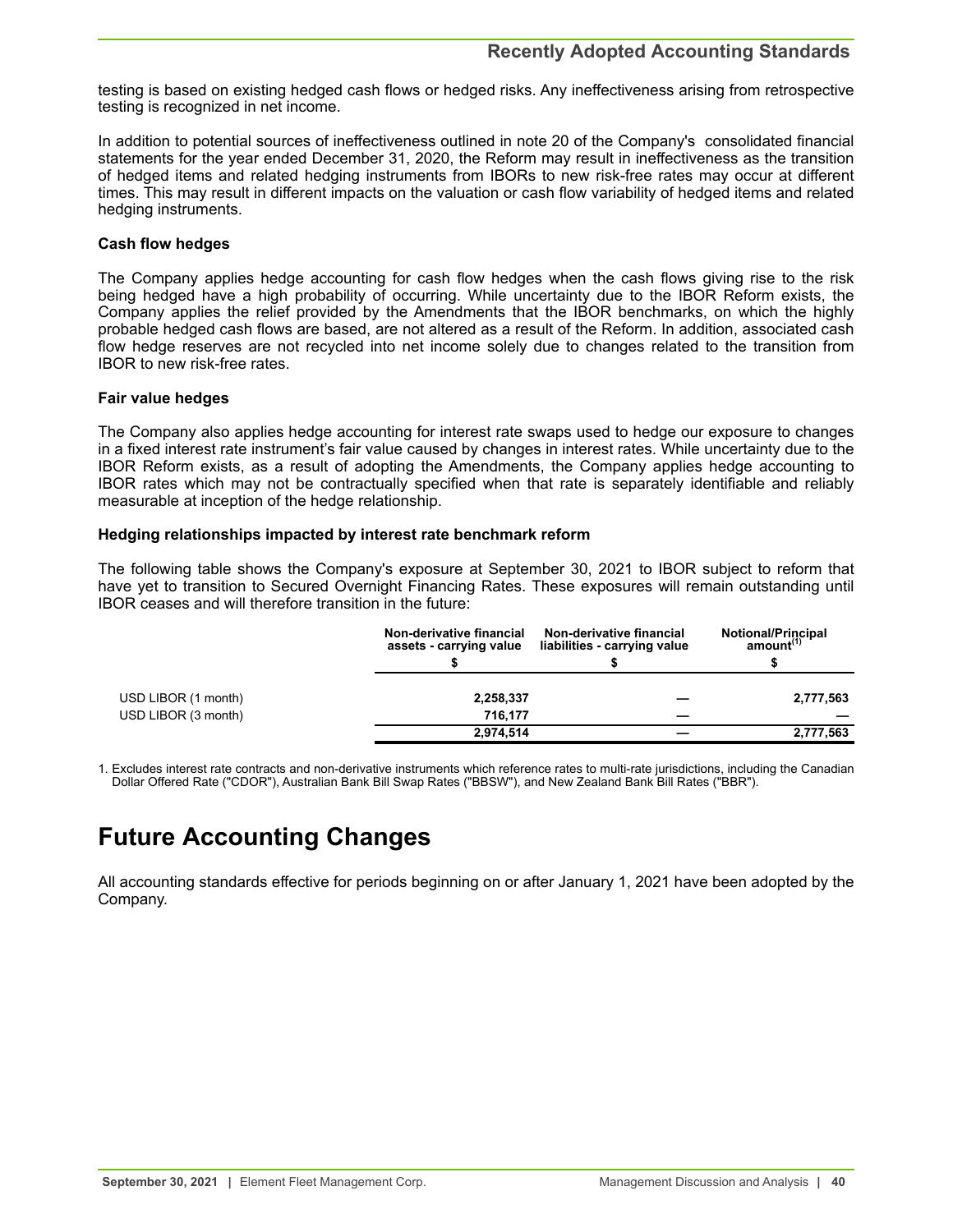## <span id="page-40-0"></span>**Internal Control over Disclosure and Financial Reporting**

The Chief Executive Officer ("CEO") and the Chief Financial Officer ("CFO") are responsible for establishing and maintaining disclosure controls and procedures to ensure that material information is being recorded, processed, summarized, and reported to senior management, including the certifying officers and other members of the Board of Directors, on a timely basis, so that appropriate decisions can be made regarding public disclosure. In addition, the CEO and CFO are responsible for establishing and maintaining internal controls over financial reporting to a standard that provide reasonable assurance of the reliability of financial reporting and the preparation of financial statements for external purposes in accordance with IFRS.

## *Limitations on the effectiveness of disclosure controls and internal controls over financial reporting*

It should be noted that while the Company's CEO and CFO believe that the Company's internal control system and disclosure controls and procedures provide a reasonable level of assurance that the objectives of the control systems are met, they do not expect that the Company's control systems will prevent all errors and fraud. A control system, no matter how well conceived or operated, can provide only reasonable, not absolute, assurance that the objectives of the control system are met. The design of any system of controls is also based in part upon certain assumptions about the likelihood of future events, and there can be no assurances that any designs will succeed in achieving its stated goals under all potential conditions.

The Company has an established process in place which includes the continuous testing and reporting of the results to senior management and the Board of Directors on the effectiveness of the disclosure controls and internal controls over financial reporting.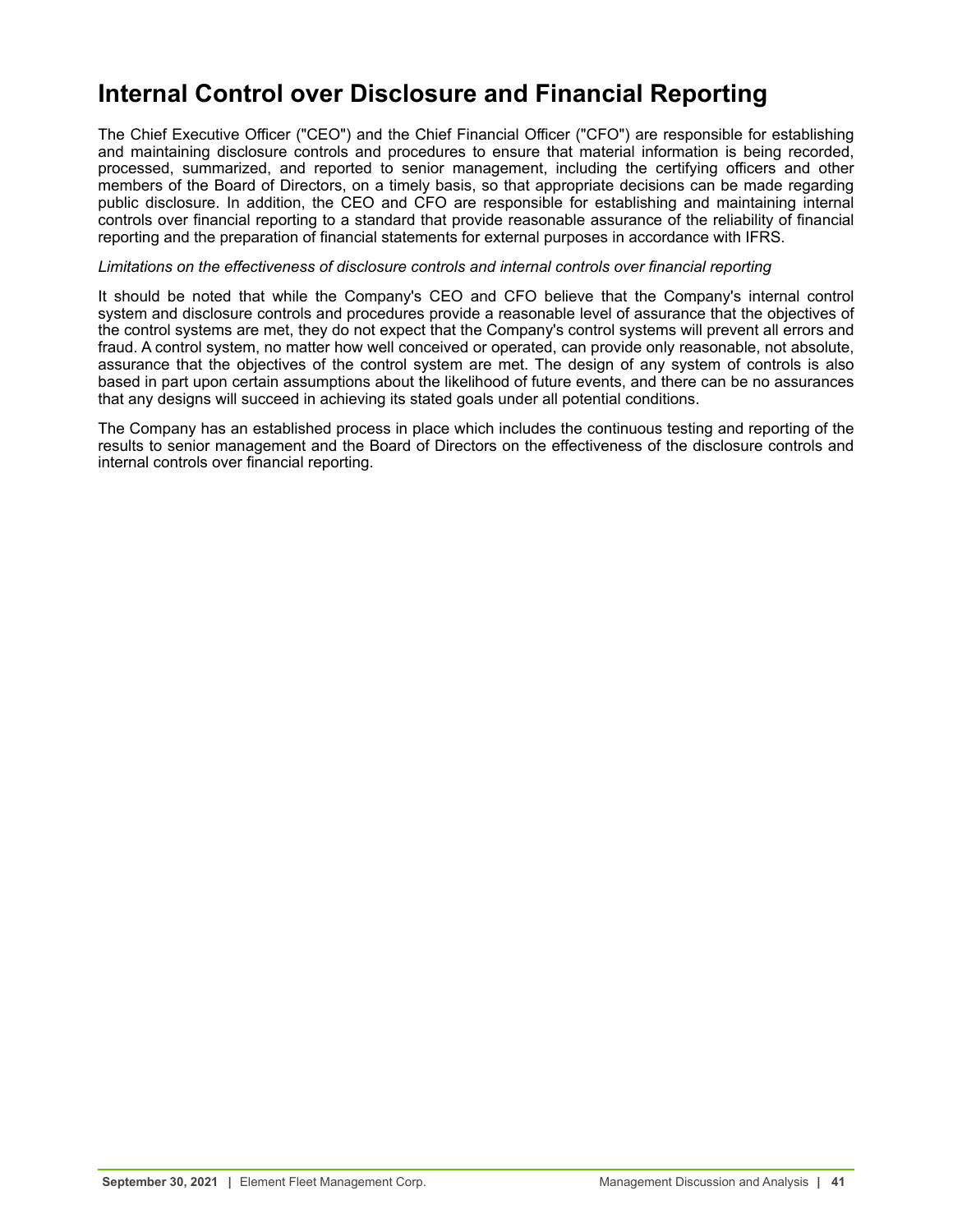# <span id="page-41-0"></span>**IFRS to Non-IFRS Reconciliations**

The following table provides a reconciliation of IFRS to non-IFRS measures related to the operations of the Company:

|                                                                            |              |                       |                  | As at and for the three-month<br>periods ended |                       | As at and for the nine-month<br>ended |
|----------------------------------------------------------------------------|--------------|-----------------------|------------------|------------------------------------------------|-----------------------|---------------------------------------|
| (in \$000's for stated values)                                             |              | September 30,<br>2021 | June 30.<br>2021 | September 30,<br>2020                          | September 30,<br>2021 | September 30,<br>2020                 |
| Reported and adjusted income measures                                      |              |                       |                  |                                                |                       |                                       |
| Net income                                                                 | A            | 84,941                | 80,872           | 70.778                                         | 261,342               | 208,730                               |
| Adjustments:                                                               |              |                       |                  |                                                |                       |                                       |
| Amortization of debenture discount                                         |              | 903                   | 887              | 843                                            | 2,662                 | 5,401                                 |
| Share-based compensation                                                   |              | 5,086                 | 7,511            | 5,591                                          | 17,837                | 15,455                                |
| Amortization of intangible assets from acquisitions                        |              | 8,862                 | 8,674            | 9,338                                          | 26,442                | 29,221                                |
| Restructuring and transformation costs                                     |              |                       |                  | 24,213                                         |                       | 57,871                                |
| Net loss on disposition of 19 <sup>th</sup> Capital                        |              |                       |                  |                                                |                       | 13,862                                |
| Provision of income taxes                                                  |              | 28,610                | 29,205           | 17,512                                         | 87,370                | 38,147                                |
| (Gain) loss on investments                                                 |              | (2,776)               | (637)            | 710                                            | (6, 214)              | 764                                   |
| Before-tax adjusted operating income                                       | B            | 125,626               | 126,512          | 128,985                                        | 389,439               | 369,451                               |
| Provision for taxes applicable to adjusted operating<br>income             | C            | 31,419                | 32,577           | 21,927                                         | 96,124                | 63,635                                |
| After-tax adjusted operating income                                        | $D = B - C$  | 94,207                | 93.935           | 107,058                                        | 293,315               | 305,816                               |
| Cumulative preferred share dividends during the<br>period                  | Y            | 8,103                 | 8,103            | 10,875                                         | 24,309                | 32,687                                |
| After-tax adjusted operating income attributable<br>to common shareholders | $D1=$<br>D-Y | 86,104                | 85.832           | 96,183                                         | 269,006               | 273,129                               |
| Selected statement of financial position amounts                           |              |                       |                  |                                                |                       |                                       |
| Total Finance receivables, before allowance for<br>credit losses           | E            | 7,689,589             | 8,179,259        | 10,164,347                                     | 7,689,589             | 10,164,347                            |
| Allowance for credit losses                                                | F            | 8,613                 | 11,397           | 18,829                                         | 8,613                 | 18,829                                |
| Net investment in finance receivable                                       | G            | 6,462,846             | 6,737,064        | 8,727,347                                      | 6,462,846             | 8,727,347                             |
| Equipment under operating leases                                           | н            | 2,224,870             | 2,153,502        | 2,022,871                                      | 2,224,870             | 2,022,871                             |
| Net earning assets                                                         | $I = G + H$  | 8,687,716             | 8,890,566        | 10,750,218                                     | 8,687,716             | 10,750,218                            |
| Average net earning assets                                                 | J            | 8,928,182             | 9.161.155        | 10.895.388                                     | 9,412,812             | 11,477,320                            |
| Goodwill and intangible assets                                             | Κ            | 2,044,452             | 2,002,267        | 2,100,524                                      | 2,044,452             | 2,100,524                             |
| Average goodwill and intangible assets                                     | L            | 2,030,151             | 1,980,298        | 2,090,040                                      | 2,015,741             | 2,119,844                             |
| <b>Borrowings</b>                                                          | M            | 8,335,704             | 8,529,975        | 10,735,285                                     | 8,335,704             | 10,735,285                            |
| Unsecured convertible debentures                                           | N            | 157,842               | 156,631          | 153,113                                        | 157,842               | 153,113                               |
| <b>Total debt</b>                                                          | $O=M+N$      | 8,493,546             | 8,686,606        | 10,888,398                                     | 8,493,546             | 10,888,398                            |
| Average debt                                                               | P            | 7,937,478             | 8,193,170        | 11,715,194                                     | 8,636,010             | 12,588,633                            |
| Total shareholders' equity                                                 | Q            | 3,500,230             | 3,546,472        | 3,734,557                                      | 3,500,230             | 3,734,557                             |
| Preferred shares                                                           | R            | 511,869               | 511,869          | 511,869                                        | 511,869               | 511,869                               |
| Common shareholders' equity                                                | $S = Q - R$  | 2,988,361             | 3,034,603        | 3,222,688                                      | 2,988,361             | 3,222,688                             |
| Average common shareholders' equity                                        | T            | 3,007,549             | 3,063,206        | 3,221,760                                      | 3,103,473             | 3,240,696                             |
| Average total shareholders' equity                                         | U            | 3,519,417             | 3,575,074        | 3,845,991                                      | 3,615,342             | 3,902,381                             |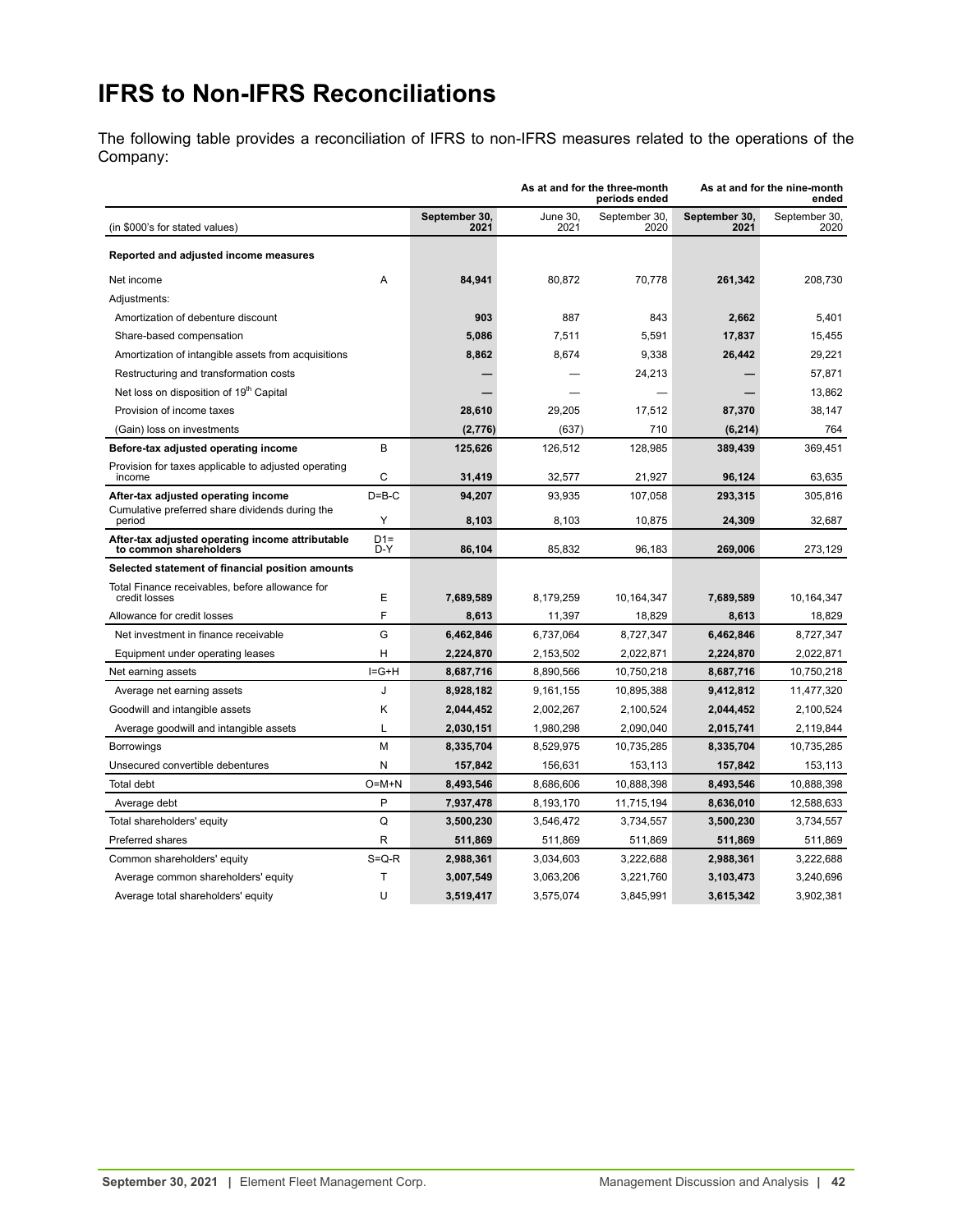## **IFRS to Non-IFRS Reconciliations**

Non-IFRS and IFRS key annualized operating ratios and per share information of the operations of the Company:

|                                                                                    |               |                       | As at and for the three-month<br>periods ended |    | As at and for the nine-month |                       | ended |                       |
|------------------------------------------------------------------------------------|---------------|-----------------------|------------------------------------------------|----|------------------------------|-----------------------|-------|-----------------------|
| (in \$000's for stated values, except ratios and per<br>share amounts)             |               | September 30,<br>2021 | June 30,<br>2021                               |    | September 30,<br>2020        | September 30,<br>2021 |       | September 30,<br>2020 |
|                                                                                    |               |                       |                                                |    |                              |                       |       |                       |
| Key annualized operating ratios                                                    |               |                       |                                                |    |                              |                       |       |                       |
| Leverage ratios                                                                    |               |                       |                                                |    |                              |                       |       |                       |
| Financial leverage ratio                                                           | O/Q           | 2.43                  | 2.45                                           |    | 2.92                         | 2.43                  |       | 2.92                  |
| Tangible leverage ratio                                                            | O/<br>(Q-K)   | 5.83                  | 5.63                                           |    | 6.66                         | 5.83                  |       | 6.66                  |
| Average financial leverage ratio                                                   | P/U           | 2.26                  | 2.29                                           |    | 3.05                         | 2.39                  |       | 3.23                  |
| Average tangible leverage ratio                                                    | $P/(U-L)$     | 5.33                  | 5.14                                           |    | 6.67                         | 5.40                  |       | 7.06                  |
| Other key operating ratios                                                         |               |                       |                                                |    |                              |                       |       |                       |
| Allowance for credit losses as a % of total finance                                |               |                       |                                                |    |                              |                       |       |                       |
| receivables before allowance                                                       | F/E           | 0.11%                 | 0.14%                                          |    | 0.19%                        | 0.11%                 |       | 0.19%                 |
| Adjusted operating income on average net earning<br>assets                         | B/J           | 5.63 %                | 5.52 %                                         |    | 4.74 %                       | 4.14 %                |       | 4.29 %                |
| After-tax adjusted operating income on average<br>tangible total equity of Element | $D/(U-L)$     | 25.30 %               | 23.56 %                                        |    | 24.39 %                      | 24.45 %               |       | 22.87 %               |
|                                                                                    |               |                       |                                                |    |                              |                       |       |                       |
| Per share information                                                              |               |                       |                                                |    |                              |                       |       |                       |
| Number of shares outstanding                                                       | V             | 412.880               | 421.405                                        |    | 439.225                      | 412.880               |       | 439,225               |
| Weighted average number of shares outstanding<br>[basic]                           | W             | 416,353               | 428.646                                        |    | 438,854                      | 427,753               |       | 438,006               |
| Pro forma diluted average number of shares<br>outstanding                          | X             | 433,233               | 445.664                                        |    | 454,655                      | 444,564               |       | 453,799               |
| Cumulative preferred share dividends during the<br>period                          | Y             | 8,103                 | 8,103                                          |    | 10,875                       | 24,309                |       | 32,687                |
| Other effects of dilution on an adjusted operating<br>income basis                 | Ζ             | \$<br>1,606           | \$<br>1,587                                    | \$ | 1,705                        | \$<br>4,829           |       | \$<br>5,387           |
| Net income per share [basic]                                                       | $(A-Y)/W$     | \$<br>0.18            | \$<br>0.17                                     | \$ | 0.14                         | \$<br>0.55            |       | \$<br>0.40            |
| Net income per share [diluted]                                                     |               | \$<br>0.18            | \$<br>0.17                                     | \$ | 0.14                         | \$<br>0.54            |       | \$<br>0.40            |
| Book value per share                                                               | S/V           | \$<br>7.24            | \$<br>7.20                                     | \$ | 7.34                         | \$<br>7.24            |       | \$<br>7.34            |
| After-tax adjusted operating income per share<br>[basic]                           | (D1)/W        | \$<br>0.21            | \$<br>0.20                                     | \$ | 0.22                         | \$<br>0.63            |       | \$<br>0.62            |
| After-tax pro forma diluted adjusted operating<br>income per share                 | $(D1+Z)/X$ \$ | 0.20                  | \$<br>0.20                                     | \$ | 0.22                         | 0.62<br>\$            |       | \$<br>0.61            |

The following table provides a reconciliation of the after-tax adjusted operating income per share and the after-tax pro forma diluted adjusted operating income per share of the operations of the Company for the three-month period ended September 30, 2021:

| (in \$000's for stated values, except per share amounts)                | Amount    | <b>Weighted average</b><br>number of shares<br>outstanding applicable | Amount per share |
|-------------------------------------------------------------------------|-----------|-----------------------------------------------------------------------|------------------|
| Adjusted operating income before taxes                                  | 125,626   |                                                                       | 0.30             |
| Less:                                                                   |           |                                                                       |                  |
| Income taxes related to adjusted operating income                       | (31, 419) |                                                                       | (0.08)           |
| Preferred share dividends                                               | (8, 103)  |                                                                       | (0.02)           |
| After-tax adjusted operating income attributable to common shareholders | 86.104    | 416,353,081                                                           | 0.21             |
| Dilution items:                                                         |           |                                                                       |                  |
| Employee stock option plan                                              |           | 2.564.280                                                             |                  |
| Convertible debentures (after-tax net interest expense)                 | 1.606     | 14,315,353                                                            | (0.01)           |
| After-tax pro forma diluted adjusted operating income                   | 87,710    | 433,232,714                                                           | 0.20             |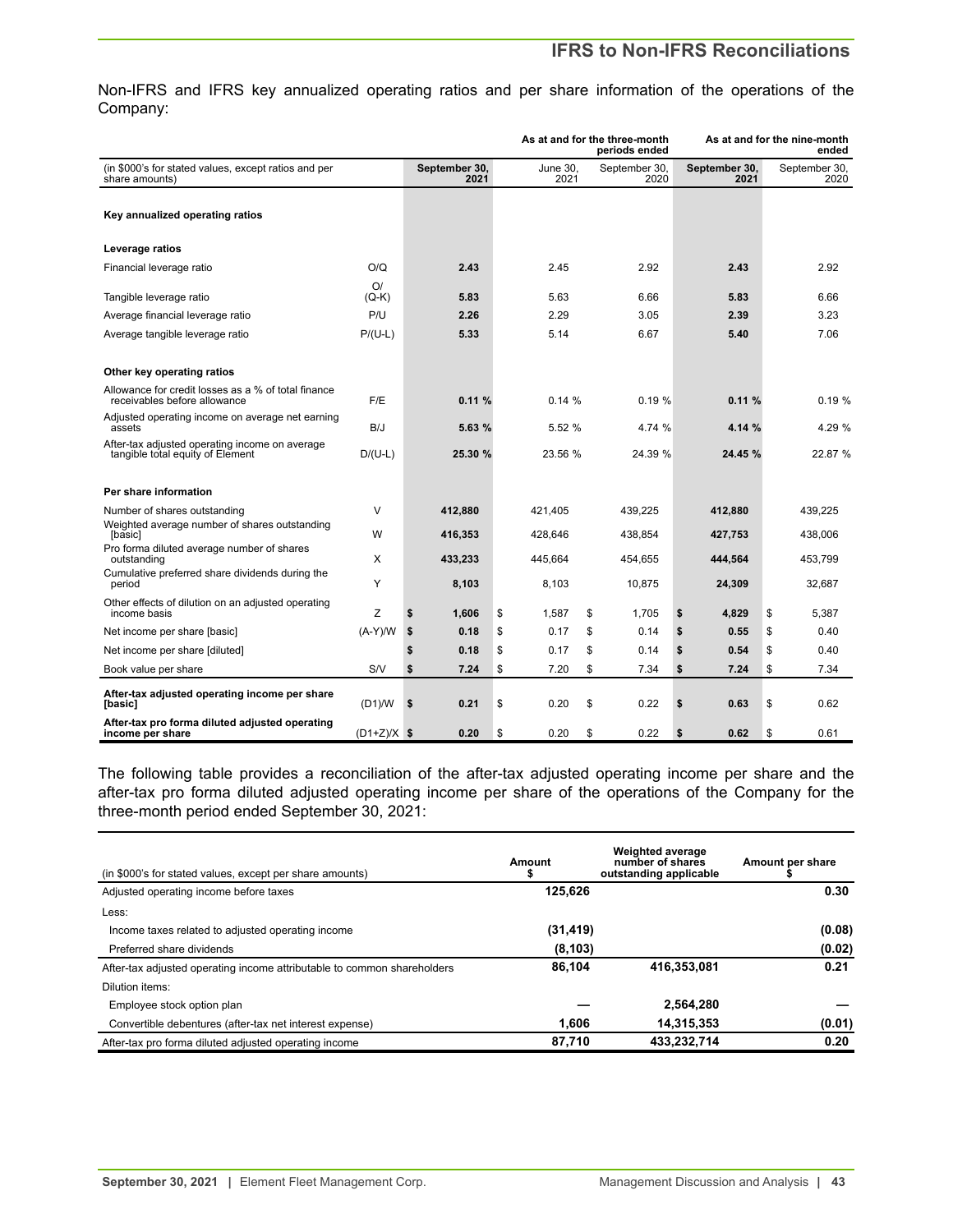# <span id="page-43-0"></span>**Glossary of Terms**

## **Assets under management**

Assets under management are the sum of net earning assets, interim funding, and the value of assets syndicated by Element net of depreciation at the end of the period.

## **Average financial leverage or average financial leverage ratio**

Average financial leverage or average financial leverage ratio is calculated as average debt outstanding during the period, divided by average total shareholders' equity outstanding during the period. Financial leverage refers to the use of debt to acquire/finance additional finance receivables and provides an indication of future potential ability to increase the level of debt when compared to specific industry-standard and or existing debt covenants.

## **Average net earning assets**

Average net earning assets is the sum of the average outstanding finance receivables and average equipment under operating leases. Average outstanding finance receivables or average finance receivables is the sum of [i] the average finance receivables net investment balance (gross investment less unearned income) outstanding during the period and [ii] the average investment in managed funds during the period. Average equipment under operating leases is the monthly average equipment under operating leases outstanding during the period and is calculated net of accumulated depreciation.

## **Free cash flow per share**

Free cash flow per share is calculated by adjusting before-tax adjusted operating income for certain non-cash and cash revenue and expenses to get total cash from operations. Cash expenses of sustaining capital investments, preferred share dividends and cash taxes paid are subtracted from cash from operations to arrive at free cash flow. Free cash flow is then divided by the weighted average number of outstanding Common Shares for the period noted. Sustaining capital investments are defined by the Company as expenditures management considers necessary to support long-term growth.

## **Pre-tax income margin**

Pre-tax income margin is income before taxes divided by net revenue.

## **Pre-tax return on common equity**

Pre-tax return on common equity ("pROcE") is the sum of before-tax adjusted operating income, minus preferred share dividends, for each of the current and three preceding quarters; divided by average total equity for the current quarter and same quarter prior year, minus current quarter preferred share capital.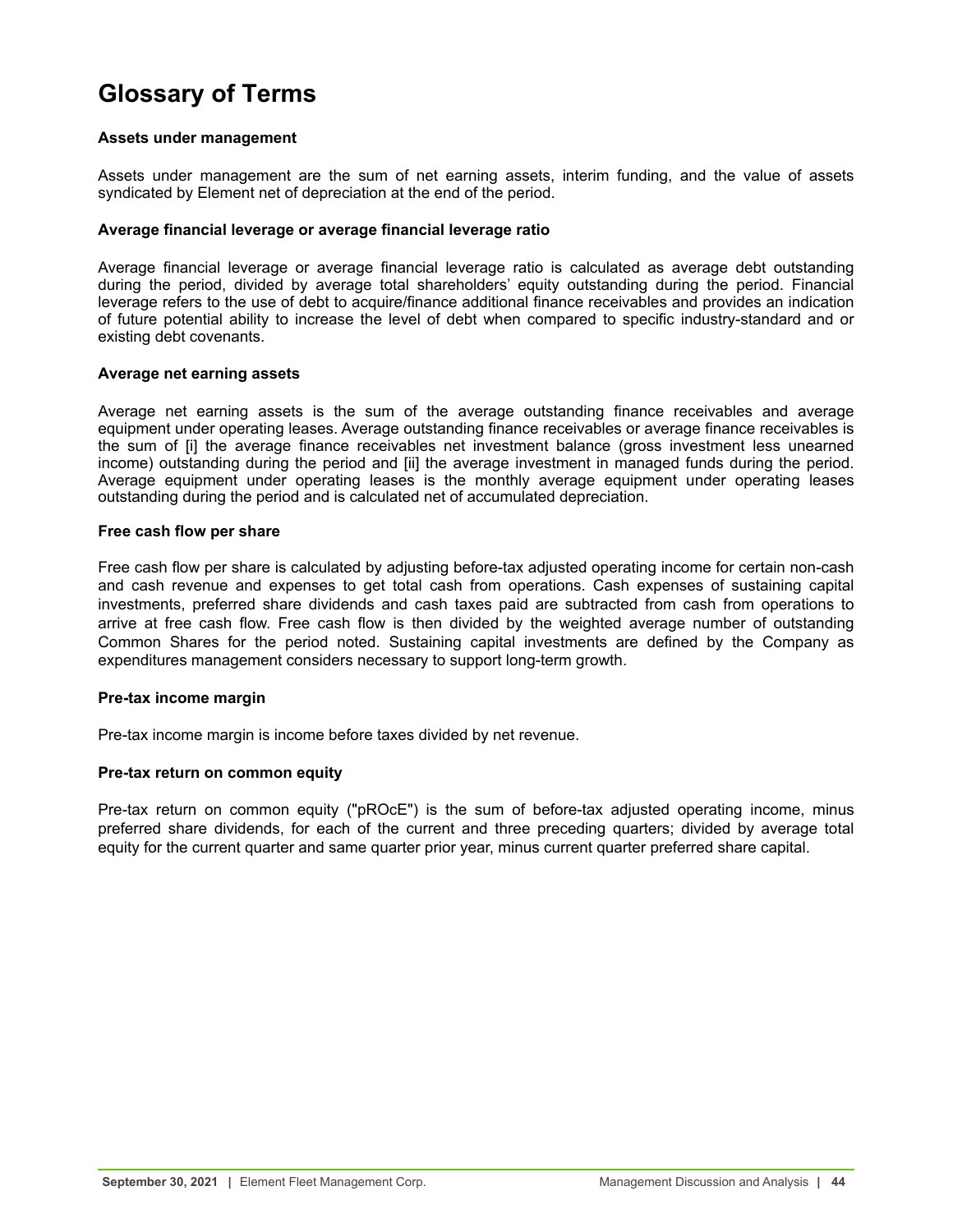# <span id="page-44-0"></span>**Description of Non-IFRS Measures**

Our unaudited interim condensed consolidated financial statements have been prepared in accordance with IFRS as issued by the IASB and the accounting policies we adopted in accordance with IFRS. These unaudited interim condensed consolidated financial statements reflect all adjustments that are, in the opinion of management, necessary to present fairly our financial position as at September 30, 2021 and December 31, 2020, the results of operations, comprehensive income and cash flows for the three- and ninemonth periods ended September 30, 2021 and September 30, 2020.

Management uses both IFRS and Non-IFRS Measures to monitor and assess the operating performance of the Company's operations. Throughout this MD&A, management uses the following terms and ratios which do not have a standardized meaning under IFRS and are unlikely to be comparable to similar measures presented by other organizations:

## **Adjusted operating expenses**

Adjusted operating expenses are equal to salaries, wages and benefits, general and administrative expenses, and depreciation and amortization.

## **Adjusted operating income on average net earning assets**

Adjusted operating income on average net earning assets is the adjusted operating income for the period divided by the average net earning assets outstanding throughout the period, presented on an annualized basis.

## **Adjusted operating income or Before-tax adjusted operating income**

Adjusted operating income reflects net income or loss for the period adjusted for the amortization of debenture discount, share-based compensation, amortization of intangible assets from acquisitions, restructuring and transformation costs, impairment on 19<sup>th</sup> Capital, disposition of 19<sup>th</sup> Capital, provision or recovery of income taxes, and loss or income on investments.

## **Adjusted operating margin**

Adjusted operating margin is the adjusted operating income before taxes for the period divided by the net revenue for the period.

## **After-tax adjusted operating income**

After-tax adjusted operating income reflects the adjusted operating income after the application of the Company's effective tax rates.

## **After-tax adjusted operating income attributable to common shareholders**

After-tax adjusted operating income attributable to common shareholders is computed as after-tax adjusted operating income less the cumulative preferred share dividends for the period.

## **After-tax adjusted operating income on average tangible total equity of Element**

After-tax adjusted operating income on average tangible equity of Element is the after-tax adjusted operating income for the period, divided by the net of the average total shareholders' equity outstanding throughout the period, less average goodwill and intangible assets.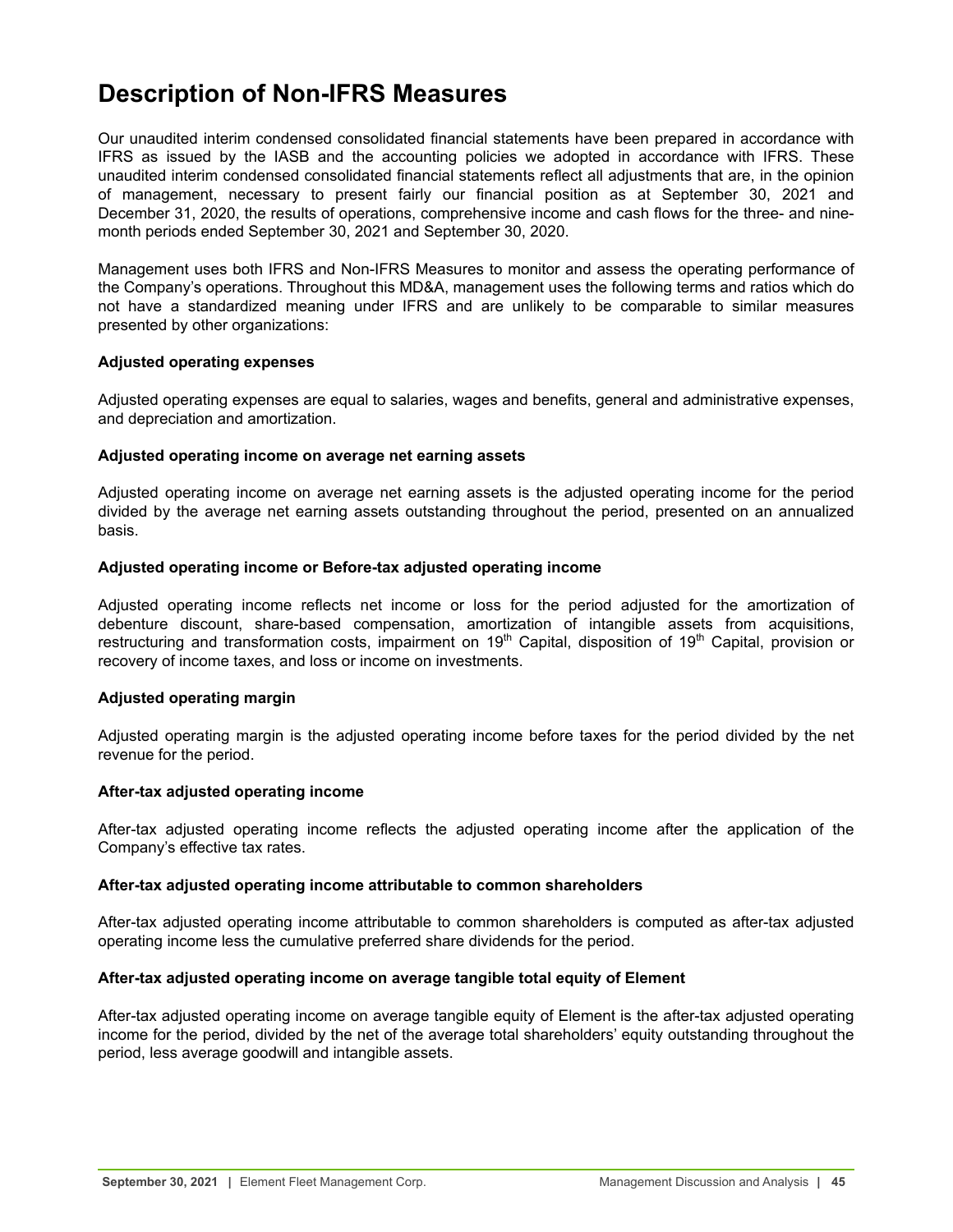## **After-tax pro forma diluted adjusted operating income per share**

After-tax pro forma diluted adjusted operating income per share computes the diluted after-tax adjusted operating income per share for the period on the assumption that all outstanding options at the end of the period that have an exercise price less than the closing market value on that day, are fully vested on that day and are fully exercised at their exercise price, and a corresponding number of shares are repurchased at the closing market value on that day using the cash proceeds from these option exercises. Convertible debentures are assumed to be converted at the beginning of the period (or at issuance if issued during the period on a time weighted basis) with the other effects of dilution adjusted operating income basis added to the adjusted operating income, if they are dilutive.

## **After-tax adjusted operating income per share**

After-tax adjusted operating income per share is computed as the after-tax adjusted operating income attributable to common shareholders for the period, divided by the basic weighted average number of Common Shares outstanding during the period.

## **Allowance for credit losses as a percentage of total finance receivables**

Allowance for credit losses as a percentage of total finance receivables is the allowance for credit losses at the end of the period divided by the total finance receivables (gross of the allowance for credit losses) at the end of the period.

## **Average common shareholders' equity**

Average common shareholders' equity is calculated as the monthly average common shareholders' equity during the period.

#### **Average cost of borrowing or average cost of debt**

Average cost of borrowing or average cost of debt is equal to interest expense divided by the average debt outstanding during the period and is presented on an annualized basis.

## **Average debt outstanding**

Average debt outstanding is calculated as the sum of monthly average borrowings outstanding under all of the Company's borrowings facilities and the convertible debentures outstanding throughout the period.

#### **Average goodwill and intangible assets**

Average goodwill and intangible assets is the monthly average balances of goodwill and intangible assets during the period.

## **Average shareholders' equity**

Average shareholders' equity is calculated as the monthly average balance of shareholders' equity during the period.

## **Average tangible leverage ratio**

The average tangible leverage ratio has been computed as the sum of the average borrowings and average convertible debentures, divided by the net of total average shareholders' equity less average goodwill and intangible assets during the period.

## **Common shareholders' equity**

Common shareholders' equity is total shareholders' equity less principal face value of the preferred shares outstanding.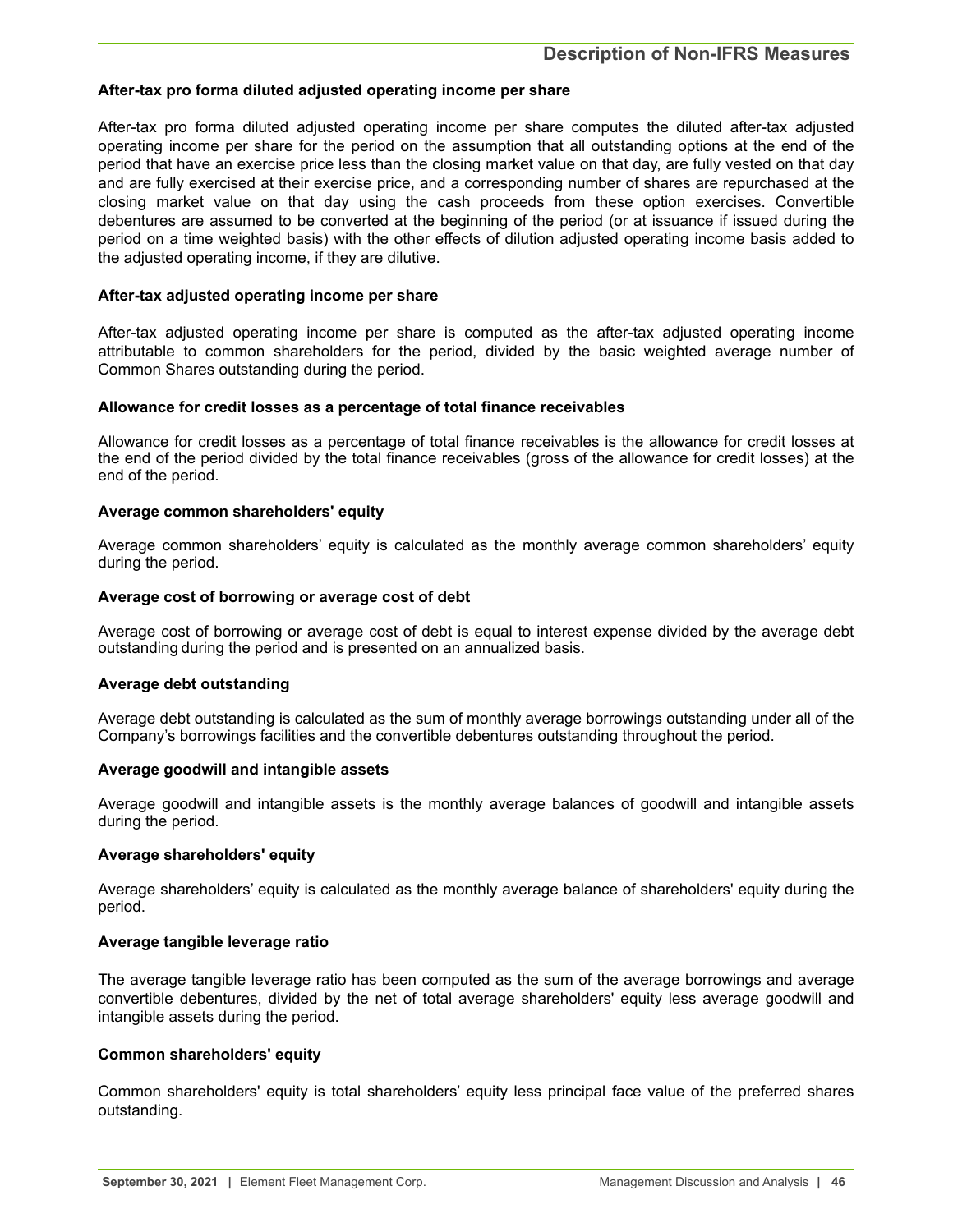#### **Finance assets or total finance assets**

Finance assets are the sum of the total finance receivables and total carrying value of the equipment under operating leases.

#### **Financial leverage or financial leverage ratio**

Financial leverage or financial leverage ratio is calculated as total debt (the sum of borrowings and convertible debentures) outstanding at the end of the period, divided by total shareholders' equity outstanding at the end of the period. Financial leverage refers to the use of debt to acquire/finance additional finance receivables and provides an indication of future potential ability to increase the level of debt when compared to specific industry-standard and/or existing debt covenants.

#### **Net earning assets**

Net earning assets are the sum of the total net investment in finance receivables and total carrying value of the equipment under operating leases at the end of the period.

#### **Net financing revenue yield on average net earning assets**

Net financing revenue yield on average net earning assets is calculated as (net interest and rental revenue) divided by (average net earning assets outstanding throughout the period), multiplied by four (i.e. annualized).

#### **Net interest and rental revenue**

Net interest and rental revenue is calculated as the sum of (a) net interest income and (b) rental revenue net of depreciation, less (c) interest expense. Net interest and rental revenue refers to net financing income earned from finance receivables and equipment under operating leases, after considering financing costs and provision for credit losses.

## **Other effects of dilution adjusted operating income basis**

Other effects of dilution adjusted operating income basis represents, if dilutive, the add back of the after-tax convertible debt interest and the amortization of deferred financing costs related to the convertible debt, and excludes the add back of the after-tax amortization of the discount of the convertible debt (which is included on an IFRS basis).

## **Pro forma diluted average number of shares outstanding**

Pro forma diluted average number of shares outstanding is the basic weighted average number of shares outstanding, plus the assumption that all outstanding options at the end of the period that have an exercise price less than the closing market value on that day, are fully vested on that day and are fully exercised at their exercise price, and a corresponding number of shares are repurchased at the closing market value on that day using the cash proceeds from these option exercises.

#### **Return on common equity**

Return on common equity is calculated as the sum of net income, minus preferred share dividends, for each of the current and three preceding quarters; divided by average total equity for the current quarter and same quarter prior year, minus current quarter preferred share capital.

## **Tangible leverage ratio**

The tangible leverage ratio has been computed as the sum of borrowings and convertible debentures divided by the net of total shareholders' equity less goodwill and intangible assets at the period end.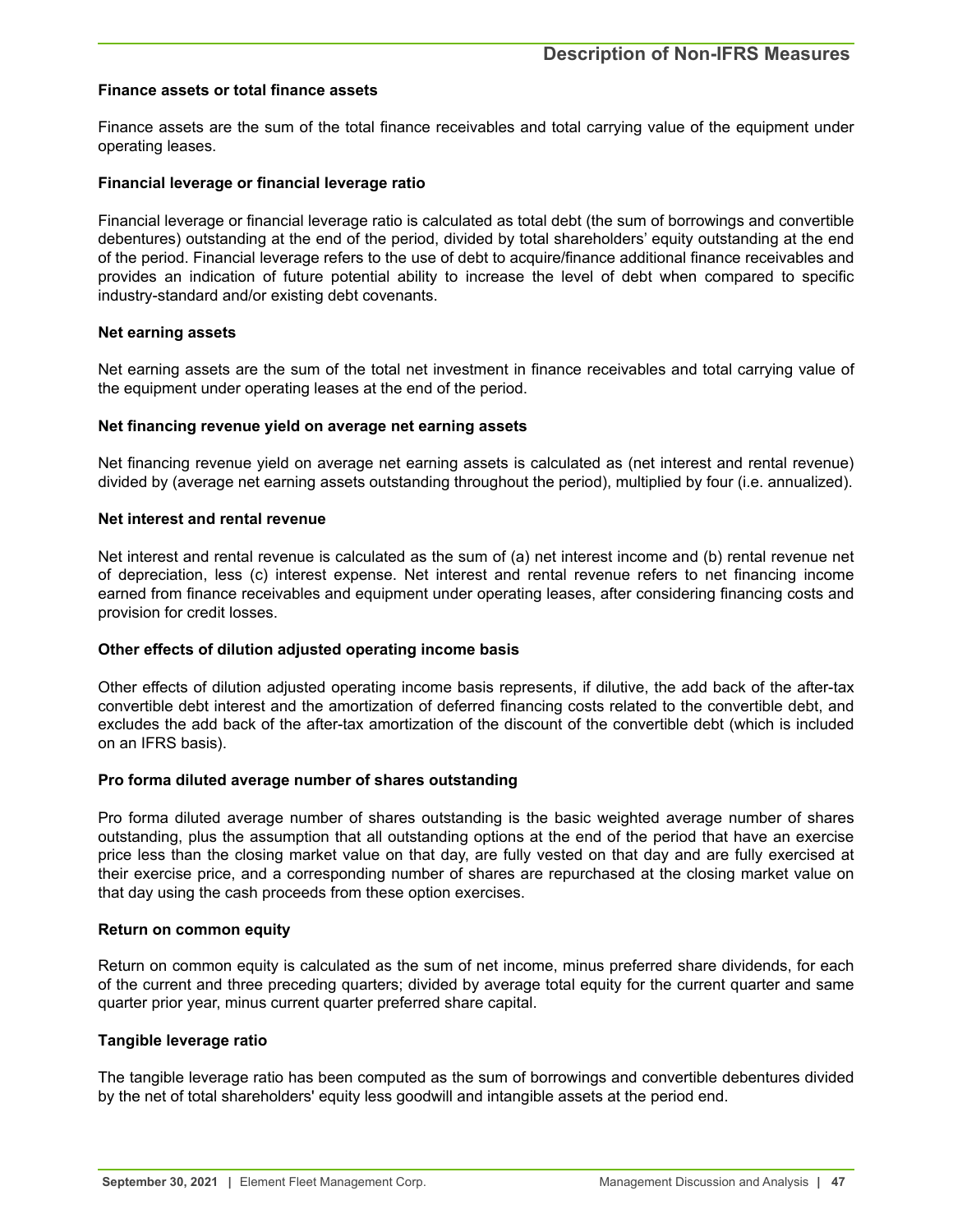## **Tangible leverage ratio excluding non-recourse warehouse credit facility**

The tangible leverage ratio has been computed as the sum of borrowings and convertible debentures less the non-recourse warehouse credit facility divided by the net of total shareholders' equity less goodwill and intangible assets at the period end.